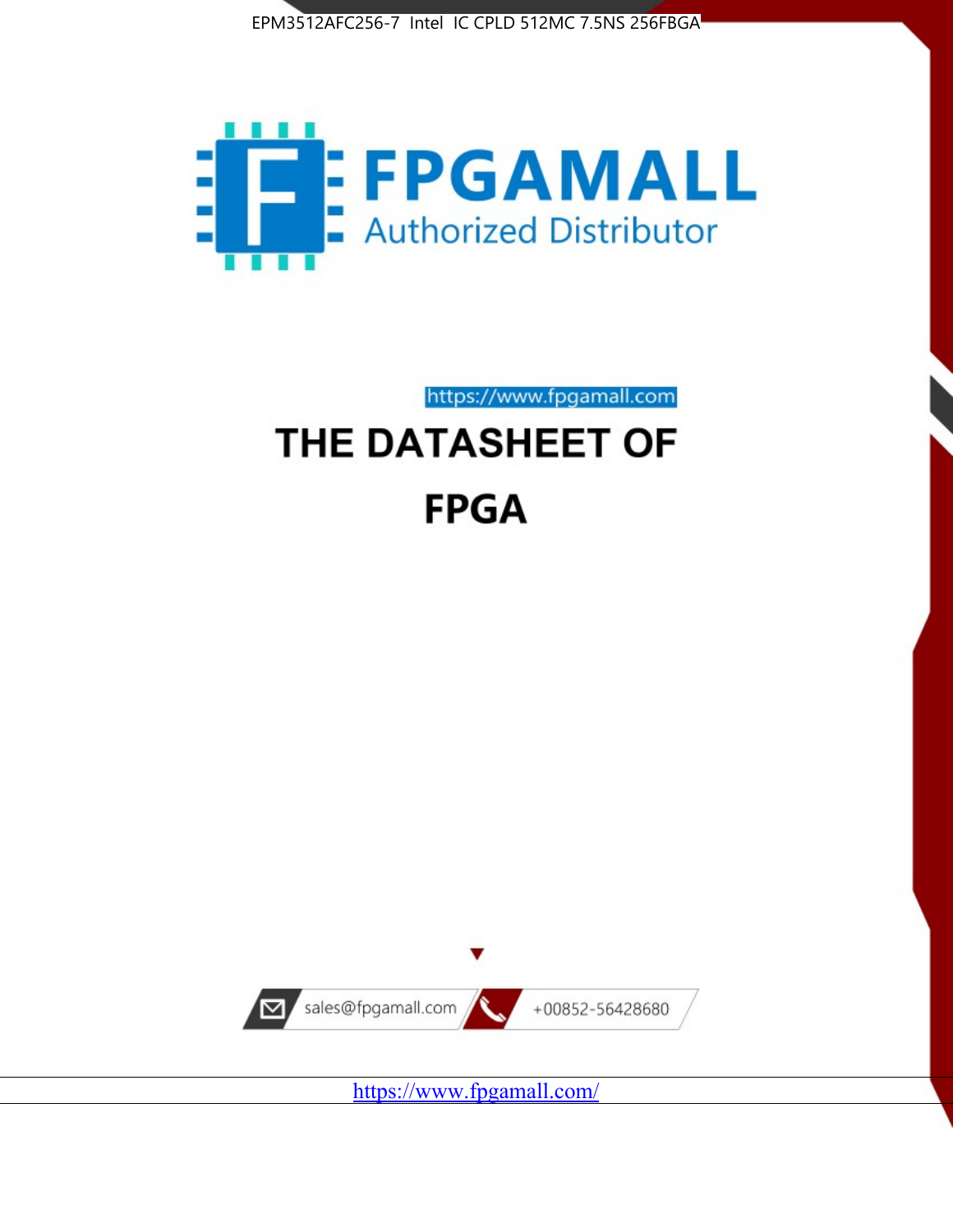

# **MAX 3000A**

**Programmable Logic Device Family**

**June 2006, ver. 3.5 Data Sheet**

- **Features.** High–performance, low–cost CMOS EEPROM–based programmable logic devices (PLDs) built on a MAX® architecture (see Table 1)
	- 3.3-V in-system programmability (ISP) through the built–in IEEE Std. 1149.1 Joint Test Action Group (JTAG) interface with advanced pin-locking capability
		- ISP circuitry compliant with IEEE Std. 1532
	- Built–in boundary-scan test (BST) circuitry compliant with IEEE Std. 1149.1-1990
	- Enhanced ISP features:
		- Enhanced ISP algorithm for faster programming
		- ISP\_Done bit to ensure complete programming
		- Pull-up resistor on I/O pins during in–system programming
	- High–density PLDs ranging from 600 to 10,000 usable gates
	- 4.5–ns pin–to–pin logic delays with counter frequencies of up to 227.3 MHz
	- $\blacksquare$  MultiVolt<sup>TM</sup> I/O interface enabling the device core to run at 3.3 V, while I/O pins are compatible with 5.0–V, 3.3–V, and 2.5–V logic levels
	- Pin counts ranging from 44 to 256 in a variety of thin quad flat pack (TQFP), plastic quad flat pack (PQFP), plastic J–lead chip carrier (PLCC), and FineLine BGATM packages
	- Hot–socketing support
	- Programmable interconnect array (PIA) continuous routing structure for fast, predictable performance
	- Industrial temperature range

| Table 1. MAX 3000A Device Features |                 |                 |                 |                 |                 |  |
|------------------------------------|-----------------|-----------------|-----------------|-----------------|-----------------|--|
| <b>Feature</b>                     | <b>EPM3032A</b> | <b>EPM3064A</b> | <b>EPM3128A</b> | <b>EPM3256A</b> | <b>EPM3512A</b> |  |
| Usable gates                       | 600             | 1,250           | 2,500           | 5.000           | 10.000          |  |
| Macrocells                         | 32              | 64              | 128             | 256             | 512             |  |
| Logic array blocks                 | 2               | $\overline{4}$  | 8               | 16              | 32              |  |
| Maximum user I/O<br>pins           | 34              | 66              | 98              | 161             | 208             |  |
| $t_{PD}$ (ns)                      | 4.5             | 4.5             | 5.0             | 7.5             | 7.5             |  |
| $t_{\text{SU}}$ (ns)               | 2.9             | 2.8             | 3.3             | 5.2             | 5.6             |  |
| $t_{CO1}$ (ns)                     | 3.0             | 3.1             | 3.4             | 4.8             | 4.7             |  |
| $f_{\text{CNT}}$ (MHz)             | 227.3           | 222.2           | 192.3           | 126.6           | 116.3           |  |

#### **Altera Corporation 1**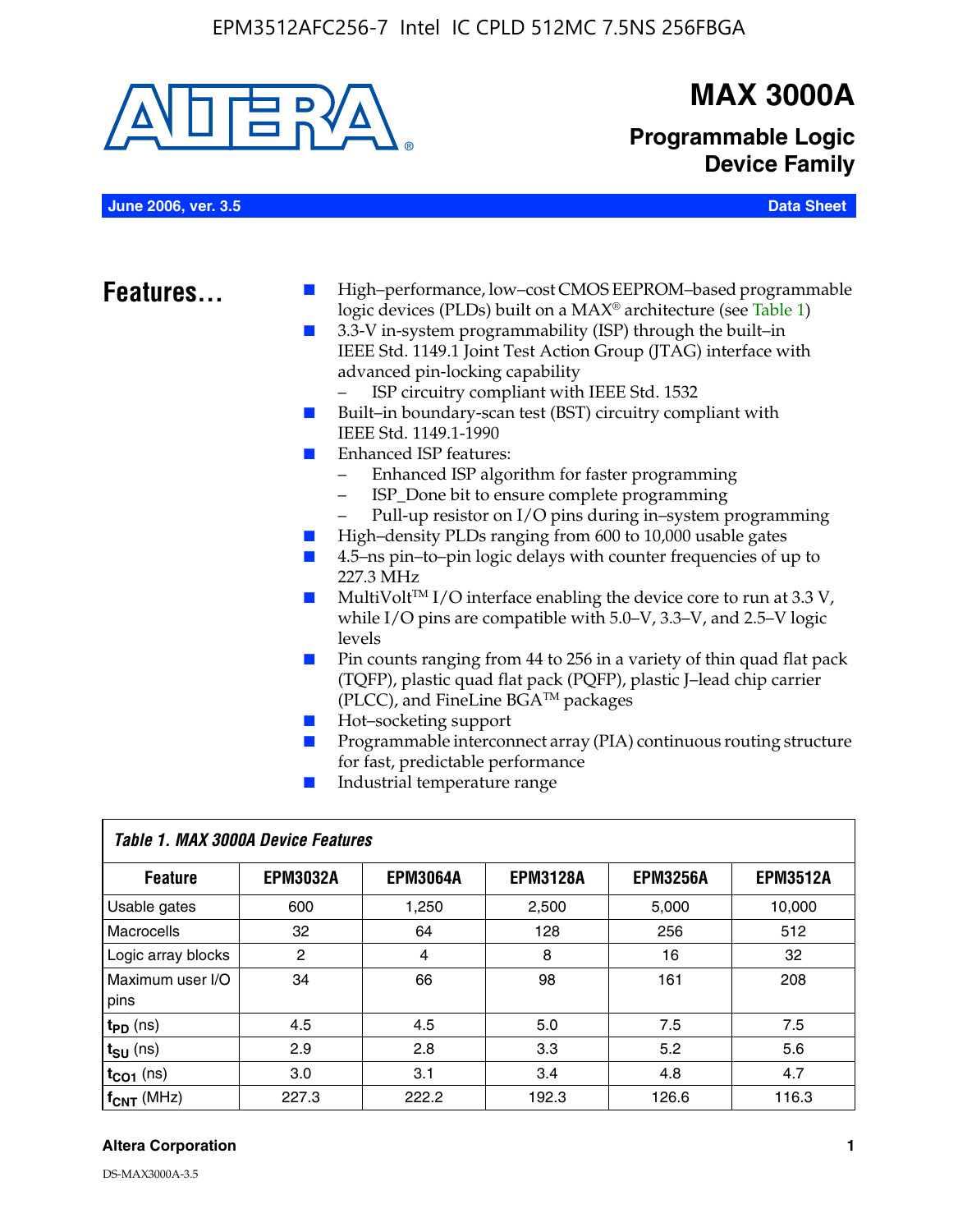| and More        |  |
|-----------------|--|
| <b>Features</b> |  |

- PCI compatible
- Bus–friendly architecture including programmable slew–rate control
- Open–drain output option
- Programmable macrocell flipflops with individual clear, preset, clock, and clock enable controls
- Programmable power–saving mode for a power reduction of over 50% in each macrocell
- Configurable expander product–term distribution, allowing up to 32 product terms per macrocell
- Programmable security bit for protection of proprietary designs
- Enhanced architectural features, including:
	- 6 or 10 pin– or logic–driven output enable signals
	- Two global clock signals with optional inversion
	- Enhanced interconnect resources for improved routability
	- Programmable output slew–rate control
- Software design support and automatic place–and–route provided by Altera's development systems for Windows–based PCs and Sun SPARCstations, and HP 9000 Series 700/800 workstations
- Additional design entry and simulation support provided by EDIF 2 0 0 and 3 0 0 netlist files, library of parameterized modules (LPM), Verilog HDL, VHDL, and other interfaces to popular EDA tools from third–party manufacturers such as Cadence, Exemplar Logic, Mentor Graphics, OrCAD, Synopsys, Synplicity, and VeriBest
- Programming support with the Altera master programming unit (MPU), MasterBlaster™ communications cable, ByteBlasterMV™ parallel port download cable, BitBlaster™ serial download cable as well as programming hardware from third–party manufacturers and any in–circuit tester that supports Jam™ Standard Test and Programming Language (STAPL) Files (**.jam**), Jam STAPL Byte-Code Files (**.jbc**), or Serial Vector Format Files (**.svf**)

# **General Description**

MAX 3000A devices are low–cost, high–performance devices based on the Altera MAX architecture. Fabricated with advanced CMOS technology, the EEPROM–based MAX 3000A devices operate with a 3.3-V supply voltage and provide 600 to 10,000 usable gates, ISP, pin-to-pin delays as fast as 4.5 ns, and counter speeds of up to 227.3 MHz. MAX 3000A devices in the  $-4$ ,  $-5$ ,  $-6$ ,  $-7$ , and  $-10$  speed grades are compatible with the timing requirements of the PCI Special Interest Group (PCI SIG) *PCI Local Bus Specification, Revision 2.2*. See Table 2.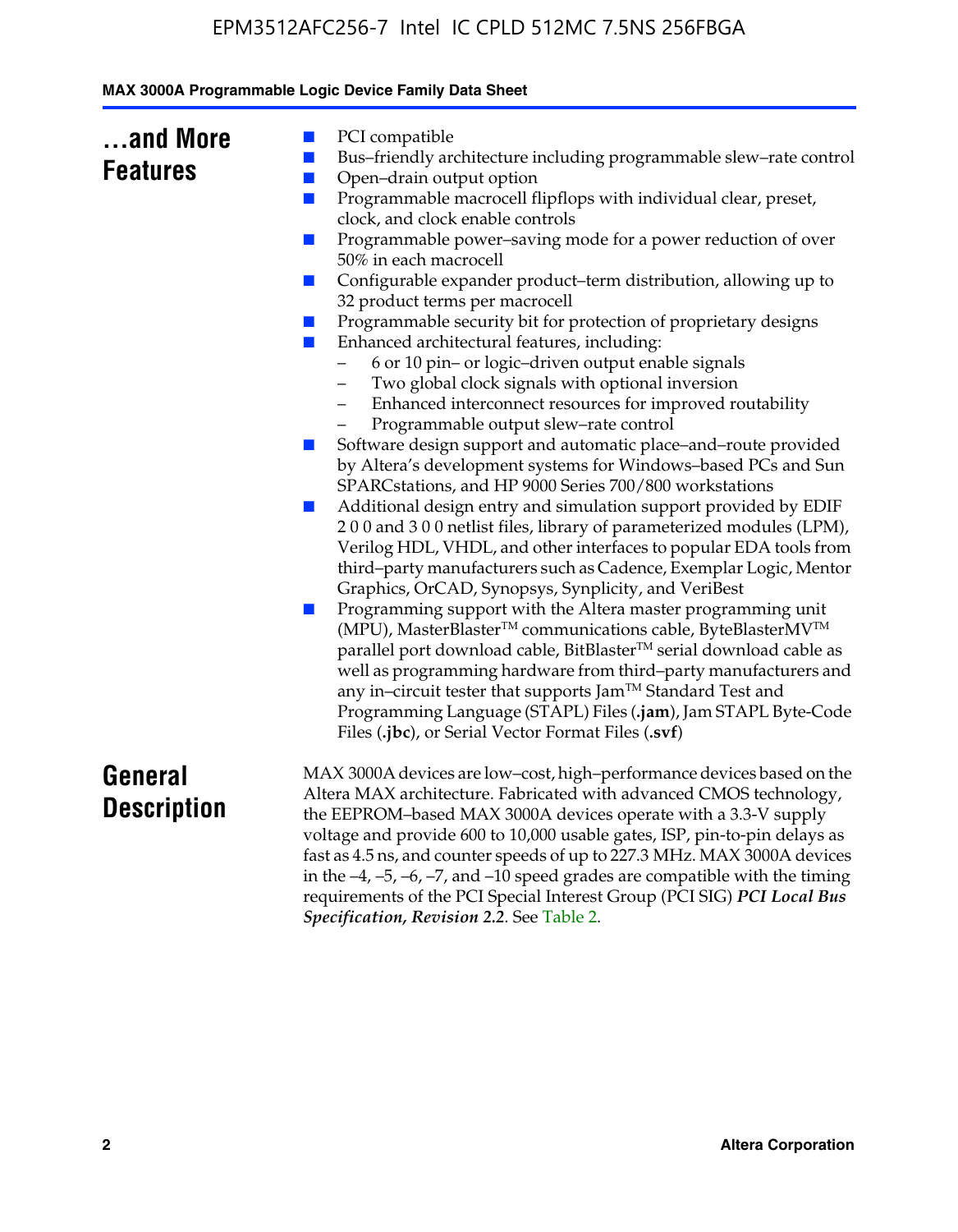| Table 2. MAX 3000A Speed Grades |    |                    |    |    |     |  |  |
|---------------------------------|----|--------------------|----|----|-----|--|--|
| <b>Device</b>                   |    | <b>Speed Grade</b> |    |    |     |  |  |
|                                 | -4 | -5                 | -6 | -7 | -10 |  |  |
| EPM3032A                        |    |                    |    |    |     |  |  |
| <b>EPM3064A</b>                 |    |                    |    |    |     |  |  |
| <b>EPM3128A</b>                 |    |                    |    |    |     |  |  |
| <b>EPM3256A</b>                 |    |                    |    |    |     |  |  |
| <b>EPM3512A</b>                 |    |                    |    |    |     |  |  |

The MAX 3000A architecture supports 100% transistor-to-transistor logic (TTL) emulation and high–density small-scale integration (SSI), medium-scale integration (MSI), and large-scale integration (LSI) logic functions. The MAX 3000A architecture easily integrates multiple devices ranging from PALs, GALs, and 22V10s to MACH and pLSI devices. MAX 3000A devices are available in a wide range of packages, including PLCC, PQFP, and TQFP packages. See Table 3.

| Table 3. MAX 3000A Maximum User I/O Pins | Note (1)              |                       |                            |                        |                        |                                   |
|------------------------------------------|-----------------------|-----------------------|----------------------------|------------------------|------------------------|-----------------------------------|
| <b>Device</b>                            | 44–Pin<br><b>PLCC</b> | 44–Pin<br><b>TQFP</b> | $100 - Pin$<br><b>TQFP</b> | 144-Pin<br><b>TQFP</b> | 208-Pin<br><b>PQFP</b> | 256-Pin<br><b>FineLine</b><br>BGA |
| EPM3032A                                 | 34                    | 34                    |                            |                        |                        |                                   |
| <b>EPM3064A</b>                          | 34                    | 34                    | 66                         |                        |                        |                                   |
| EPM3128A                                 |                       |                       | 80                         | 96                     |                        | 98                                |
| <b>EPM3256A</b>                          |                       |                       |                            | 116                    | 158                    | 161                               |
| EPM3512A                                 |                       |                       |                            |                        | 172                    | 208                               |

#### *Note:*

(1) When the IEEE Std. 1149.1 (JTAG) interface is used for in–system programming or boundary–scan testing, four I/O pins become JTAG pins.

MAX 3000A devices use CMOS EEPROM cells to implement logic functions. The user–configurable MAX 3000A architecture accommodates a variety of independent combinatorial and sequential logic functions. The devices can be reprogrammed for quick and efficient iterations during design development and debugging cycles, and can be programmed and erased up to 100 times.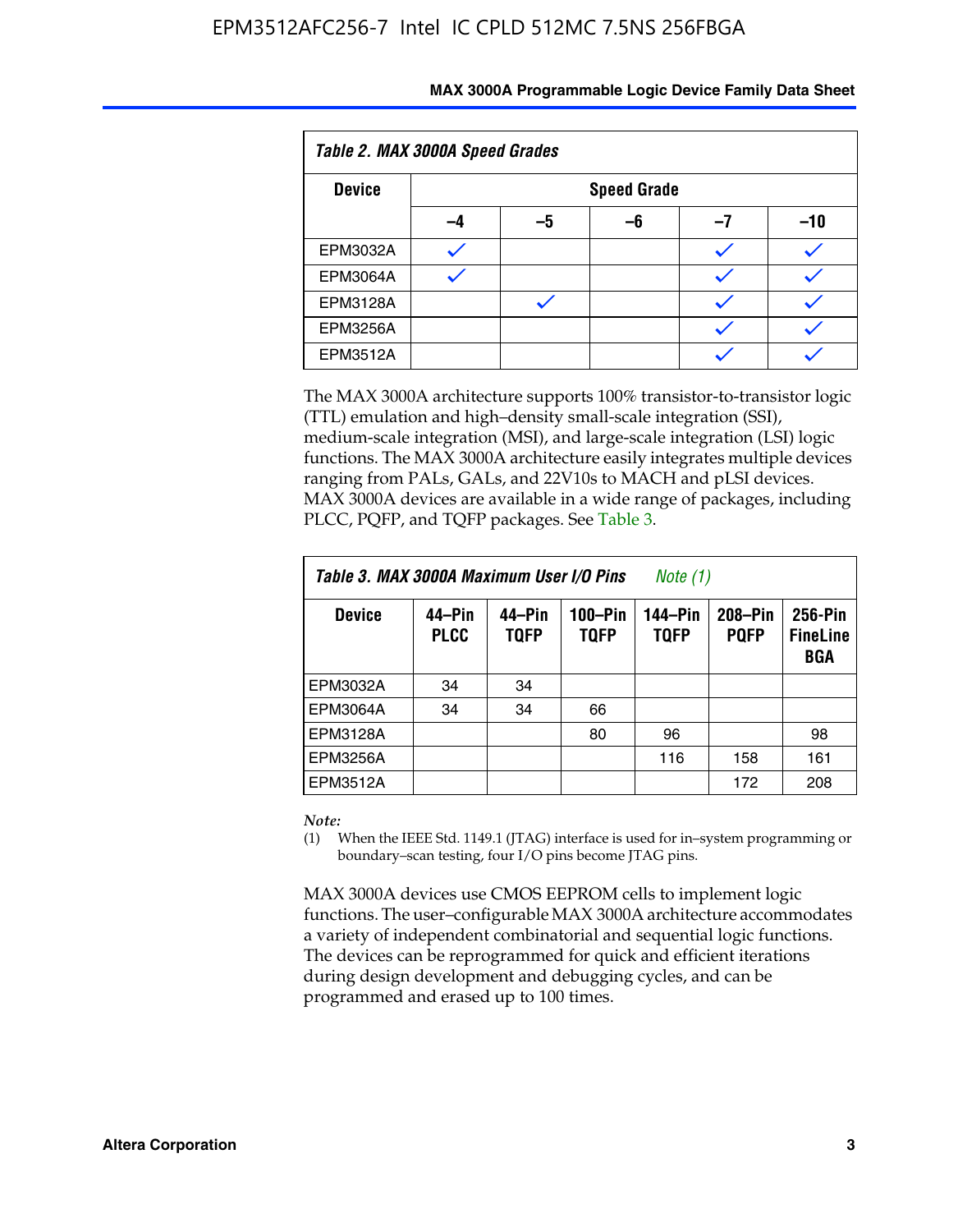#### **MAX 3000A Programmable Logic Device Family Data Sheet**

MAX 3000A devices contain 32 to 512 macrocells, combined into groups of 16 macrocells called logic array blocks (LABs). Each macrocell has a programmable–AND/fixed–OR array and a configurable register with independently programmable clock, clock enable, clear, and preset functions. To build complex logic functions, each macrocell can be supplemented with shareable expander and high–speed parallel expander product terms to provide up to 32 product terms per macrocell.

MAX 3000A devices provide programmable speed/power optimization. Speed–critical portions of a design can run at high speed/full power, while the remaining portions run at reduced speed/low power. This speed/power optimization feature enables the designer to configure one or more macrocells to operate at 50% or lower power while adding only a nominal timing delay. MAX 3000A devices also provide an option that reduces the slew rate of the output buffers, minimizing noise transients when non–speed–critical signals are switching. The output drivers of all MAX 3000A devices can be set for 2.5 V or 3.3 V, and all input pins are 2.5–V, 3.3–V, and 5.0-V tolerant, allowing MAX 3000A devices to be used in mixed–voltage systems.

MAX 3000A devices are supported by Altera development systems, which are integrated packages that offer schematic, text—including VHDL, Verilog HDL, and the Altera Hardware Description Language (AHDL)—and waveform design entry, compilation and logic synthesis, simulation and timing analysis, and device program[ming. The software](http://www.altera.com/literature/ds/dsmii.pdf)  [provides EDIF 2 0 0 and 3 0 0, LPM, VHDL, Verilog HDL, an](http://www.altera.com/literature/ds/dsmii.pdf)d other [interfaces for additional design entry and simulation support from ot](http://www.altera.com/literature/ds/quartus.pdf)her industry–standard PC– and UNIX–workstation–based EDA tools. The software runs on Windows–based PCs, as well as Sun SPARCstation, and HP 9000 Series 700/800 workstations.

For more information on development tools, see the *MAX+PLUS II Programmable Logic Development System & Software Data Sheet* and the *Quartus Programmable Logic Development System & Software Data Sheet*.

**Functional Description**

The MAX 3000A architecture includes the following elements:

- Macrocells
- Expander product terms (shareable and parallel)
- Programmable interconnect array (PIA)
- I/O control blocks

■ Logic array blocks (LABs)

The MAX 3000A architecture includes four dedicated inputs that can be used as general–purpose inputs or as high–speed, global control signals (clock, clear, and two output enable signals) for each macrocell and I/O pin. Figure 1 shows the architecture of MAX 3000A devices.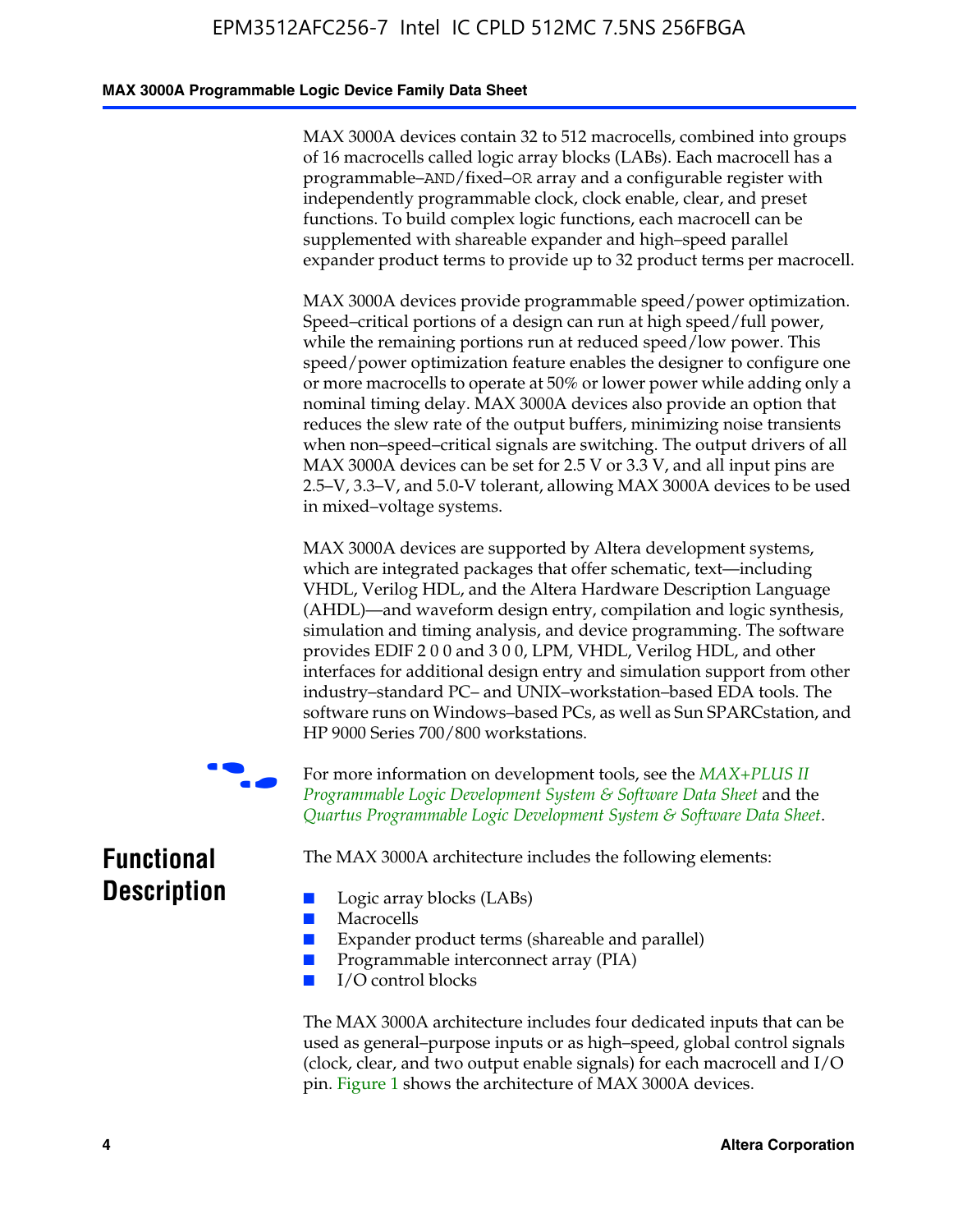**MAX 3000A Programmable Logic Device Family Data Sheet**



#### *Figure 1. MAX 3000A Device Block Diagram*

*Note:*

(1) EPM3032A, EPM3064A, EPM3128A, and EPM3256A devices have six output enables. EPM3512A devices have 10 output enables.

# **Logic Array Blocks**

The MAX 3000A device architecture is based on the linking of high–performance LABs. LABs consist of 16–macrocell arrays, as shown in Figure 1. Multiple LABs are linked together via the PIA, a global bus that is fed by all dedicated input pins, I/O pins, and macrocells.

Each LAB is fed by the following signals:

- 36 signals from the PIA that are used for general logic inputs
- Global controls that are used for secondary register functions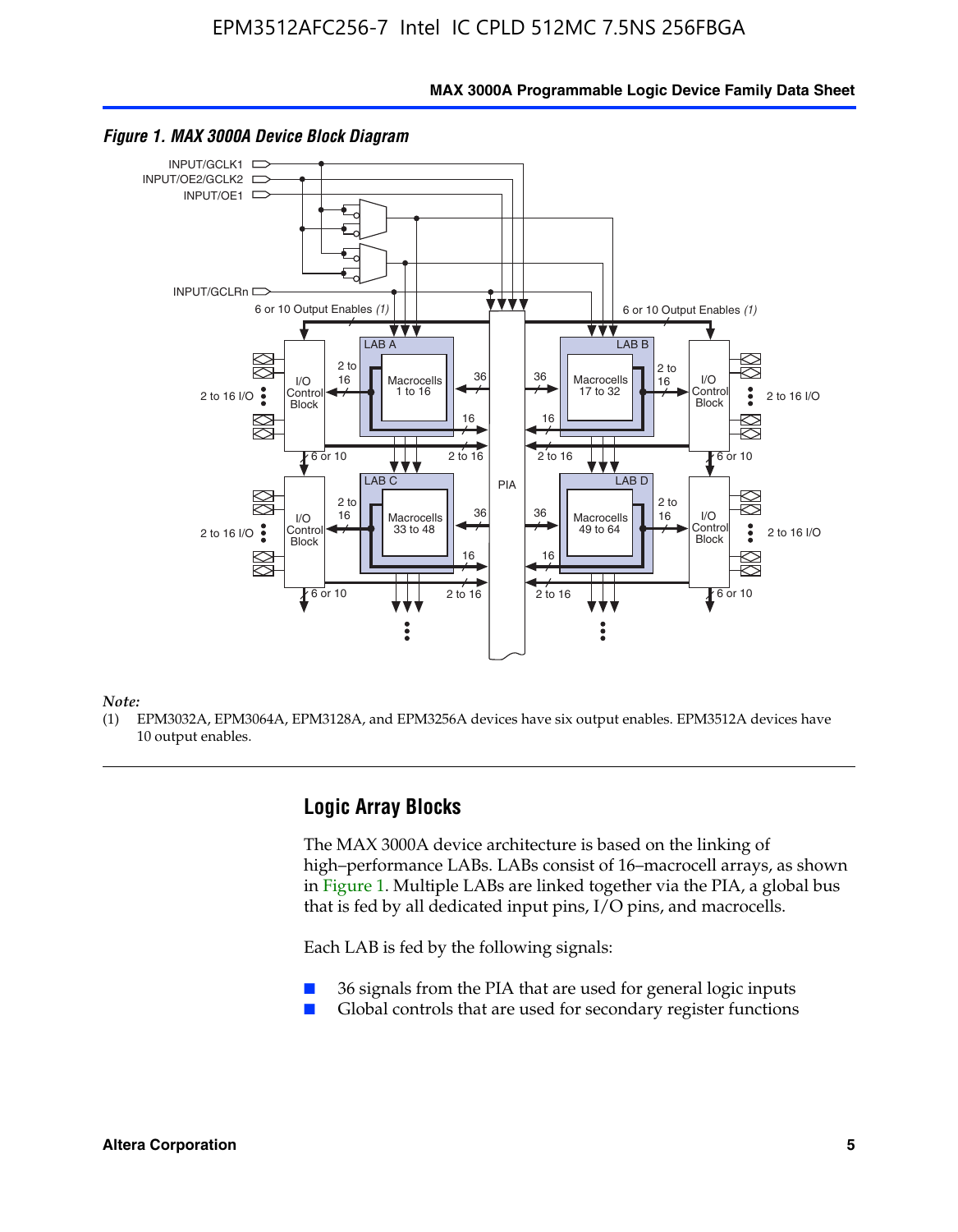#### **MAX 3000A Programmable Logic Device Family Data Sheet**

#### **Macrocells**

MAX 3000A macrocells can be individually configured for either sequential or combinatorial logic operation. Macrocells consist of three functional blocks: logic array, product–term select matrix, and programmable register. Figure 2 shows a MAX 3000A macrocell.





Combinatorial logic is implemented in the logic array, which provides five product terms per macrocell. The product–term select matrix allocates these product terms for use as either primary logic inputs (to the OR and XOR gates) to implement combinatorial functions, or as secondary inputs to the macrocell's register preset, clock, and clock enable control functions.

Two kinds of expander product terms ("expanders") are available to supplement macrocell logic resources:

- Shareable expanders, which are inverted product terms that are fed back into the logic array
- Parallel expanders, which are product terms borrowed from adjacent macrocells

The Altera development system automatically optimizes product–term allocation according to the logic requirements of the design.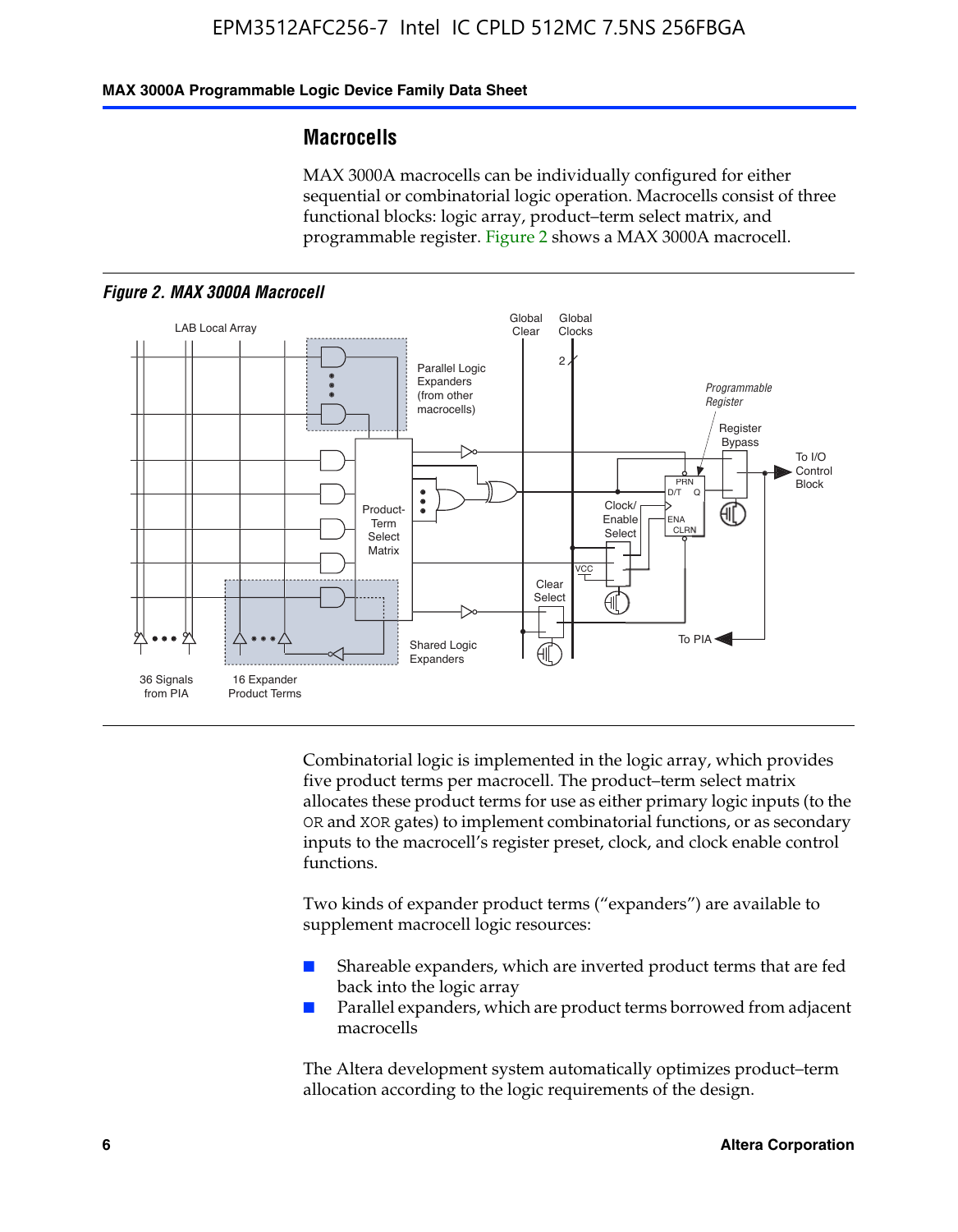#### **MAX 3000A Programmable Logic Device Family Data Sheet**

For registered functions, each macrocell flipflop can be individually programmed to implement D, T, JK, or SR operation with programmable clock control. The flipflop can be bypassed for combinatorial operation. During design entry, the designer specifies the desired flipflop type; the Altera development system software then selects the most efficient flipflop operation for each registered function to optimize resource utilization.

Each programmable register can be clocked in three different modes:

- Global clock signal mode, which achieves the fastest clock–to–output performance.
- Global clock signal enabled by an active–high clock enable. A clock enable is generated by a product term. This mode provides an enable on each flipflop while still achieving the fast clock–to–output performance of the global clock.
- Array clock implemented with a product term. In this mode, the flipflop can be clocked by signals from buried macrocells or I/O pins.

Two global clock signals are available in MAX 3000A devices. As shown in Figure 1, these global clock signals can be the true or the complement of either of the two global clock pins, GCLK1 or GCLK2.

Each register also supports asynchronous preset and clear functions. As shown in Figure 2, the product–term select matrix allocates product terms to control these operations. Although the product–term–driven preset and clear from the register are active high, active–low control can be obtained by inverting the signal within the logic array. In addition, each register clear function can be individually driven by the active–low dedicated global clear pin (GCLRn).

All registers are cleared upon power-up. By default, all registered outputs drive low when the device is powered up. You can set the registered outputs to drive high upon power-up through the Quartus<sup>®</sup> II software. Quartus II software uses the NOT Gate Push-Back method, which uses an additional macrocell to set the output high. To set this in the Quartus II software, go to the Assignment Editor and set the **Power-Up Level** assignment for the register to **High**.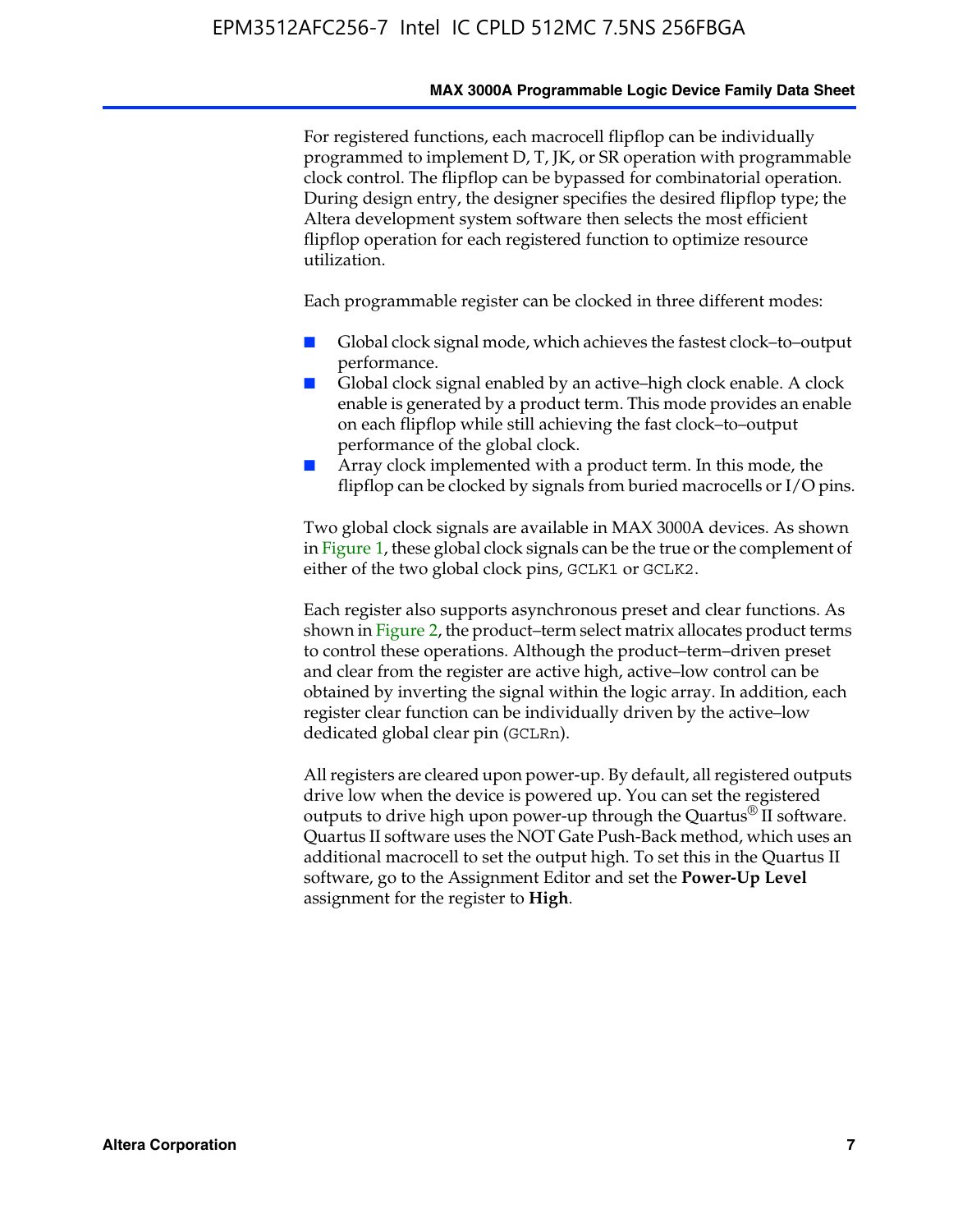#### **MAX 3000A Programmable Logic Device Family Data Sheet**

# **Expander Product Terms**

Although most logic functions can be implemented with the five product terms available in each macrocell, highly complex logic functions require additional product terms. Another macrocell can be used to supply the required logic resources. However, the MAX 3000A architecture also offers both shareable and parallel expander product terms ("expanders") that provide additional product terms directly to any macrocell in the same LAB. These expanders help ensure that logic is synthesized with the fewest possible logic resources to obtain the fastest possible speed.

#### *Shareable Expanders*

Each LAB has 16 shareable expanders that can be viewed as a pool of uncommitted single product terms (one from each macrocell) with inverted outputs that feed back into the logic array. Each shareable expander can be used and shared by any or all macrocells in the LAB to build complex logic functions. Shareable expanders incur a small delay (*t<sub>SEXP</sub>*). Figure 3 shows how shareable expanders can feed multiple macrocells.

#### *Figure 3. MAX 3000A Shareable Expanders*



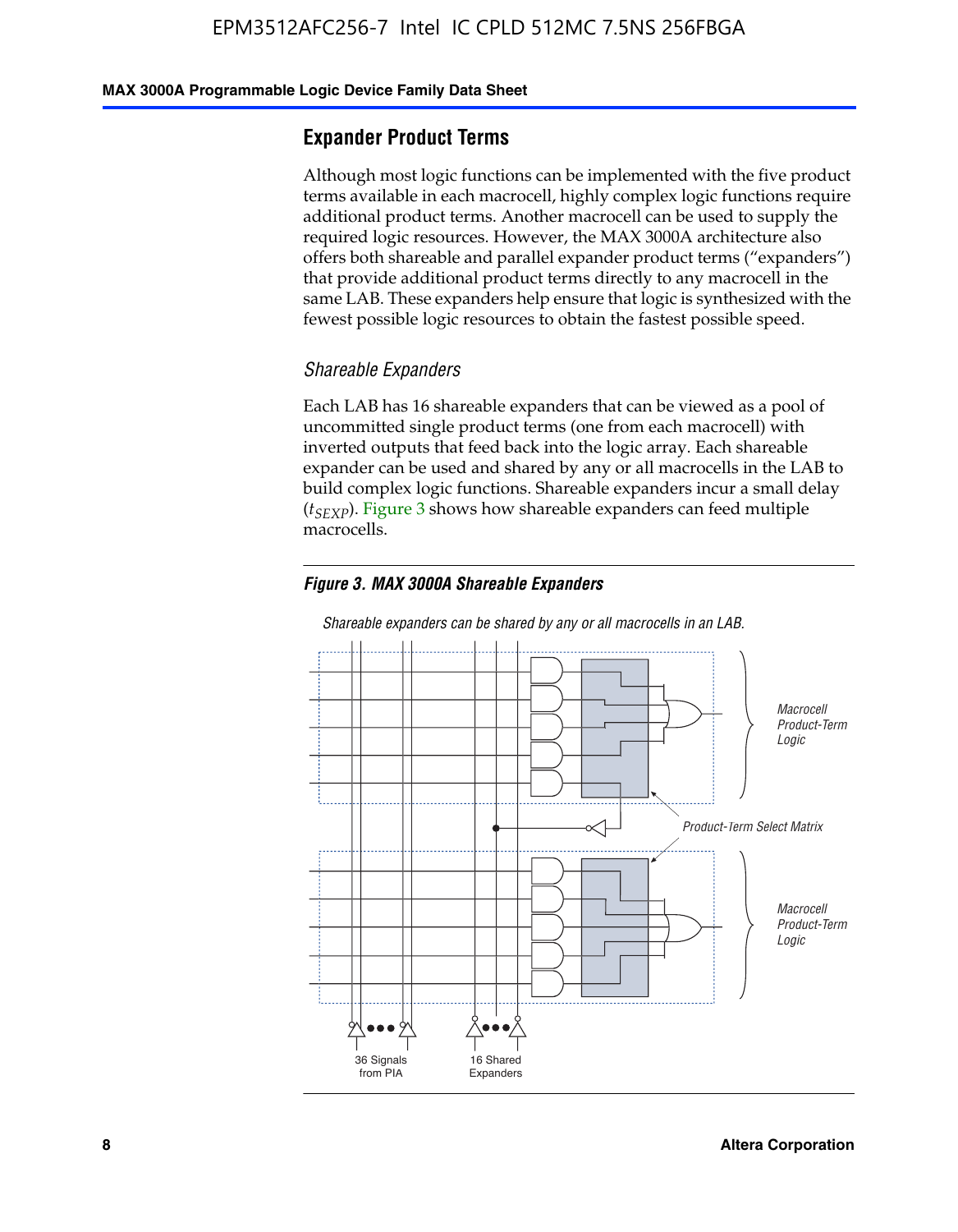#### *Parallel Expanders*

Parallel expanders are unused product terms that can be allocated to a neighboring macrocell to implement fast, complex logic functions. Parallel expanders allow up to 20 product terms to directly feed the macrocell OR logic, with five product terms provided by the macrocell and 15 parallel expanders provided by neighboring macrocells in the LAB.

The Altera development system compiler can automatically allocate up to three sets of up to five parallel expanders to the macrocells that require additional product terms. Each set of five parallel expanders incurs a small, incremental timing delay ( $t_{PEXP}$ ). For example, if a macrocell requires 14 product terms, the compiler uses the five dedicated product terms within the macrocell and allocates two sets of parallel expanders; the first set includes five product terms, and the second set includes four product terms, increasing the total delay by  $2 \times t_{PEXP}$ .

Two groups of eight macrocells within each LAB (e.g., macrocells 1 through 8 and 9 through 16) form two chains to lend or borrow parallel expanders. A macrocell borrows parallel expanders from lower– numbered macrocells. For example, macrocell 8 can borrow parallel expanders from macrocell 7, from macrocells 7 and 6, or from macrocells 7, 6, and 5. Within each group of eight, the lowest–numbered macrocell can only lend parallel expanders and the highest–numbered macrocell can only borrow them. Figure 4 shows how parallel expanders can be borrowed from a neighboring macrocell.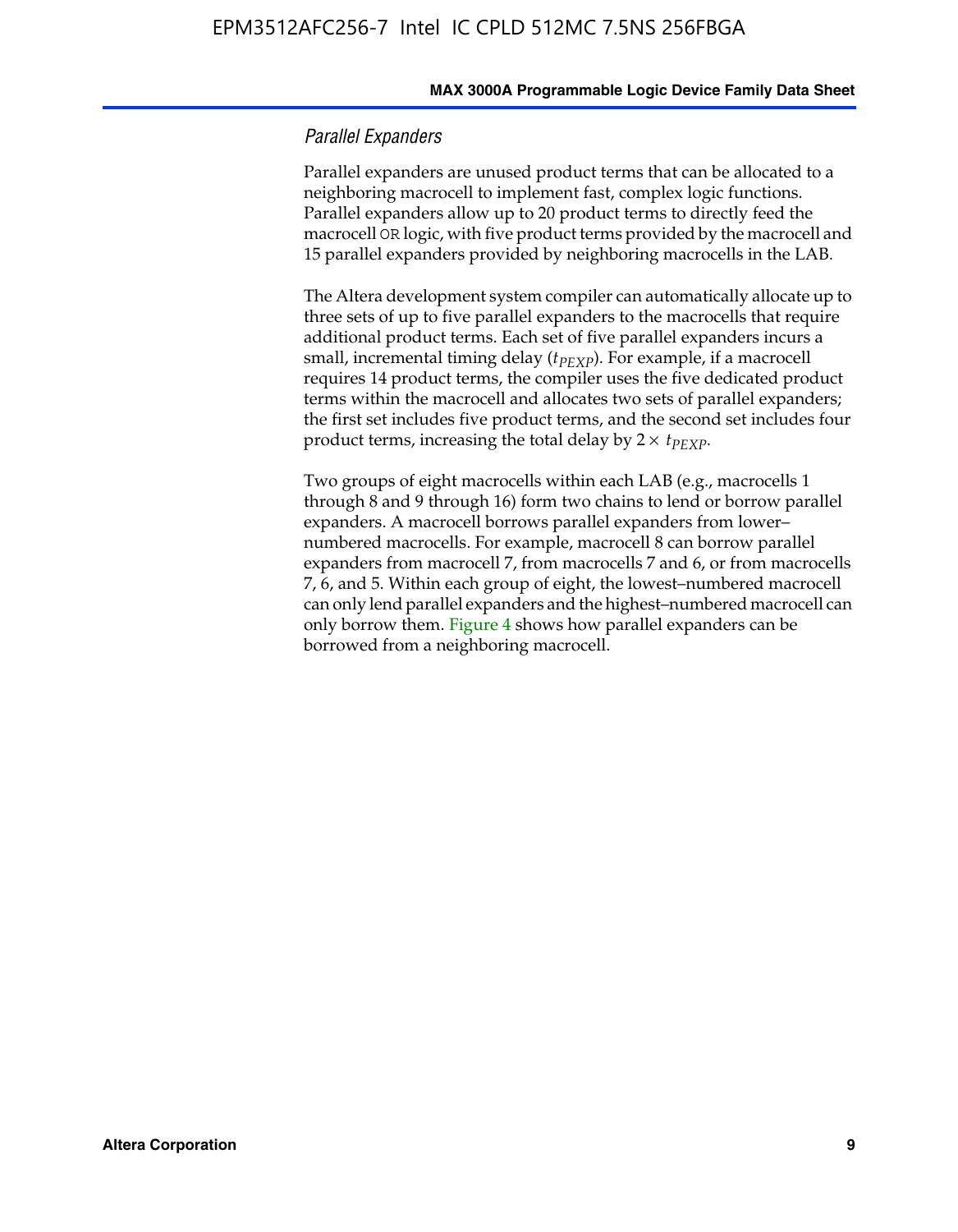**MAX 3000A Programmable Logic Device Family Data Sheet**

*Figure 4. MAX 3000A Parallel Expanders*

*Unused product terms in a macrocell can be allocated to a neighboring macrocell.*



# **Programmable Interconnect Array**

Logic is routed between LABs on the PIA. This global bus is a programmable path that connects any signal source to any destination on the device. All MAX 3000A dedicated inputs, I/O pins, and macrocell outputs feed the PIA, which makes the signals available throughout the entire device. Only the signals required by each LAB are actually routed from the PIA into the LAB. Figure 5 shows how the PIA signals are routed into the LAB. An EEPROM cell controls one input to a two-input AND gate, which selects a PIA signal to drive into the LAB.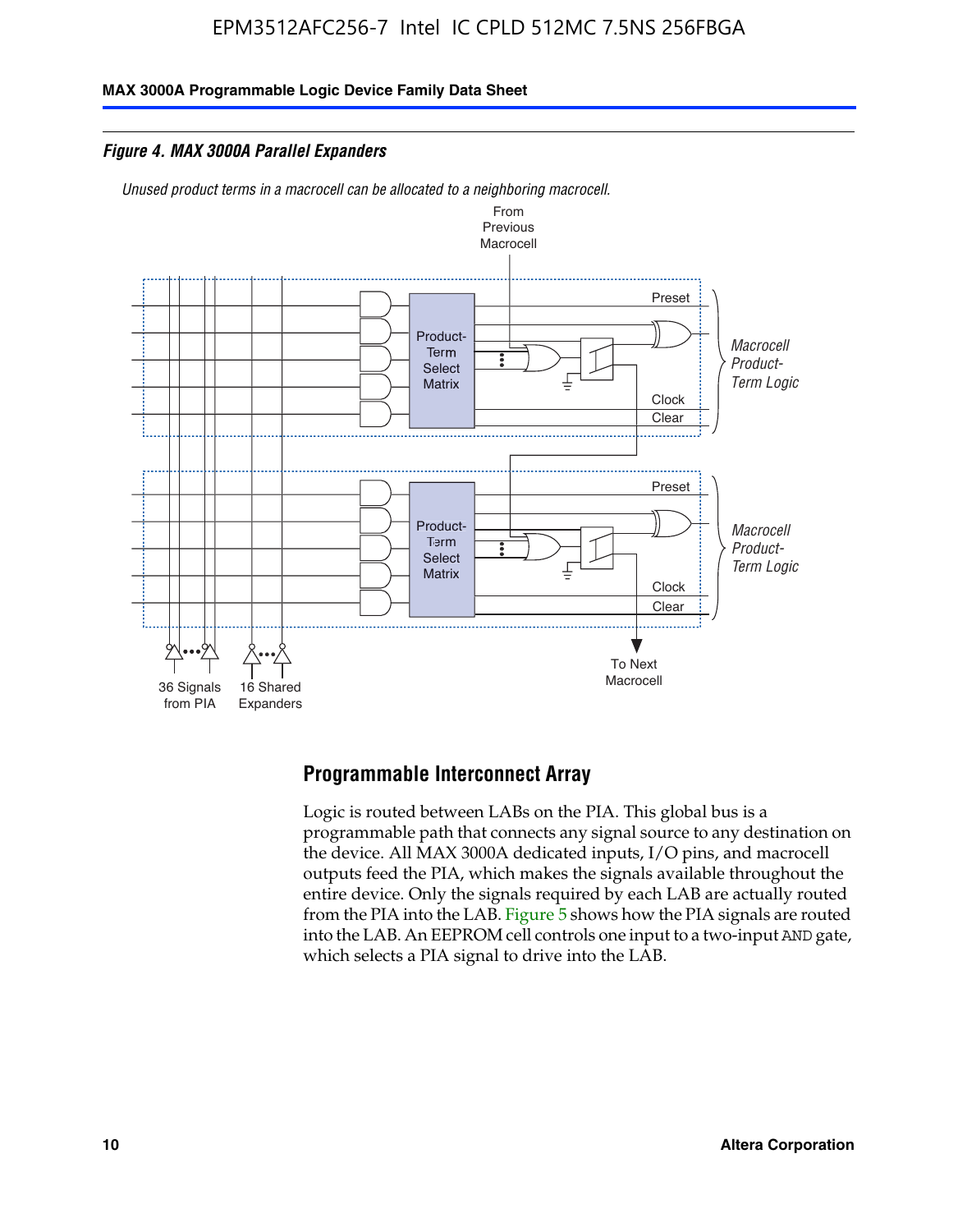

**MAX 3000A Programmable Logic Device Family Data Sheet**

While the routing delays of channel–based routing schemes in masked or FPGAs are cumulative, variable, and path–dependent, the MAX 3000A PIA has a predictable delay. The PIA makes a design's timing performance easy to predict.

### **I/O Control Blocks**

The I/O control block allows each I/O pin to be individually configured for input, output, or bidirectional operation. All I/O pins have a tri–state buffer that is individually controlled by one of the global output enable signals or directly connected to ground or  $V_{CC}$ . Figure 6 shows the I/O control block for MAX 3000A devices. The I/O control block has 6 or 10 global output enable signals that are driven by the true or complement of two output enable signals, a subset of the I/O pins, or a subset of the I/O macrocells.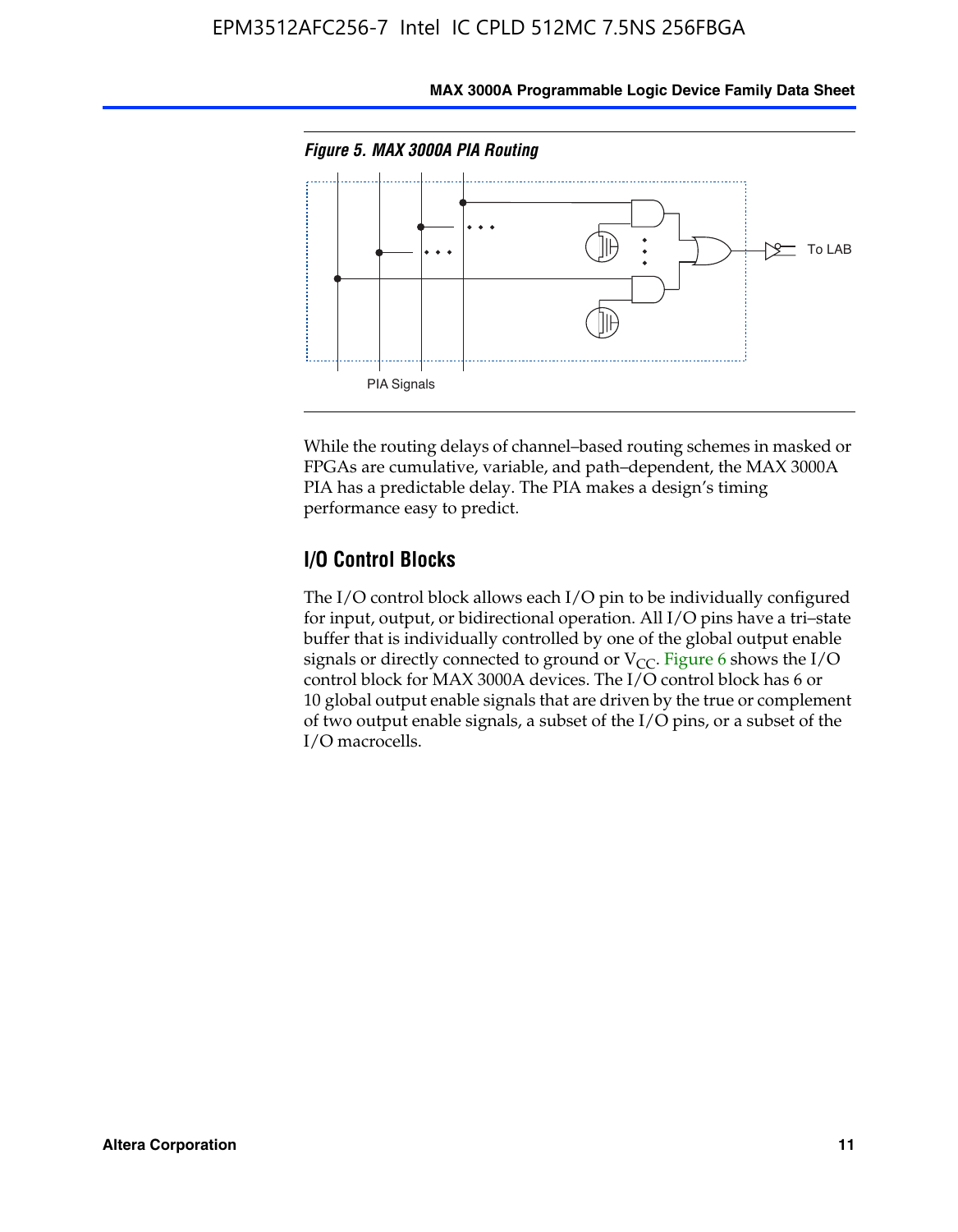*Figure 6. I/O Control Block of MAX 3000A Devices*



#### *Note:*

(1) EPM3032A, EPM3064A, EPM3128A, and EPM3256A devices have six output enables. EPM3512A devices have 10 output enables.

> When the tri–state buffer control is connected to ground, the output is tri-stated (high impedance), and the I/O pin can be used as a dedicated input. When the tri–state buffer control is connected to  $V_{CC}$ , the output is enabled.

The MAX 3000A architecture provides dual I/O feedback, in which macrocell and pin feedbacks are independent. When an I/O pin is configured as an input, the associated macrocell can be used for buried logic.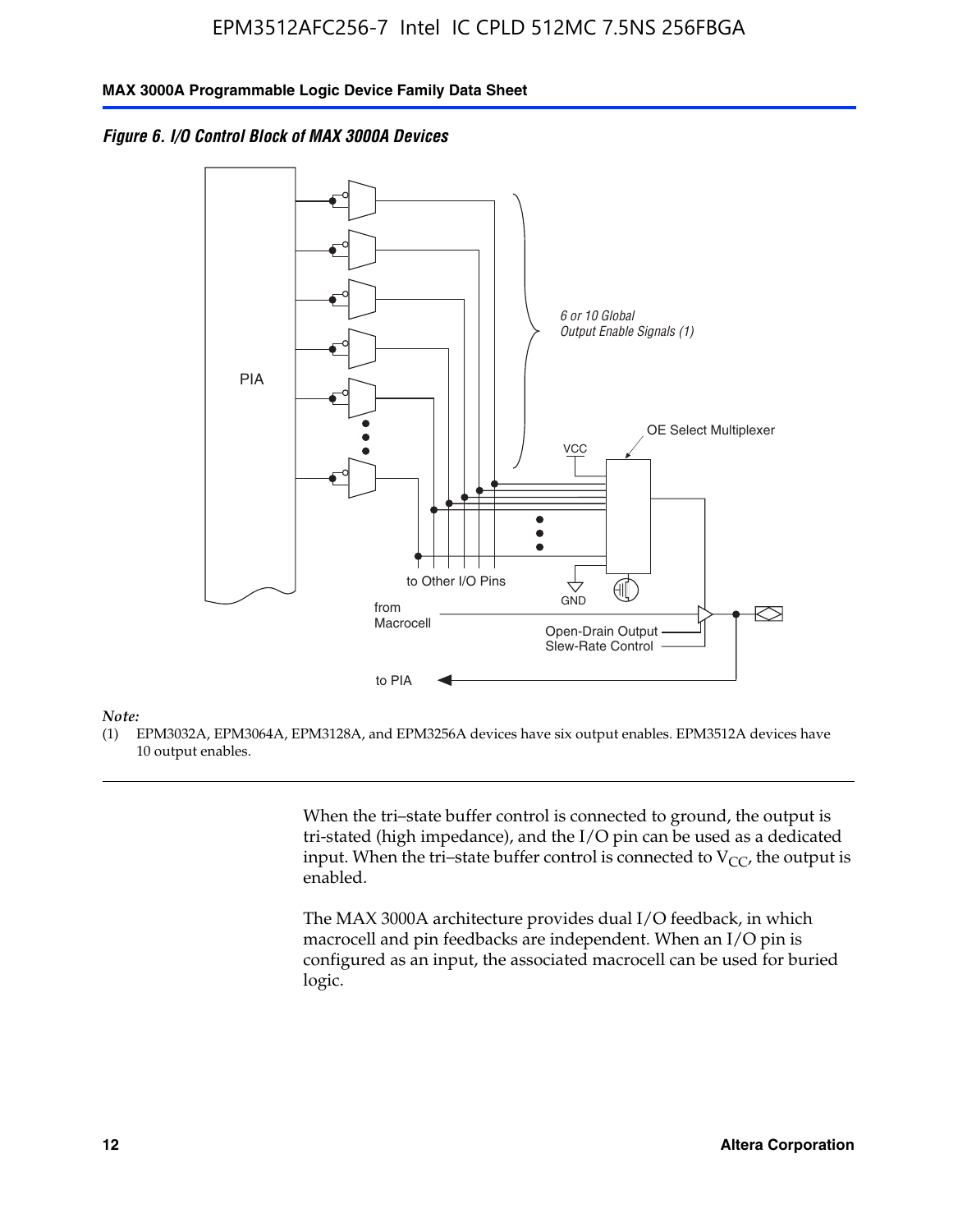|                                   | MAX 3000A Programmable Logic Device Family Data Sheet                                                                                                                                                                                                                                                                                                                                                                                                                                                                                                                                                                                                                                                                                                                                           |
|-----------------------------------|-------------------------------------------------------------------------------------------------------------------------------------------------------------------------------------------------------------------------------------------------------------------------------------------------------------------------------------------------------------------------------------------------------------------------------------------------------------------------------------------------------------------------------------------------------------------------------------------------------------------------------------------------------------------------------------------------------------------------------------------------------------------------------------------------|
| In-System<br>Programma-<br>bility | MAX 3000A devices can be programmed in-system via an industry-<br>standard four-pin IEEE Std. 1149.1-1990 (JTAG) interface. In-system<br>programmability (ISP) offers quick, efficient iterations during design<br>development and debugging cycles. The MAX 3000A architecture<br>internally generates the high programming voltages required to program<br>its EEPROM cells, allowing in-system programming with only a single<br>3.3–V power supply. During in–system programming, the I/O pins are<br>tri-stated and weakly pulled-up to eliminate board conflicts. The pull-up<br>value is nominally 50 $k\Omega$                                                                                                                                                                          |
|                                   | MAX 3000A devices have an enhanced ISP algorithm for faster<br>programming. These devices also offer an ISP_Done bit that ensures safe<br>operation when in-system programming is interrupted. This ISP_Done<br>bit, which is the last bit programmed, prevents all I/O pins from driving<br>until the bit is programmed.                                                                                                                                                                                                                                                                                                                                                                                                                                                                       |
|                                   | ISP simplifies the manufacturing flow by allowing devices to be mounted<br>on a printed circuit board (PCB) with standard pick-and-place equipment<br>before they are programmed. MAX 3000A devices can be programmed by<br>downloading the information via in-circuit testers, embedded processors,<br>the MasterBlaster communications cable, the ByteBlasterMV parallel port<br>download cable, and the BitBlaster serial download cable. Programming<br>the devices after they are placed on the board eliminates lead damage on<br>high-pin-count packages (e.g., QFP packages) due to device handling.<br>MAX 3000A devices can be reprogrammed after a system has already<br>shipped to the field. For example, product upgrades can be performed in<br>the field via software or modem. |
|                                   | The Jam STAPL programming and test language can be used to program<br>MAX 3000A devices with in–circuit testers, PCs, or embedded processors.                                                                                                                                                                                                                                                                                                                                                                                                                                                                                                                                                                                                                                                   |
|                                   | For more information on using the Jam STAPL programming and test<br>language, see Application Note 88 (Using the Jam Language for ISP & ICR via<br>an Embedded Processor), Application Note 122 (Using Jam STAPL for ISP &<br>ICR via an Embedded Processor) and AN 111 (Embedded Programming Using<br>the 8051 and Jam Byte-Code).                                                                                                                                                                                                                                                                                                                                                                                                                                                             |
|                                   | The ISP circuitry in MAX 3000A devices is compliant with the IEEE Std.<br>1532 specification. The IEEE Std. 1532 is a standard developed to allow<br>concurrent ISP between multiple PLD vendors.                                                                                                                                                                                                                                                                                                                                                                                                                                                                                                                                                                                               |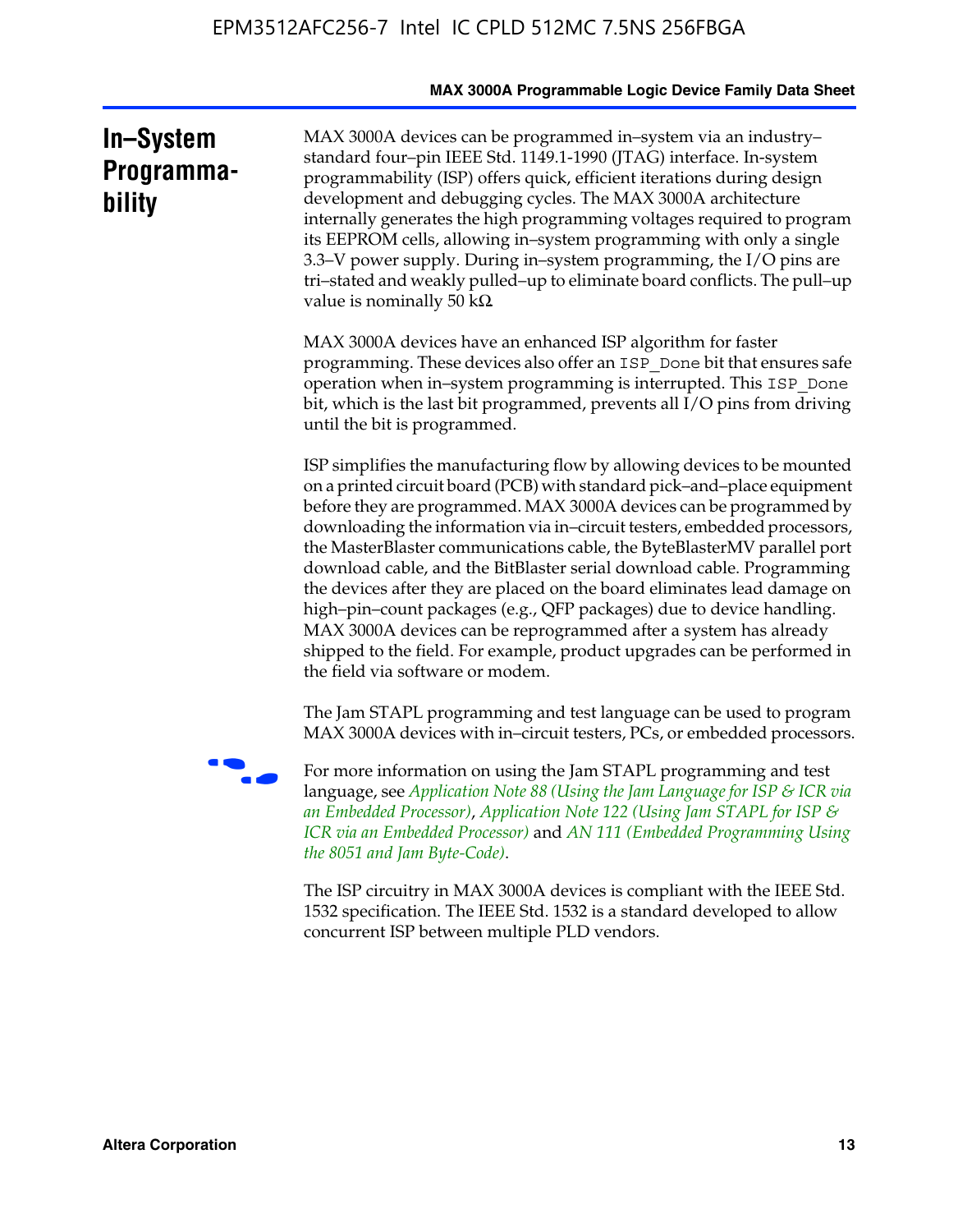#### **Programming Sequence**

During in-system programming, instructions, addresses, and data are shifted into the MAX 3000A device through the TDI input pin. Data is shifted out through the TDO output pin and compared against the expected data.

Programming a pattern into the device requires the following six ISP stages. A stand-alone verification of a programmed pattern involves only stages 1, 2, 5, and 6.

- 1. *Enter ISP*. The enter ISP stage ensures that the I/O pins transition smoothly from user mode to ISP mode. The enter ISP stage requires 1 ms.
- 2. *Check ID*. Before any program or verify process, the silicon ID is checked. The time required to read this silicon ID is relatively small compared to the overall programming time.
- 3. *Bulk Erase*. Erasing the device in-system involves shifting in the instructions to erase the device and applying one erase pulse of 100 ms.
- 4. *Program*. Programming the device in-system involves shifting in the address and data and then applying the programming pulse to program the EEPROM cells. This process is repeated for each EEPROM address.
- 5. *Verify*. Verifying an Altera device in-system involves shifting in addresses, applying the read pulse to verify the EEPROM cells, and shifting out the data for comparison. This process is repeated for each EEPROM address.
- 6. *Exit ISP*. An exit ISP stage ensures that the I/O pins transition smoothly from ISP mode to user mode. The exit ISP stage requires 1 ms.

#### **Programming Times**

The time required to implement each of the six programming stages can be broken into the following two elements:

- A pulse time to erase, program, or read the EEPROM cells.
- A shifting time based on the test clock (TCK) frequency and the number of TCK cycles to shift instructions, address, and data into the device.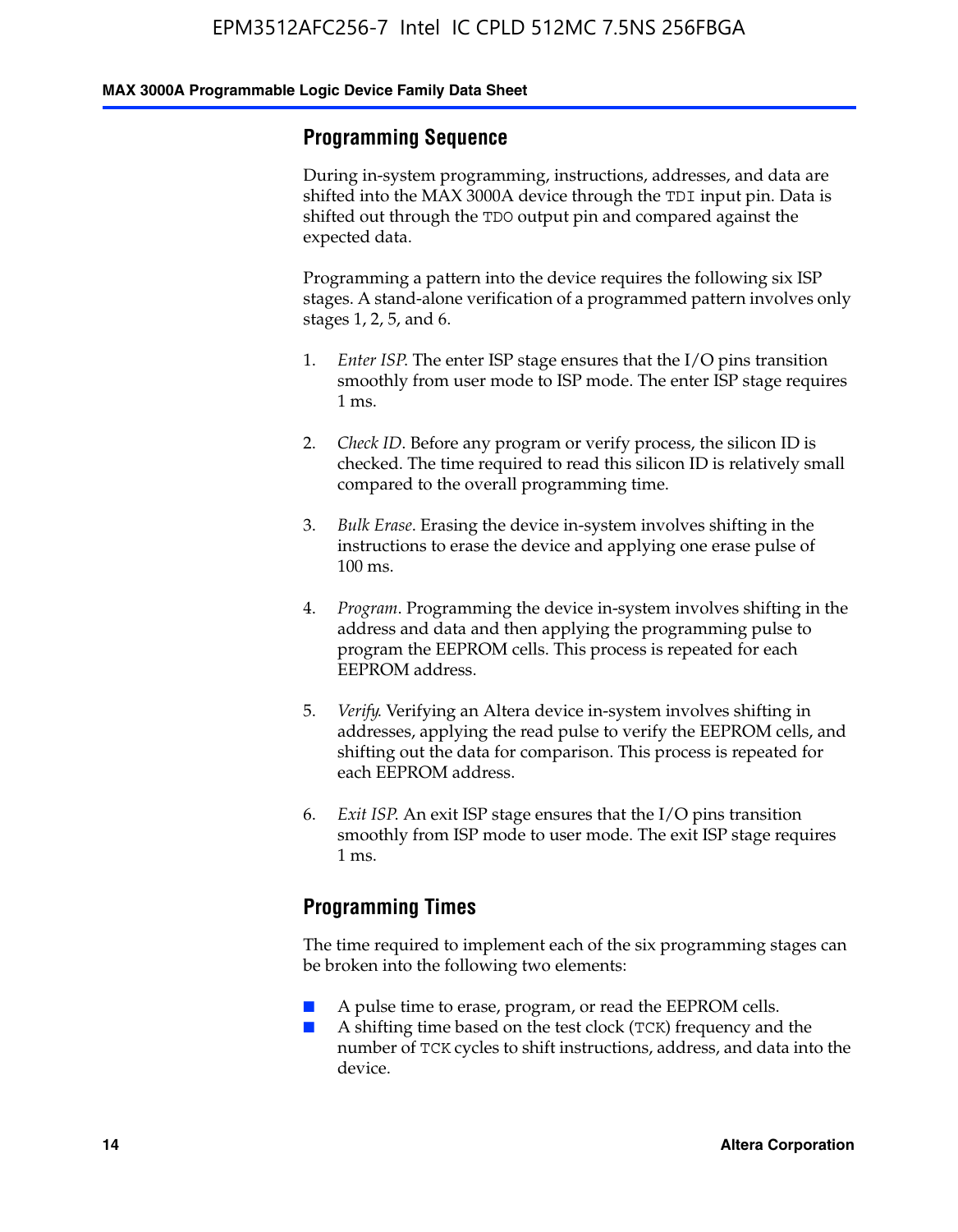By combining the pulse and shift times for each of the programming stages, the program or verify time can be derived as a function of the TCK frequency, the number of devices, and specific target device(s). Because different ISP-capable devices have a different number of EEPROM cells, both the total fixed and total variable times are unique for a single device.

#### *Programming a Single MAX 3000A Device*

The time required to program a single MAX 3000A device in-system can be calculated from the following formula:

|                   | $t_{PROG} = t_{PPULSE} + \frac{Cycle_{PTCK}}{f_{TCK}}$ |                                                                                                      |
|-------------------|--------------------------------------------------------|------------------------------------------------------------------------------------------------------|
| where: $t_{PROG}$ | $t_{PPULSE}$                                           | $=$ Programming time<br>$=$ Sum of the fixed times to erase, program, and<br>verify the EEPROM cells |
|                   | $Cycle_{PTCK}$<br>$f_{TCK}$                            | = Number of TCK cycles to program a device<br>$=$ TCK frequency                                      |

The ISP times for a stand-alone verification of a single MAX 3000A device can be calculated from the following formula:

| $t_{VER} = t_{VPULSE} + \frac{t_{TCK}}{f_{TCK}}$ | $Cycle_{VTCK}$                                                                                                                    |
|--------------------------------------------------|-----------------------------------------------------------------------------------------------------------------------------------|
| where: $t_{VFR}$<br>$t_{VPULSE}$                 | $=$ Verify time<br>$=$ Sum of the fixed times to verify the EEPROM cells<br>$CycleVTCK$ = Number of TCK cycles to verify a device |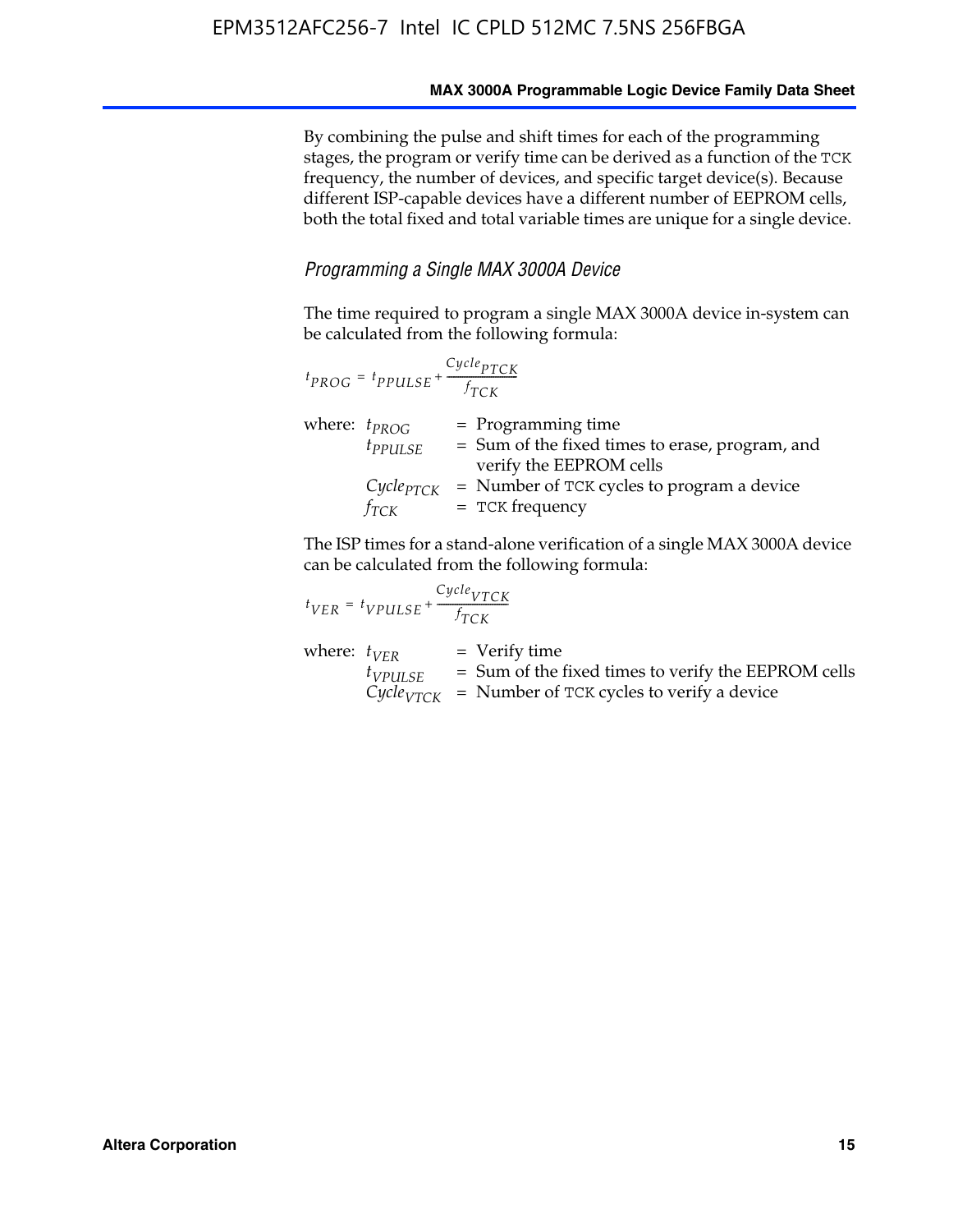#### **MAX 3000A Programmable Logic Device Family Data Sheet**

The programming times described in Tables 4 through 6 are associated with the worst-case method using the enhanced ISP algorithm.

| Table 4. MAX 3000A t <sub>PULSE</sub> & Cycle <sub>TCK</sub> Values |                               |                                                       |                 |                       |  |  |
|---------------------------------------------------------------------|-------------------------------|-------------------------------------------------------|-----------------|-----------------------|--|--|
| <b>Device</b>                                                       |                               | <b>Stand-Alone Verification</b><br><b>Programming</b> |                 |                       |  |  |
|                                                                     | <i>t<sub>PPULSE</sub></i> (s) | Cycle <sub>PTCK</sub>                                 | $t_{VPULSE}(s)$ | Cycle <sub>vTCK</sub> |  |  |
| EPM3032A                                                            | 2.00                          | 55,000                                                | 0.002           | 18,000                |  |  |
| EPM3064A                                                            | 2.00                          | 105,000                                               | 0.002           | 35,000                |  |  |
| EPM3128A                                                            | 2.00                          | 205,000                                               | 0.002           | 68,000                |  |  |
| EPM3256A                                                            | 2.00                          | 447.000                                               | 0.002           | 149,000               |  |  |
| <b>EPM3512A</b>                                                     | 2.00                          | 890,000                                               | 0.002           | 297,000               |  |  |

Tables 5 and 6 show the in-system programming and stand alone verification times for several common test clock frequencies.

| Table 5. MAX 3000A In-System Programming Times for Different Test Clock Frequencies |               |       |       |       |                |                |              |               |   |
|-------------------------------------------------------------------------------------|---------------|-------|-------|-------|----------------|----------------|--------------|---------------|---|
| <b>Device</b>                                                                       | $f_{TCK}$     |       |       |       |                |                | <b>Units</b> |               |   |
|                                                                                     | <b>10 MHz</b> | 5 MHz | 2 MHz | 1 MHz | <b>500 kHz</b> | <b>200 kHz</b> | 100 kHz      | <b>50 kHz</b> |   |
| EPM3032A                                                                            | 2.01          | 2.01  | 2.03  | 2.06  | 2.11           | 2.28           | 2.55         | 3.10          | s |
| <b>EPM3064A</b>                                                                     | 2.01          | 2.02  | 2.05  | 2.11  | 2.21           | 2.53           | 3.05         | 4.10          | s |
| <b>EPM3128A</b>                                                                     | 2.02          | 2.04  | 2.10  | 2.21  | 2.41           | 3.03           | 4.05         | 6.10          | s |
| <b>EPM3256A</b>                                                                     | 2.05          | 2.09  | 2.23  | 2.45  | 2.90           | 4.24           | 6.47         | 10.94         | s |
| EPM3512A                                                                            | 2.09          | 2.18  | 2.45  | 2.89  | 3.78           | 6.45           | 10.90        | 19.80         | s |

| Table 6. MAX 3000A Stand-Alone Verification Times for Different Test Clock Frequencies |               |       |       |       |                |                |                |               |   |
|----------------------------------------------------------------------------------------|---------------|-------|-------|-------|----------------|----------------|----------------|---------------|---|
| <b>Device</b>                                                                          | $f_{TCK}$     |       |       |       |                |                |                | <b>Units</b>  |   |
|                                                                                        | <b>10 MHz</b> | 5 MHz | 2 MHz | 1 MHz | <b>500 kHz</b> | <b>200 kHz</b> | <b>100 kHz</b> | <b>50 kHz</b> |   |
| EPM3032A                                                                               | 0.00          | 0.01  | 0.01  | 0.02  | 0.04           | 0.09           | 0.18           | 0.36          | s |
| <b>EPM3064A</b>                                                                        | 0.01          | 0.01  | 0.02  | 0.04  | 0.07           | 0.18           | 0.35           | 0.70          | s |
| EPM3128A                                                                               | 0.01          | 0.02  | 0.04  | 0.07  | 0.14           | 0.34           | 0.68           | 1.36          | s |
| <b>EPM3256A</b>                                                                        | 0.02          | 0.03  | 0.08  | 0.15  | 0.30           | 0.75           | 1.49           | 2.98          | s |
| EPM3512A                                                                               | 0.03          | 0.06  | 0.15  | 0.30  | 0.60           | 1.49           | 2.97           | 5.94          | s |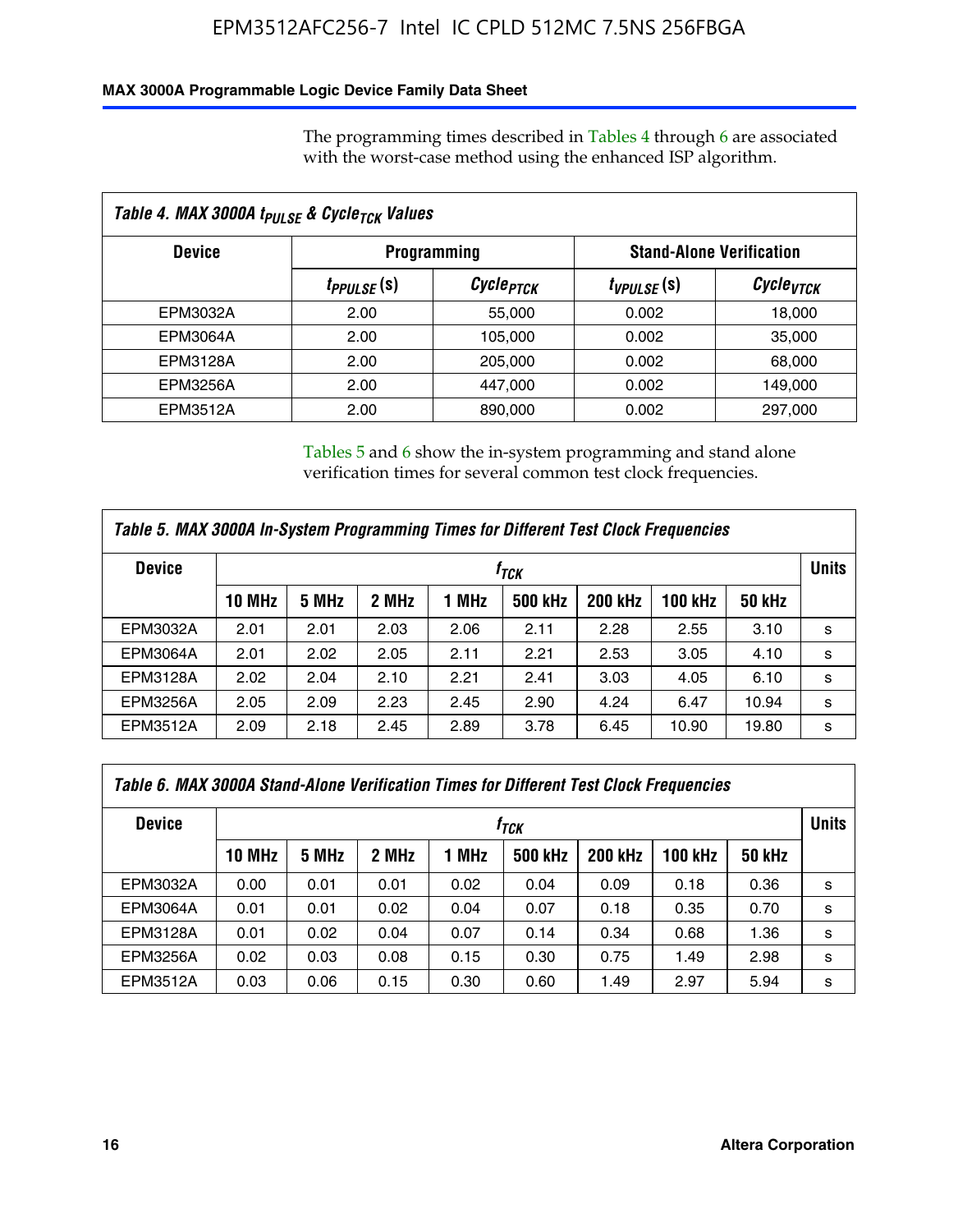|                                                                             | MAX 3000A Programmable Logic Device Family Data Sheet                                                                                                                                                                                                                                                                                                                                                                            |
|-----------------------------------------------------------------------------|----------------------------------------------------------------------------------------------------------------------------------------------------------------------------------------------------------------------------------------------------------------------------------------------------------------------------------------------------------------------------------------------------------------------------------|
| <b>Programming</b><br>with External<br><b>Hardware</b>                      | MAX 3000A devices can be programmed on Windows-based PCs with an<br>Altera Logic Programmer card, MPU, and the appropriate device adapter.<br>The MPU performs continuity checking to ensure adequate electrical<br>contact between the adapter and the device.                                                                                                                                                                  |
|                                                                             | For more information, see the Altera Programming Hardware Data Sheet.                                                                                                                                                                                                                                                                                                                                                            |
|                                                                             | The Altera software can use text- or waveform-format test vectors created<br>with the Altera Text Editor or Waveform Editor to test the programmed<br>device. For added design verification, designers can perform functional<br>testing to compare the functional device behavior with the results of<br>simulation.                                                                                                            |
|                                                                             | Data I/O, BP Microsystems, and other programming hardware<br>manufacturers also provide programming support for Altera devices.                                                                                                                                                                                                                                                                                                  |
|                                                                             | For more information, see <i>Programming Hardware Manufacturers</i> .                                                                                                                                                                                                                                                                                                                                                            |
| <b>IEEE Std.</b><br>1149.1 (JTAG)<br><b>Boundary-Scan</b><br><b>Support</b> | MAX 3000A devices include the JTAG BST circuitry defined by IEEE<br>Std. 1149.1-1990. Table 7 describes the JTAG instructions supported by<br>MAX 3000A devices. The pin-out tables found on the Altera web site<br>(http://www.altera.com) or the Altera Digital Library show the location of<br>the JTAG control pins for each device. If the JTAG interface is not<br>required, the JTAG pins are available as user I/O pins. |

| <b>Table 7. MAX 3000A JTAG Instructions</b> |                                                                                                                                                                                                                                                       |  |  |  |  |  |
|---------------------------------------------|-------------------------------------------------------------------------------------------------------------------------------------------------------------------------------------------------------------------------------------------------------|--|--|--|--|--|
| <b>JTAG Instruction</b>                     | <b>Description</b>                                                                                                                                                                                                                                    |  |  |  |  |  |
| SAMPLE/PRELOAD                              | Allows a snapshot of signals at the device pins to be captured and examined during<br>normal device operation, and permits an initial data pattern output at the device pins                                                                          |  |  |  |  |  |
| <b>EXTEST</b>                               | Allows the external circuitry and board–level interconnections to be tested by forcing a<br>test pattern at the output pins and capturing test results at the input pins                                                                              |  |  |  |  |  |
| <b>BYPASS</b>                               | Places the 1-bit bypass register between the TDI and TDO pins, which allows the BST<br>data to pass synchronously through a selected device to adjacent devices during normal<br>device operation                                                     |  |  |  |  |  |
| <b>IDCODE</b>                               | Selects the IDCODE register and places it between the TDI and TDO pins, allowing the<br><b>IDCODE</b> to be serially shifted out of TDO                                                                                                               |  |  |  |  |  |
| <b>USERCODE</b>                             | Selects the 32-bit USERCODE register and places it between the TDI and TDO pins,<br>allowing the USERCODE value to be shifted out of TDO                                                                                                              |  |  |  |  |  |
| <b>ISP</b> Instructions                     | These instructions are used when programming MAX 3000A devices via the JTAG ports<br>with the MasterBlaster, ByteBlasterMV, or BitBlaster cable, or when using a Jam STAPL<br>file, JBC file, or SVF file via an embedded processor or test equipment |  |  |  |  |  |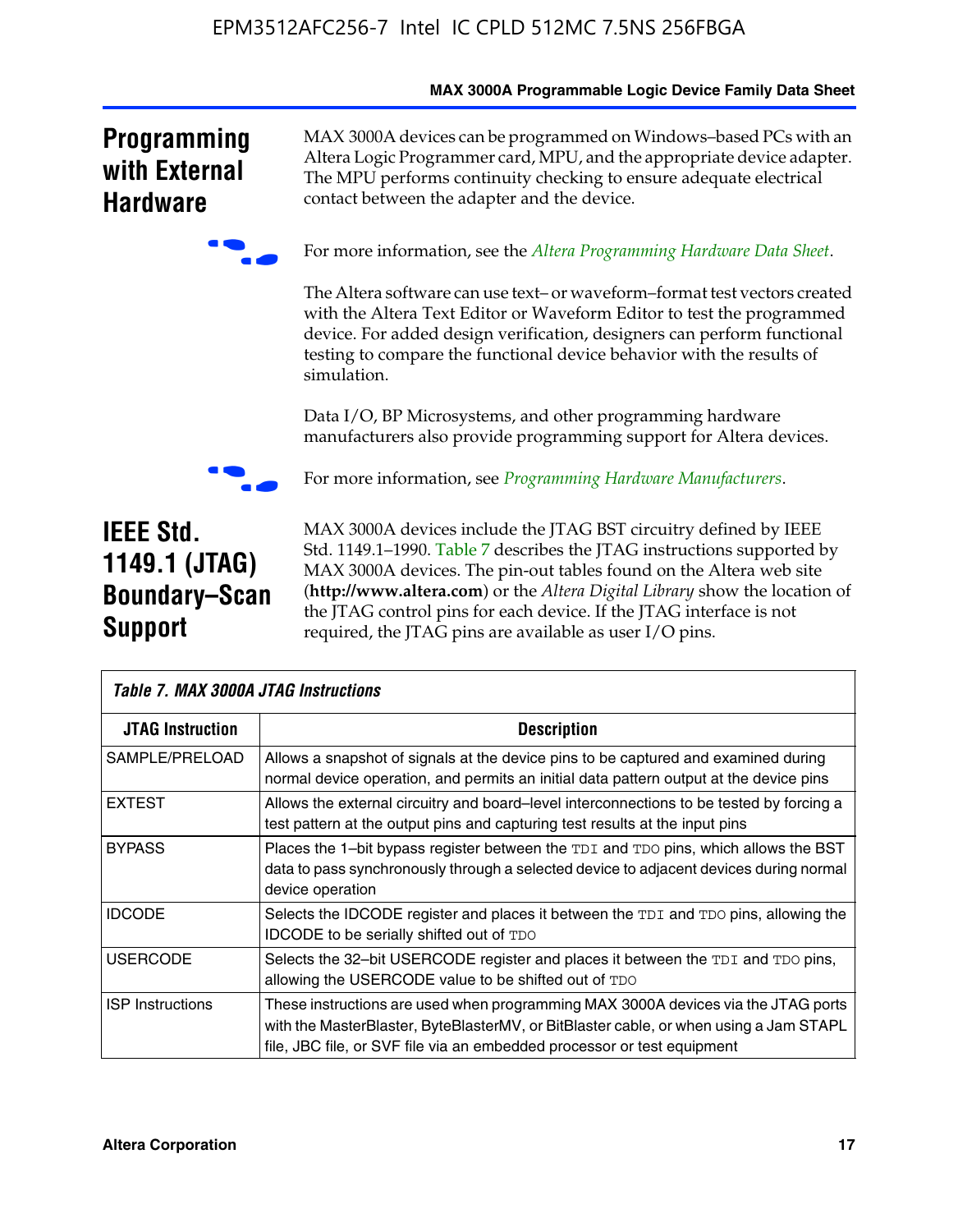#### **MAX 3000A Programmable Logic Device Family Data Sheet**

The instruction register length of MAX 3000A devices is 10 bits. The IDCODE and USERCODE register length is 32 bits. Tables 8 and 9 show the boundary–scan register length and device IDCODE information for MAX 3000A devices.

| Table 8. MAX 3000A Boundary–Scan Register Length |                                      |  |  |  |  |  |
|--------------------------------------------------|--------------------------------------|--|--|--|--|--|
| <b>Device</b>                                    | <b>Boundary-Scan Register Length</b> |  |  |  |  |  |
| EPM3032A                                         | 96                                   |  |  |  |  |  |
| EPM3064A                                         | 192                                  |  |  |  |  |  |
| EPM3128A                                         | 288                                  |  |  |  |  |  |
| EPM3256A                                         | 480                                  |  |  |  |  |  |
| EPM3512A                                         | 624                                  |  |  |  |  |  |

| Table 9. 32–Bit MAX 3000A Device IDCODE Value<br>Note (1) |                     |                                                                                                 |             |              |  |  |  |  |  |  |
|-----------------------------------------------------------|---------------------|-------------------------------------------------------------------------------------------------|-------------|--------------|--|--|--|--|--|--|
| <b>Device</b>                                             |                     | <b>IDCODE (32 bits)</b>                                                                         |             |              |  |  |  |  |  |  |
|                                                           | Version<br>(4 Bits) | 1 (1 Bit)<br>Part Number (16 Bits)<br><b>Manufacturer's</b><br><b>Identity (11 Bits)</b><br>(2) |             |              |  |  |  |  |  |  |
| EPM3032A                                                  | 0001                | 0111 0000 0011 0010                                                                             | 00001101110 | $\mathbf{1}$ |  |  |  |  |  |  |
| EPM3064A                                                  | 0001                | 0111 0000 0110 0100                                                                             | 00001101110 | 1            |  |  |  |  |  |  |
| EPM3128A                                                  | 0001                | 0001 0010<br>1000<br>0111                                                                       | 00001101110 | $\mathbf{1}$ |  |  |  |  |  |  |
| EPM3256A                                                  | 0001                | 0111 0010 0101 0110                                                                             | 00001101110 | $\mathbf{1}$ |  |  |  |  |  |  |
| EPM3512A                                                  | 0001                | 0111 0101 0001 0010                                                                             | 00001101110 | 1            |  |  |  |  |  |  |

#### *Notes:*

(1) The most significant bit (MSB) is on the left.

(2) The least significant bit (LSB) for all JTAG IDCODEs is 1.



**F See Application Note 39 (IEEE 1149.1 (JTAG) Boundary–Scan Testing in Altera** *Devices)* for more information on JTAG BST.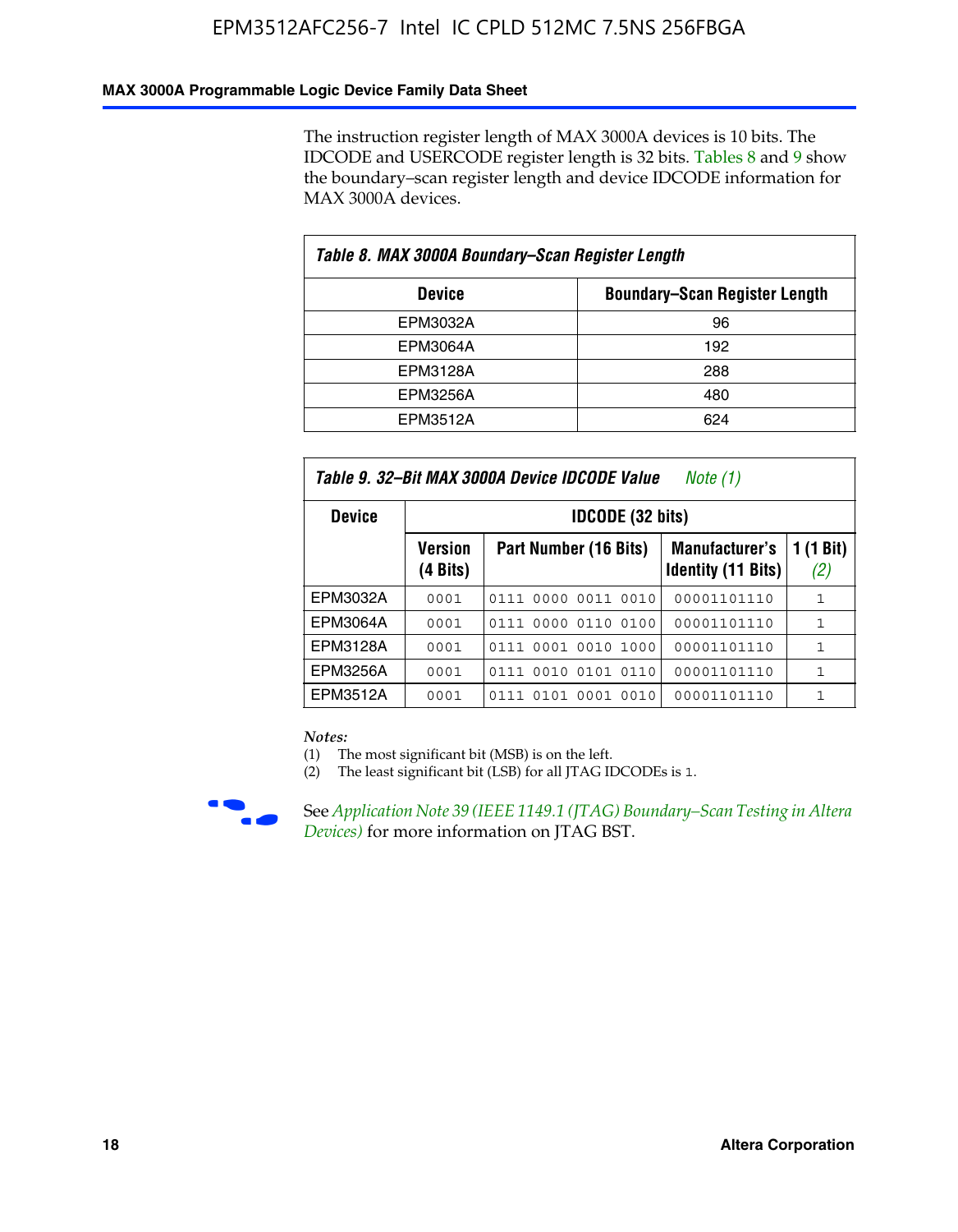

**MAX 3000A Programmable Logic Device Family Data Sheet**

Figure 7 shows the timing information for the JTAG signals.

Table 10 shows the JTAG timing parameters and values for MAX 3000A devices.

|                   | Table 10. JTAG Timing Parameters & Values for MAX 3000A Devices |     |     |             |
|-------------------|-----------------------------------------------------------------|-----|-----|-------------|
| <b>Symbol</b>     | <b>Parameter</b>                                                | Min | Max | <b>Unit</b> |
| t <sub>JCP</sub>  | <b>TCK clock period</b>                                         | 100 |     | ns          |
| t <sub>JCH</sub>  | TCK clock high time                                             | 50  |     | ns          |
| t <sub>JCL</sub>  | <b>TCK clock low time</b>                                       | 50  |     | ns          |
| t <sub>JPSU</sub> | JTAG port setup time                                            | 20  |     | ns          |
| t <sub>JPH</sub>  | JTAG port hold time                                             | 45  |     | ns          |
| <sup>t</sup> JPCO | JTAG port clock to output                                       |     | 25  | ns          |
| t <sub>JPZX</sub> | JTAG port high impedance to valid output                        |     | 25  | ns          |
| t <sub>JPXZ</sub> | JTAG port valid output to high impedance                        |     | 25  | ns          |
| tussu             | Capture register setup time                                     | 20  |     | ns          |
| t <sub>JSH</sub>  | Capture register hold time                                      | 45  |     | ns          |
| t <sub>JSCO</sub> | Update register clock to output                                 |     | 25  | ns          |
| t <sub>JSZX</sub> | Update register high impedance to valid output                  |     | 25  | ns          |
| t <sub>JSXZ</sub> | Update register valid output to high impedance                  |     | 25  | ns          |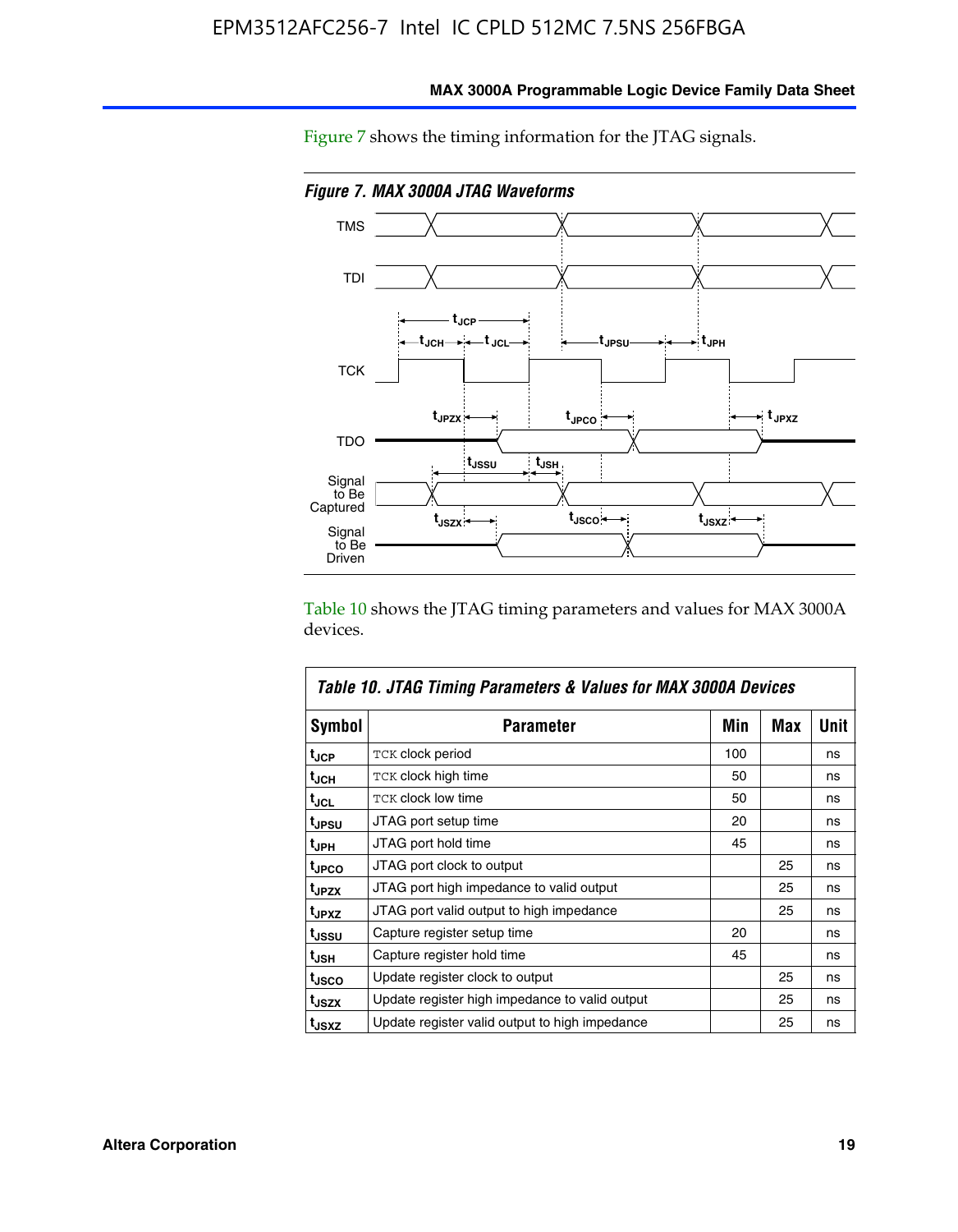**MAX 3000A Programmable Logic Device Family Data Sheet**

| <b>Programmable</b><br><b>Speed/Power</b><br><b>Control</b> | MAX 3000A devices offer a power-saving mode that supports low-power<br>operation across user-defined signal paths or the entire device. This<br>feature allows total power dissipation to be reduced by 50% or more<br>because most logic applications require only a small fraction of all gates to<br>operate at maximum frequency.                                                                                                                        |  |  |  |
|-------------------------------------------------------------|--------------------------------------------------------------------------------------------------------------------------------------------------------------------------------------------------------------------------------------------------------------------------------------------------------------------------------------------------------------------------------------------------------------------------------------------------------------|--|--|--|
|                                                             | The designer can program each individual macrocell in a MAX 3000A<br>device for either high–speed or low–power operation. As a result,<br>speed-critical paths in the design can run at high speed, while the<br>remaining paths can operate at reduced power. Macrocells that run at low<br>power incur a nominal timing delay adder $(t_{LPA})$ for the $t_{LAD}$ , $t_{LAC}$ , $t_{IC}$ ,<br>$t_{ACL}$ , $t_{EN}$ , $t_{CPPW}$ and $t_{SEXP}$ parameters. |  |  |  |
| <b>Output</b><br><b>Configuration</b>                       | MAX 3000A device outputs can be programmed to meet a variety of<br>system-level requirements.                                                                                                                                                                                                                                                                                                                                                                |  |  |  |
|                                                             | <b>MultiVolt I/O Interface</b>                                                                                                                                                                                                                                                                                                                                                                                                                               |  |  |  |
|                                                             | The MAX 3000A device architecture supports the MultiVolt I/O interface<br>feature, which allows MAX 3000A devices to connect to systems with                                                                                                                                                                                                                                                                                                                 |  |  |  |

differing supply voltages. MAX 3000A devices in all packages can be set for 2.5–V, 3.3–V, or 5.0–V I/O pin operation. These devices have one set of  $V_{CC}$  pins for internal operation and input buffers (VCCINT), and another set for I/O output drivers (VCCIO).

The VCCIO pins can be connected to either a 3.3–V or 2.5–V power supply, depending on the output requirements. When the VCCIO pins are connected to a 2.5–V power supply, the output levels are compatible with 2.5–V systems. When the VCCIO pins are connected to a 3.3–V power supply, the output high is at 3.3  $\bar{V}$  and is therefore compatible with 3.3-V or 5.0–V systems. Devices operating with  $V_{CCIO}$  levels lower than 3.0 V incur a nominally greater timing delay of  $t_{OD2}$  instead of  $t_{OD1}$ . Inputs can always be driven by 2.5–V, 3.3–V, or 5.0–V signals.

Table 11 summarizes the MAX 3000A MultiVolt I/O support.

| Table 11. MAX 3000A MultiVolt I/O Support |                                       |     |     |     |     |     |  |
|-------------------------------------------|---------------------------------------|-----|-----|-----|-----|-----|--|
| V <sub>CCIO</sub> Voltage                 | Output Signal (V)<br>Input Signal (V) |     |     |     |     |     |  |
|                                           | 2.5                                   | 3.3 | 5.0 | 2.5 | 3.3 | 5.0 |  |
| 2.5                                       |                                       |     |     |     |     |     |  |
| 3.3                                       |                                       |     |     |     |     |     |  |

*Note:*

<sup>(1)</sup> When  $V_{\text{CCIO}}$  is 3.3 V, a MAX 3000A device can drive a 2.5–V device that has 3.3–V tolerant inputs.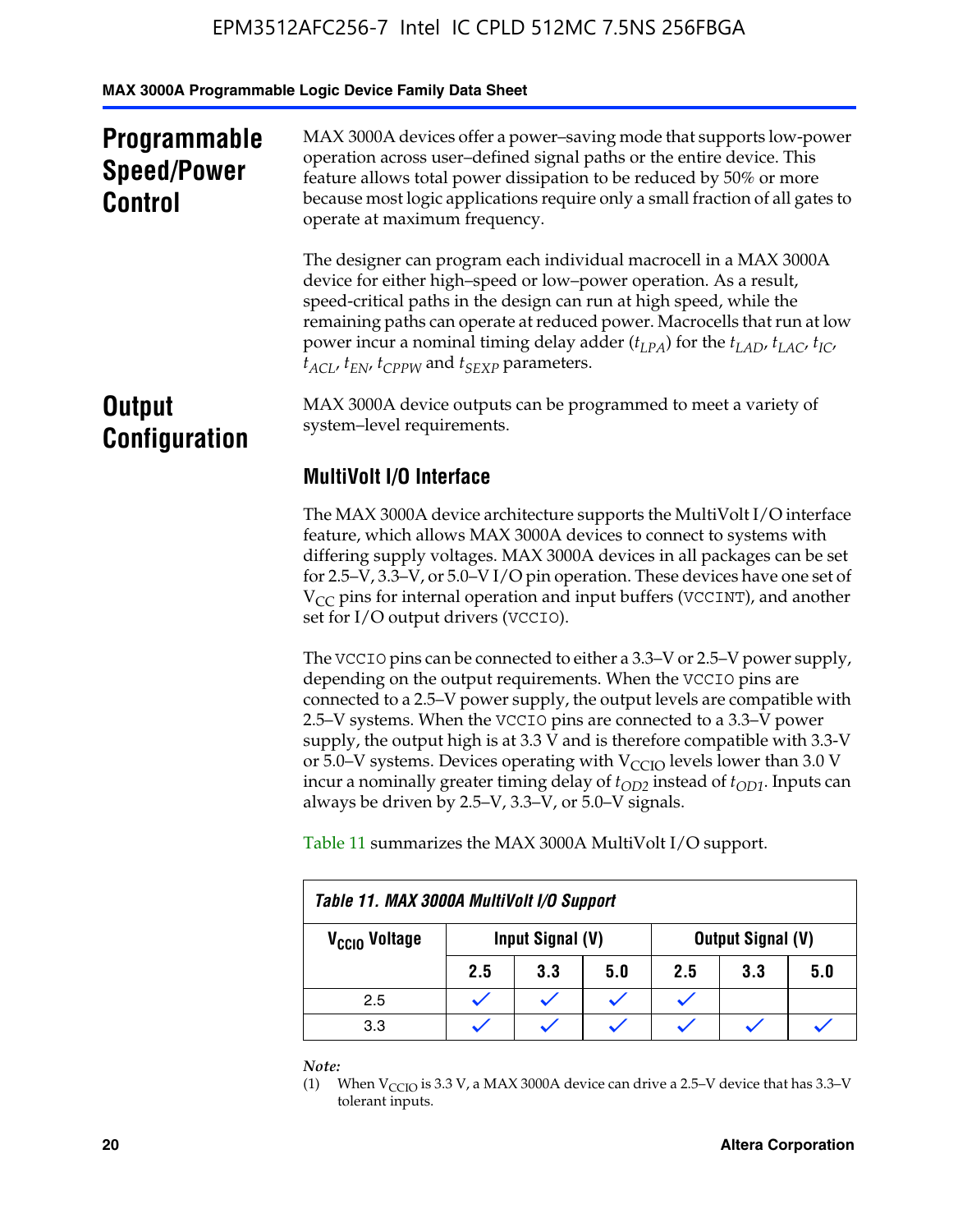#### **Open–Drain Output Option**

MAX 3000A devices provide an optional open–drain (equivalent to open-collector) output for each I/O pin. This open–drain output enables the device to provide system–level control signals (e.g., interrupt and write enable signals) that can be asserted by any of several devices. It can also provide an additional wired–OR plane.

Open-drain output pins on MAX 3000A devices (with a pull-up resistor to the 5.0-V supply) can drive 5.0-V CMOS input pins that require a high  $V_{\text{H}_{\text{H}}}$ . When the open-drain pin is active, it will drive low. When the pin is inactive, the resistor will pull up the trace to 5.0 V, thereby meeting CMOS requirements. The open-drain pin will only drive low or tri-state; it will never drive high. The rise time is dependent on the value of the pull-up resistor and load impedance. The  $I_{OL}$  current specification should be considered when selecting a pull-up resistor

#### **Slew–Rate Control**

The output buffer for each MAX 3000A I/O pin has an adjustable output slew rate that can be configured for low–noise or high–speed performance. A faster slew rate provides high–speed transitions for high-performance systems. However, these fast transitions may introduce noise transients into the system. A slow slew rate reduces system noise, but adds a nominal delay of 4 to 5 ns. When the configuration cell is turned off, the slew rate is set for low–noise performance. Each I/O pin has an individual EEPROM bit that controls the slew rate, allowing designers to specify the slew rate on a pin–by–pin basis. The slew rate control affects both the rising and falling edges of the output signal.

**Design Security** All MAX 3000A devices contain a programmable security bit that controls access to the data programmed into the device. When this bit is programmed, a design implemented in the device cannot be copied or retrieved. This feature provides a high level of design security because programmed data within EEPROM cells is invisible. The security bit that controls this function, as well as all other programmed data, is reset only when the device is reprogrammed.

#### **Generic Testing** MAX 3000A devices are fully tested. Complete testing of each programmable EEPROM bit and all internal logic elements ensures 100% programming yield. AC test measurements are taken under conditions equivalent to those shown in Figure 8. Test patterns can be used and then erased during early stages of the production flow.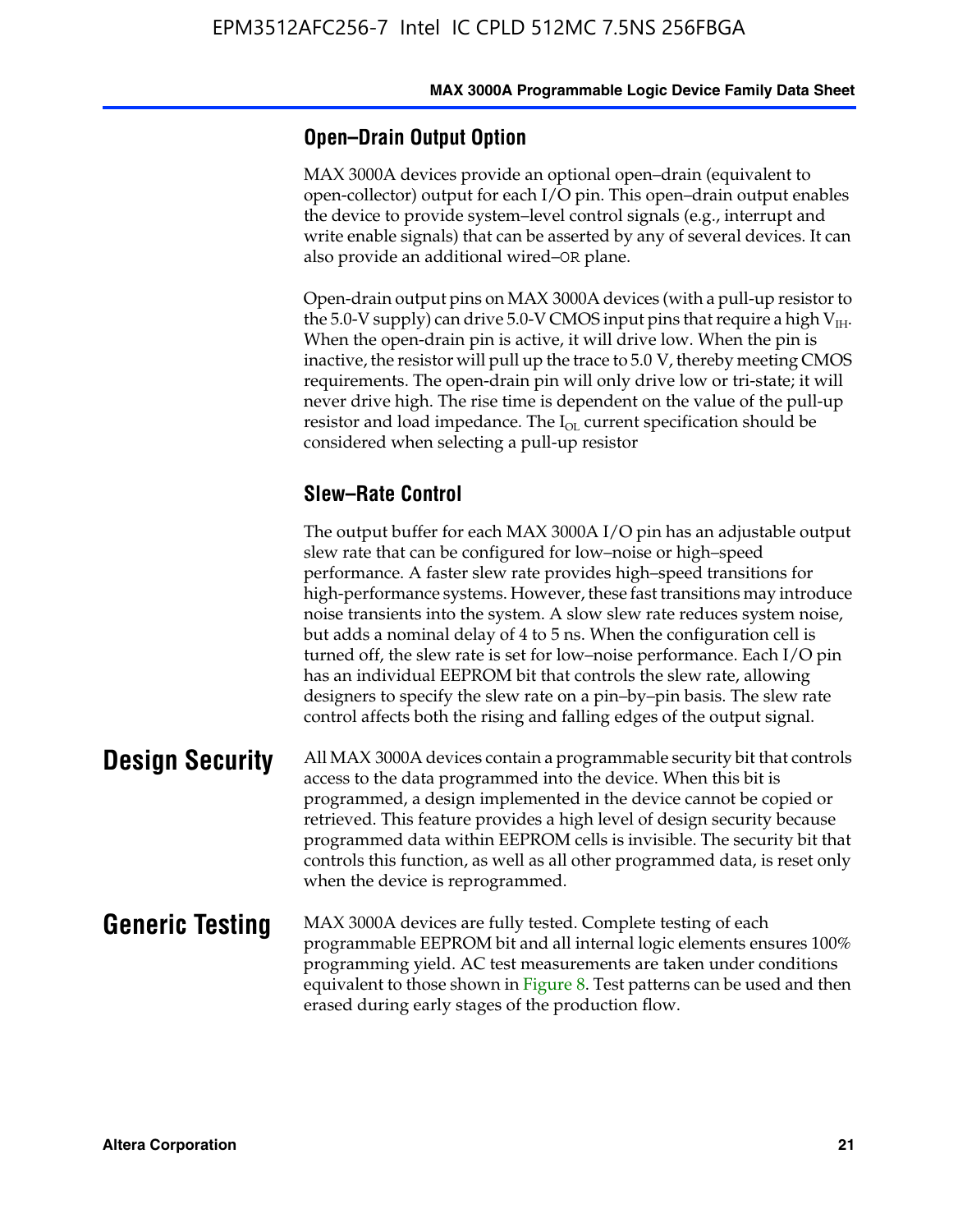#### **MAX 3000A Programmable Logic Device Family Data Sheet**

#### *Figure 8. MAX 3000A AC Test Conditions*

*Power supply transients can affect AC measurements. Simultaneous transitions of multiple outputs should be avoided for accurate measurement. Threshold tests must not be performed under AC conditions. Large–amplitude, fast– ground–current transients normally occur as the device outputs discharge the load capacitances. When these transients flow through the parasitic inductance between the device ground pin and the test system ground, significant reductions in observable noise immunity can result. Numbers in brackets are for 2.5–V outputs. Numbers without brackets are for 3.3–V devices or outputs.*



# **Operating Conditions**

Tables 12 through 15 provide information on absolute maximum ratings, recommended operating conditions, DC operating conditions, and capacitance for MAX 3000A devices.

|                 | Table 12. MAX 3000A Device Absolute Maximum Ratings<br><i>Note</i> $(1)$ |                                    |        |      |              |  |  |  |
|-----------------|--------------------------------------------------------------------------|------------------------------------|--------|------|--------------|--|--|--|
| Symbol          | <b>Parameter</b>                                                         | <b>Conditions</b>                  | Min    | Max  | Unit         |  |  |  |
| $V_{CC}$        | Supply voltage                                                           | With respect to ground (2)         | $-0.5$ | 4.6  | v            |  |  |  |
| $V_1$           | DC input voltage                                                         |                                    | $-2.0$ | 5.75 | v            |  |  |  |
| $I_{OUT}$       | DC output current, per pin                                               |                                    | $-25$  | 25   | mA           |  |  |  |
| $T_{\rm STG}$   | Storage temperature                                                      | No bias                            | $-65$  | 150  | $^{\circ}$ C |  |  |  |
| $T_A$           | Ambient temperature                                                      | Under bias                         | $-65$  | 135  | $^{\circ}$ C |  |  |  |
| IT <sub>J</sub> | Junction temperature                                                     | PQFP and TQFP packages, under bias |        | 135  | $^{\circ}$ C |  |  |  |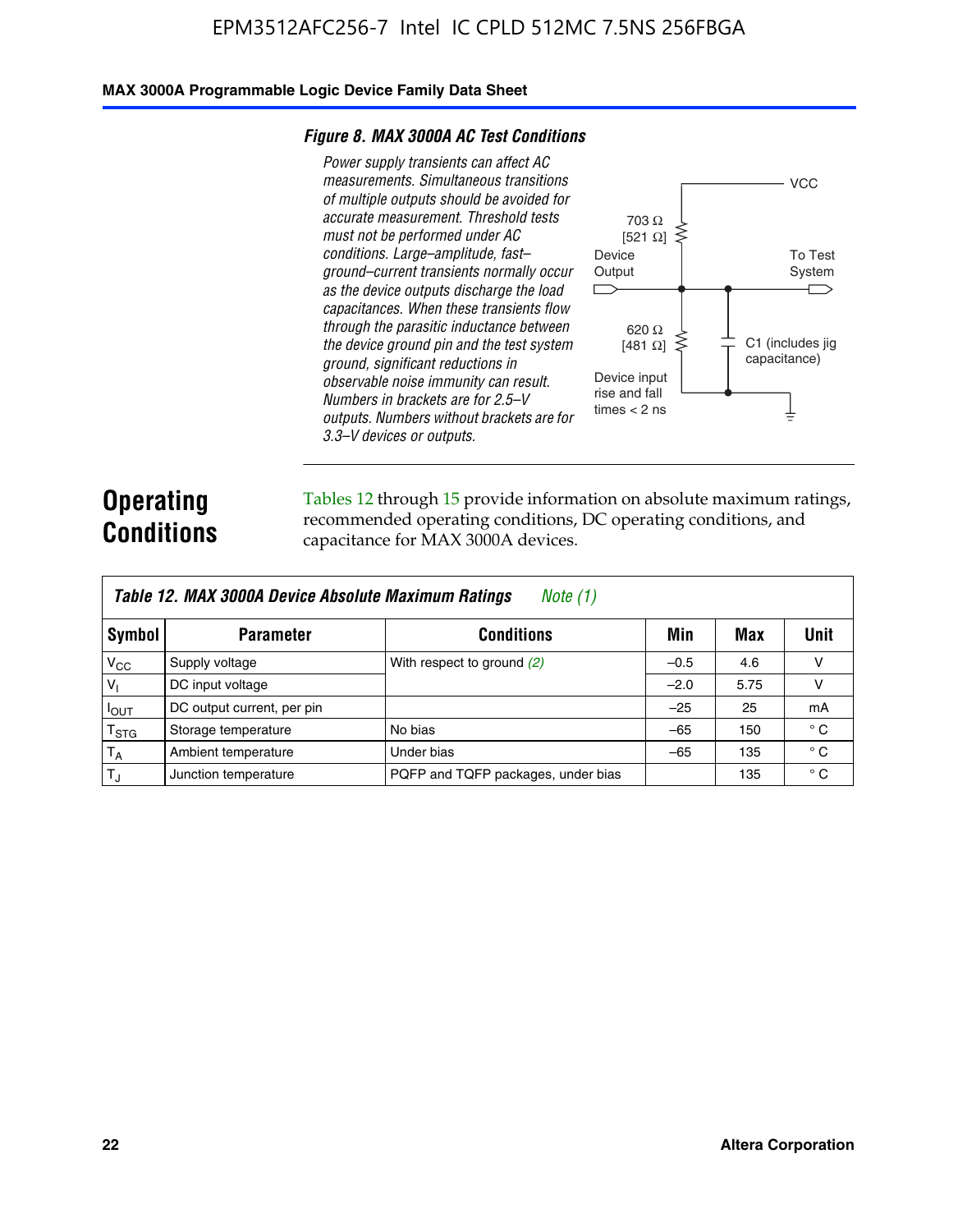| <b>Table 13. MAX 3000A Device Recommended Operating Conditions</b> |                                                        |                       |          |                   |              |  |  |
|--------------------------------------------------------------------|--------------------------------------------------------|-----------------------|----------|-------------------|--------------|--|--|
| Symbol                                                             | <b>Parameter</b>                                       | <b>Conditions</b>     | Min      | Max               | Unit         |  |  |
| $V_{\rm CCINT}$                                                    | Supply voltage for internal logic and<br>input buffers | (10)                  | 3.0      | 3.6               | $\vee$       |  |  |
| V <sub>CCIO</sub>                                                  | Supply voltage for output drivers,<br>3.3-V operation  |                       | 3.0      | 3.6               | $\vee$       |  |  |
|                                                                    | Supply voltage for output drivers,<br>2.5-V operation  |                       | 2.3      | 2.7               | v            |  |  |
| V <sub>CCISP</sub>                                                 | Supply voltage during ISP                              |                       | 3.0      | 3.6               | $\vee$       |  |  |
| $V_{\parallel}$                                                    | Input voltage                                          | (3)                   | $-0.5$   | 5.75              | v            |  |  |
| $V_{\rm O}$                                                        | Output voltage                                         |                       | $\Omega$ | V <sub>CCIO</sub> | v            |  |  |
| $T_A$                                                              | Ambient temperature                                    | Commercial range      | $\Omega$ | 70                | $^{\circ}$ C |  |  |
|                                                                    |                                                        | Industrial range      | $-40$    | 85                | $^{\circ}$ C |  |  |
| $T_{\rm J}$                                                        | Junction temperature                                   | Commercial range      | $\Omega$ | 90                | $^{\circ}$ C |  |  |
|                                                                    |                                                        | Industrial range (11) | $-40$    | 105               | $^{\circ}$ C |  |  |
| $t_{\mathsf{R}}$                                                   | Input rise time                                        |                       |          | 40                | ns           |  |  |
| $t_{\mathsf{F}}$                                                   | Input fall time                                        |                       |          | 40                | ns           |  |  |

| Symbol          | <b>Parameter</b>                                                                                | <b>Conditions</b>                                  | Min                     | Max  | Unit      |
|-----------------|-------------------------------------------------------------------------------------------------|----------------------------------------------------|-------------------------|------|-----------|
| V <sub>IH</sub> | High-level input voltage                                                                        |                                                    | 1.7                     | 5.75 | $\vee$    |
| $V_{IL}$        | Low-level input voltage                                                                         |                                                    | $-0.5$                  | 0.8  | v         |
| $V_{OH}$        | 3.3-V high-level TTL output<br>voltage                                                          | $I_{OH} = -8$ mA DC, $V_{CClO} = 3.00$ V (5)       | 2.4                     |      | $\vee$    |
|                 | 3.3-V high-level CMOS output<br>voltage                                                         | $I_{OH} = -0.1$ mA DC, $V_{CClO} = 3.00$ V (5)     | $V_{\text{CCIO}} - 0.2$ |      | v         |
|                 | $I_{OH}$ = -100 µA DC, V <sub>CCIO</sub> = 2.30 V (5)<br>2.5-V high-level output voltage        |                                                    | 2.1                     |      | v         |
|                 |                                                                                                 | $I_{OH} = -1$ mA DC, $V_{CCIO} = 2.30$ V (5)       | 2.0                     |      | $\vee$    |
|                 |                                                                                                 | $I_{OH} = -2$ mA DC, $V_{CCIO} = 2.30$ V (5)       | 1.7                     |      | v         |
| $V_{OL}$        | 3.3-V low-level TTL output voltage $ I_{OL} = 8 \text{ mA DC}$ , V <sub>CCIO</sub> = 3.00 V (6) |                                                    |                         | 0.4  | v         |
|                 | 3.3-V low-level CMOS output<br>voltage                                                          | $I_{OL} = 0.1$ mA DC, $V_{CCIO} = 3.00$ V (6)      |                         | 0.2  | $\vee$    |
|                 | 2.5-V low-level output voltage                                                                  | $I_{OL}$ = 100 µA DC, $V_{CCIO}$ = 2.30 V (6)      |                         | 0.2  | v         |
|                 |                                                                                                 | $I_{OL}$ = 1 mA DC, $V_{CCIO}$ = 2.30 V (6)        |                         | 0.4  | v         |
|                 |                                                                                                 | $I_{OL}$ = 2 mA DC, V <sub>CCIO</sub> = 2.30 V (6) |                         | 0.7  | v         |
| 4               | Input leakage current                                                                           | $V_1 = -0.5$ to 5.5 V (7)                          | $-10$                   | 10   | μA        |
| $I_{OZ}$        | Tri-state output off-state current                                                              | $V_1 = -0.5$ to 5.5 V (7)                          | $-10$                   | 10   | μA        |
| $R_{lSP}$       | Value of I/O pin pull-up resistor<br>when programming in-system or<br>during power-up           | $V_{CCD}$ = 2.3 to 3.6 V (8)                       | 20                      | 74   | $k\Omega$ |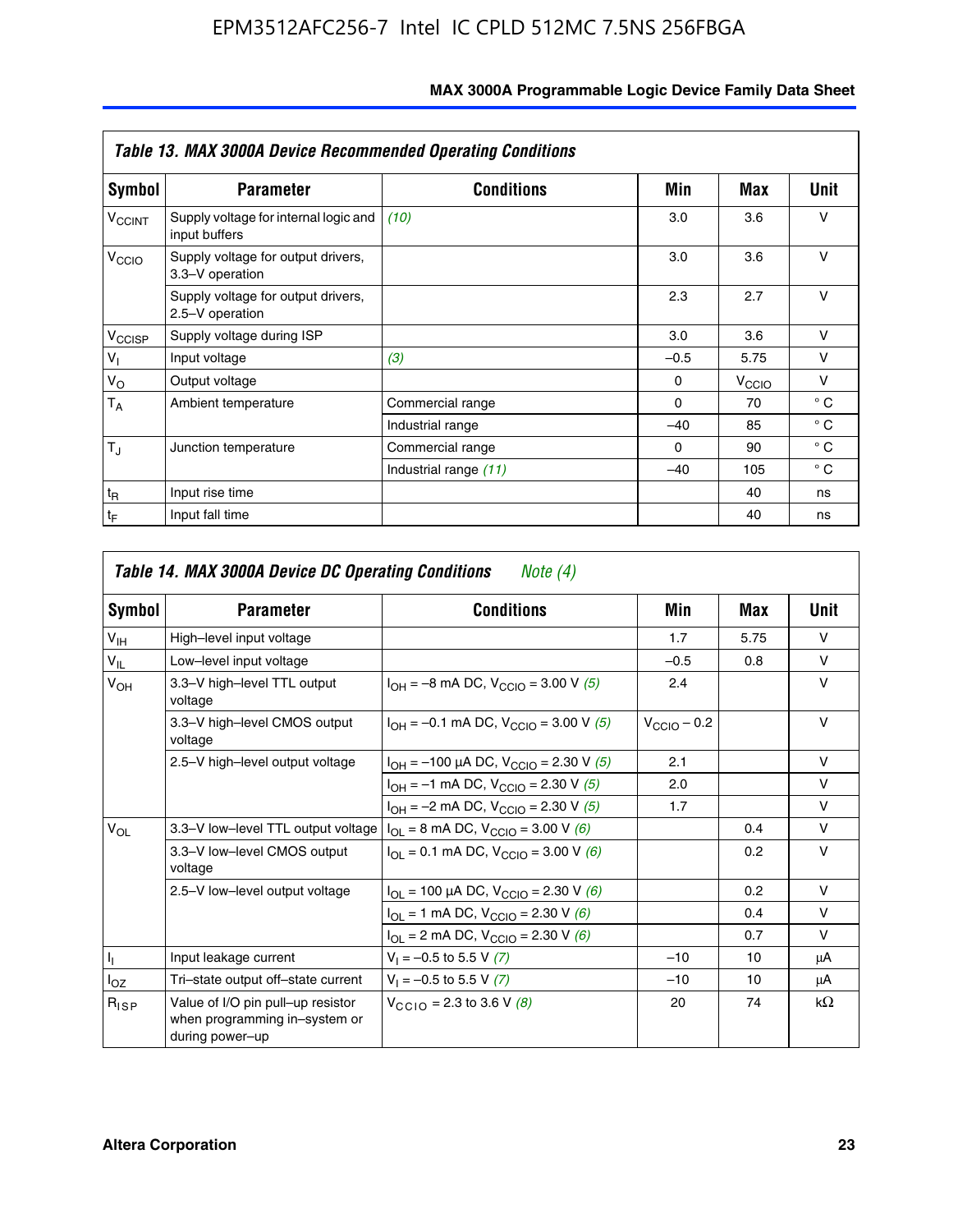#### **MAX 3000A Programmable Logic Device Family Data Sheet**

|          | Table 15. MAX 3000A Device Capacitance<br>Note (9) |                               |     |     |             |  |  |
|----------|----------------------------------------------------|-------------------------------|-----|-----|-------------|--|--|
| Symbol   | <b>Parameter</b>                                   | <b>Conditions</b>             | Min | Max | <b>Unit</b> |  |  |
| $C_{IN}$ | Input pin capacitance                              | $V_{IN} = 0 V$ , f = 1.0 MHz  |     | 8   | pF          |  |  |
| $C_{VO}$ | I/O pin capacitance                                | $V_{OUT} = 0 V$ , f = 1.0 MHz |     | 8   | pF          |  |  |

*Notes to tables:*

(2) Minimum DC input voltage is –0.5 V. During transitions, the inputs may undershoot to –2.0 V or overshoot to 5.75 V for input currents less than 100 mA and periods shorter than 20 ns.

(4) These values are specified under the recommended operating conditions, as shown in Table 13 on page 23.

(5) The parameter is measured with 50% of the outputs each sourcing the specified current. The  $I<sub>OH</sub>$  parameter refers to high–level TTL or CMOS output current.

(6) The parameter is measured with 50% of the outputs each sinking the specified current. The  $I_{OL}$  parameter refers to low–level TTL, PCI, or CMOS output current.

(7) This value is specified during normal device operation. During power-up, the maximum leakage current is ±300 μA.

(8) This pull–up exists while devices are programmed in–system and in unprogrammed devices during power–up.

- (9) Capacitance is measured at 25° C and is sample–tested only. The OE1 pin (high–voltage pin during programming) has a maximum capacitance of 20 pF.
- (10) The POR time for all MAX 3000A devices does not exceed 100 μs. The sufficient  $V_{\text{CCINT}}$  voltage level for POR is 3.0 V. The device is fully initialized within the POR time after  $V_{\text{CCINT}}$  reaches the sufficient POR voltage level.
- (11) These devices support in-system programming for –40° to 100° C. For in-system programming support between –40° and 0° C, contact Altera Applications.

#### Figure 9 shows the typical output drive characteristics of MAX 3000A devices.

<sup>(1)</sup> See the *Operating Requirements for Altera Devices Data Sheet*.

<sup>(3)</sup> All pins, including dedicated inputs, I/O pins, and JTAG pins, may be driven before  $V_{\text{CCINT}}$  and  $V_{\text{CCIO}}$  are powered.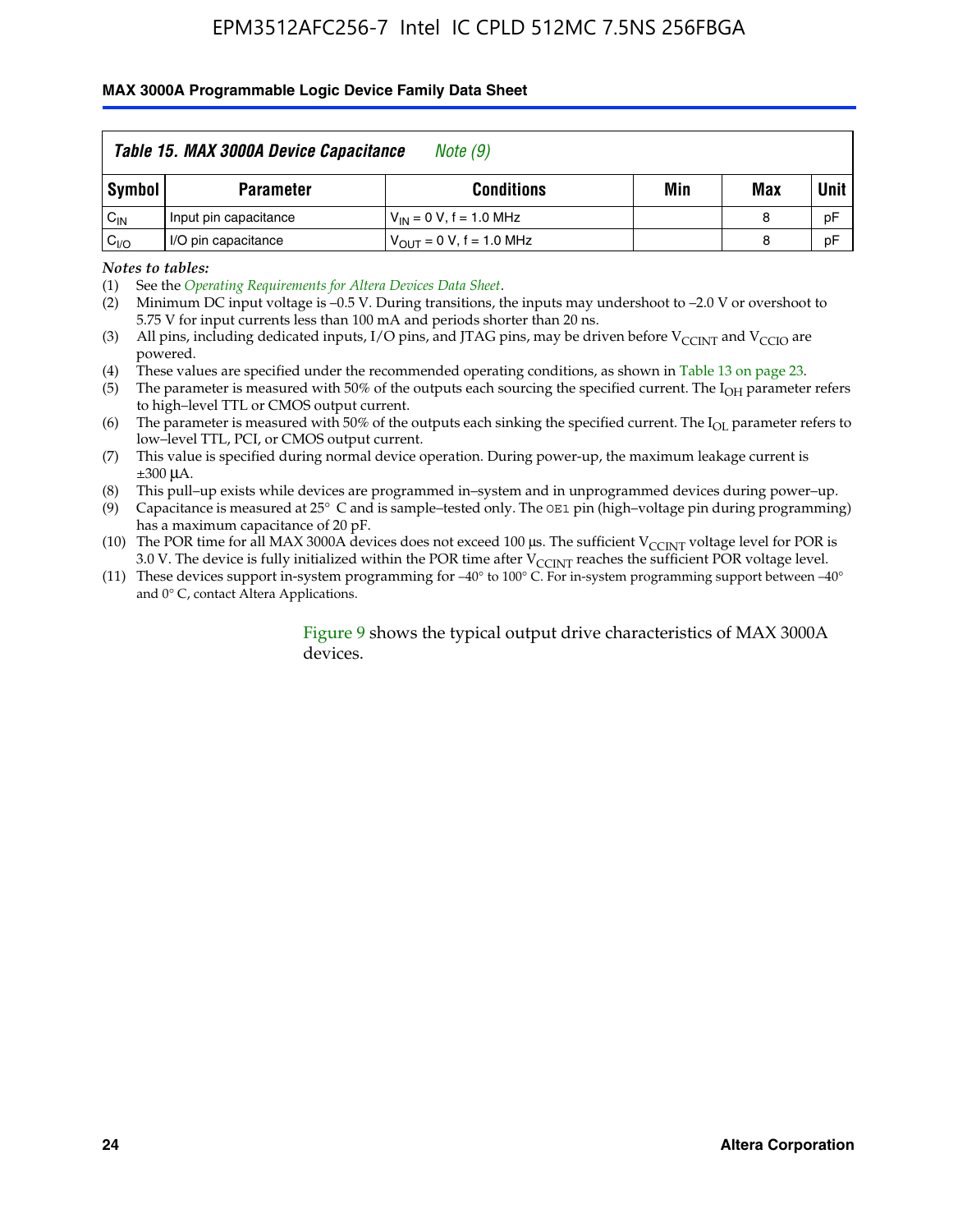

*Figure 9. Output Drive Characteristics of MAX 3000A Devices*

# **Power Sequencing & Hot–Socketing**

Because MAX 3000A devices can be used in a mixed–voltage environment, they have been designed specifically to tolerate any possible power–up sequence. The  $V_{CCIO}$  and  $V_{CCINT}$  power planes can be powered in any order.

Signals can be driven into MAX 3000A devices before and during power-up without damaging the device. In addition, MAX 3000A devices do not drive out during power-up. Once operating conditions are reached, MAX 3000A devices operate as specified by the user.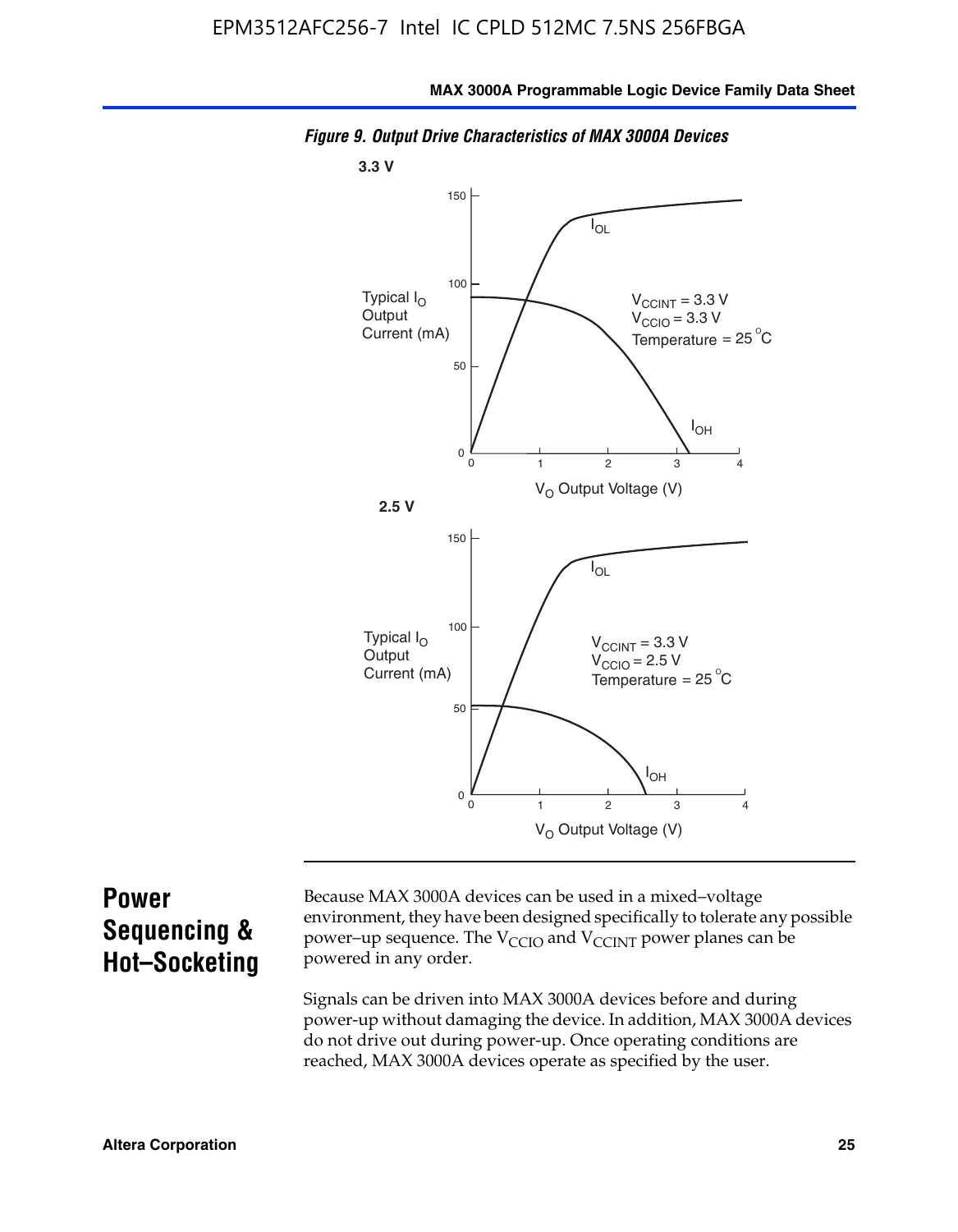#### **MAX 3000A Programmable Logic Device Family Data Sheet**

**Timing Model** MAX 3000A device timing can be analyzed with the Altera software, with a variety of popular industry–standard EDA simulators and timing analyzers, or with the timing model shown in Figure 10. MAX 3000A devices have predictable internal delays that enable the designer to determine the worst–case timing of any design. The software provides timing simulation, point–to–point delay prediction, and detailed timing analysis for device–wide performance evaluation.

#### *Figure 10. MAX 3000A Timing Model*



The timing characteristics of any signal path can be derived from the timing model and parameters of a particular device. External timing parameters, which represent pin–to–pin timing delays, can be calculated as the sum of internal parameters. Figure 11 shows the timing relationship between internal and external delay parameters.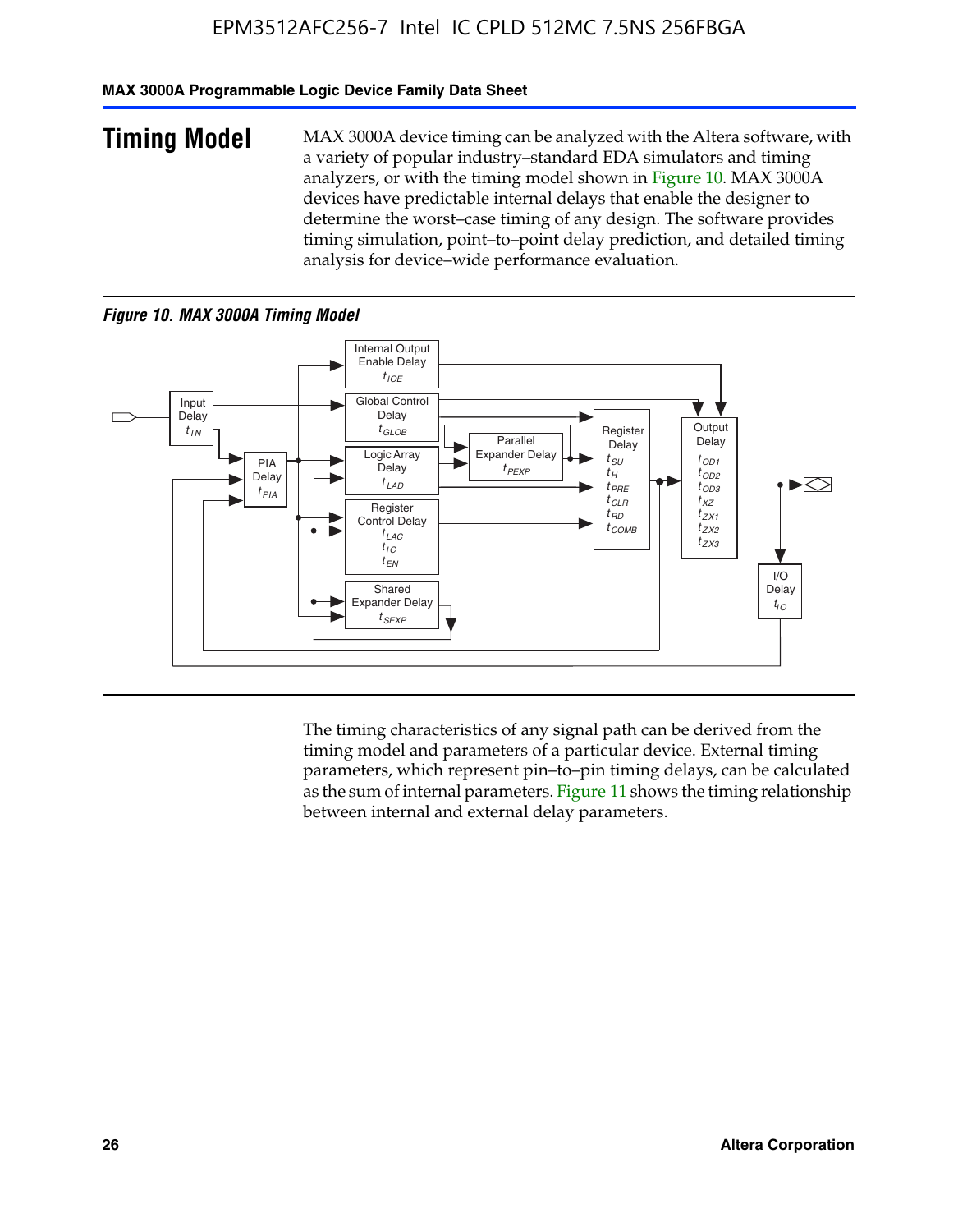#### *Figure 11. MAX 3000A Switching Waveforms*

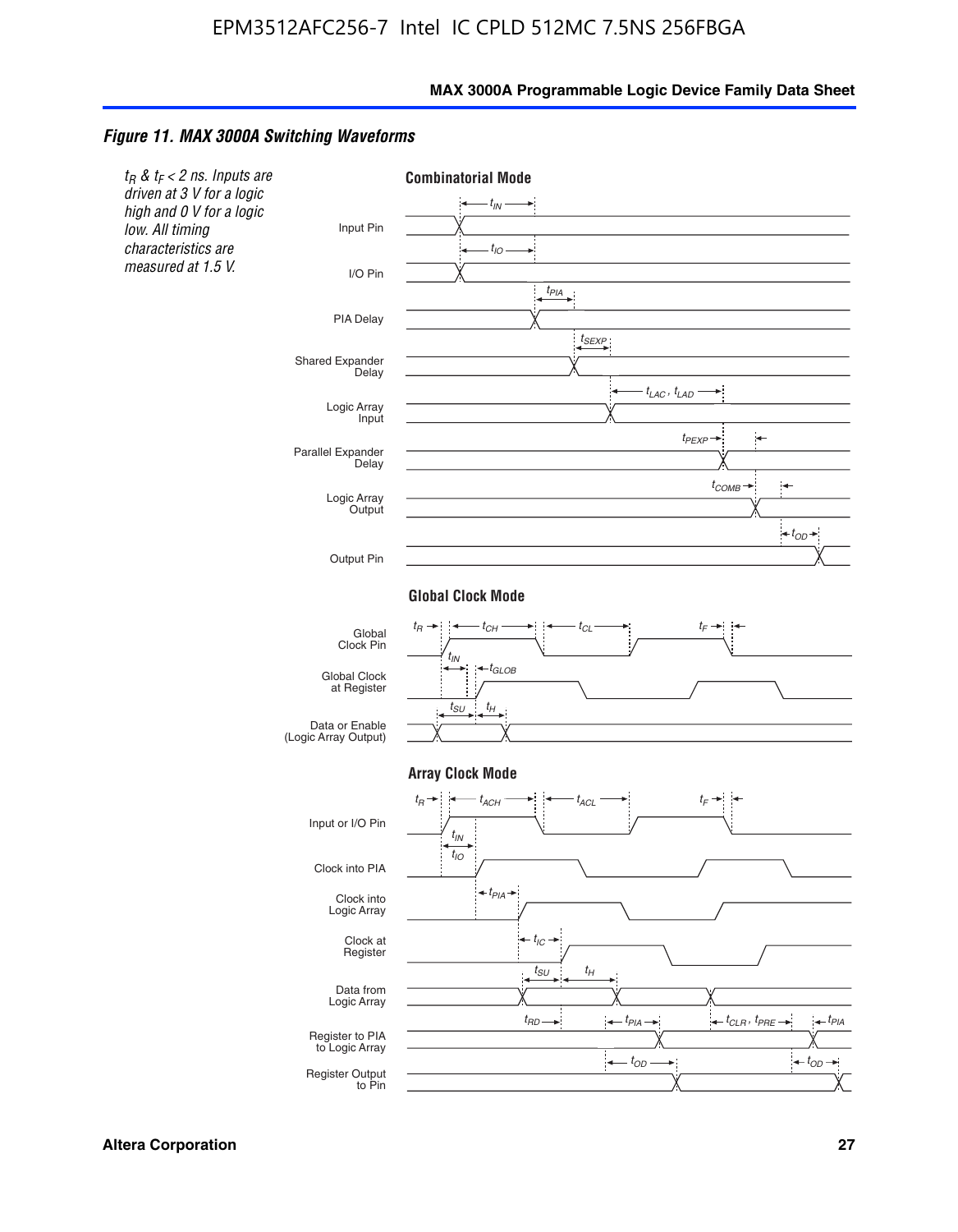#### **MAX 3000A Programmable Logic Device Family Data Sheet**

|                             | Table 16. EPM3032A External Timing Parameters<br><i>Note</i> $(1)$ |                     |                    |     |       |            |       |            |             |
|-----------------------------|--------------------------------------------------------------------|---------------------|--------------------|-----|-------|------------|-------|------------|-------------|
| Symbol                      | <b>Parameter</b>                                                   | <b>Conditions</b>   | <b>Speed Grade</b> |     |       |            |       |            | <b>Unit</b> |
|                             |                                                                    |                     | $-4$               |     |       | $-7$       | $-10$ |            |             |
|                             |                                                                    |                     | Min                | Max | Min   | <b>Max</b> | Min   | <b>Max</b> |             |
| t <sub>PD1</sub>            | Input to non-<br>registered output                                 | $C1 = 35 pF$<br>(2) |                    | 4.5 |       | 7.5        |       | 10         | ns          |
| t <sub>PD2</sub>            | I/O input to non-<br>registered output                             | $C1 = 35 pF$<br>(2) |                    | 4.5 |       | 7.5        |       | 10         | ns          |
| $t_{\text{SU}}$             | Global clock setup<br>time                                         | (2)                 | 2.9                |     | 4.7   |            | 6.3   |            | ns          |
| $t_H$                       | Global clock hold time                                             | (2)                 | 0.0                |     | 0.0   |            | 0.0   |            | ns          |
| $t_{CO1}$                   | Global clock to output<br>delay                                    | $C1 = 35 pF$        | 1.0                | 3.0 | 1.0   | 5.0        | 1.0   | 6.7        | ns          |
| $t_{CH}$                    | Global clock high time                                             |                     | 2.0                |     | 3.0   |            | 4.0   |            | ns          |
| $t_{CL}$                    | Global clock low time                                              |                     | 2.0                |     | 3.0   |            | 4.0   |            | ns          |
| t <sub>ASU</sub>            | Array clock setup time                                             | (2)                 | 1.6                |     | 2.5   |            | 3.6   |            | ns          |
| t <sub>АН</sub>             | Array clock hold time                                              | (2)                 | 0.3                |     | 0.5   |            | 0.5   |            | ns          |
| $t_{ACO1}$                  | Array clock to output<br>delay                                     | $C1 = 35 pF$<br>(2) | 1.0                | 4.3 | 1.0   | 7.2        | 1.0   | 9.4        | ns          |
| $t_{ACH}$                   | Array clock high time                                              |                     | 2.0                |     | 3.0   |            | 4.0   |            | ns          |
| $\textsf{t}_{\mathsf{ACL}}$ | Array clock low time                                               |                     | 2.0                |     | 3.0   |            | 4.0   |            | ns          |
| t <sub>CPPW</sub>           | Minimum pulse width<br>for clear and preset                        | (3)                 | 2.0                |     | 3.0   |            | 4.0   |            | ns          |
| $t_{\text{CNT}}$            | Minimum global clock<br>period                                     | (2)                 |                    | 4.4 |       | 7.2        |       | 9.7        | ns          |
| $f_{CNT}$                   | Maximum internal<br>global clock frequency                         | (2), (4)            | 227.3              |     | 138.9 |            | 103.1 |            | <b>MHz</b>  |
| $t_{ACNT}$                  | Minimum array clock<br>period                                      | (2)                 |                    | 4.4 |       | 7.2        |       | 9.7        | ns          |
| $f_{ACNT}$                  | Maximum internal<br>array clock frequency                          | (2), (4)            | 227.3              |     | 138.9 |            | 103.1 |            | <b>MHz</b>  |

#### Tables 16 through 23 show EPM3032A, EPM3064A, EPM3128A, EPM3256A, and EPM3512A timing information.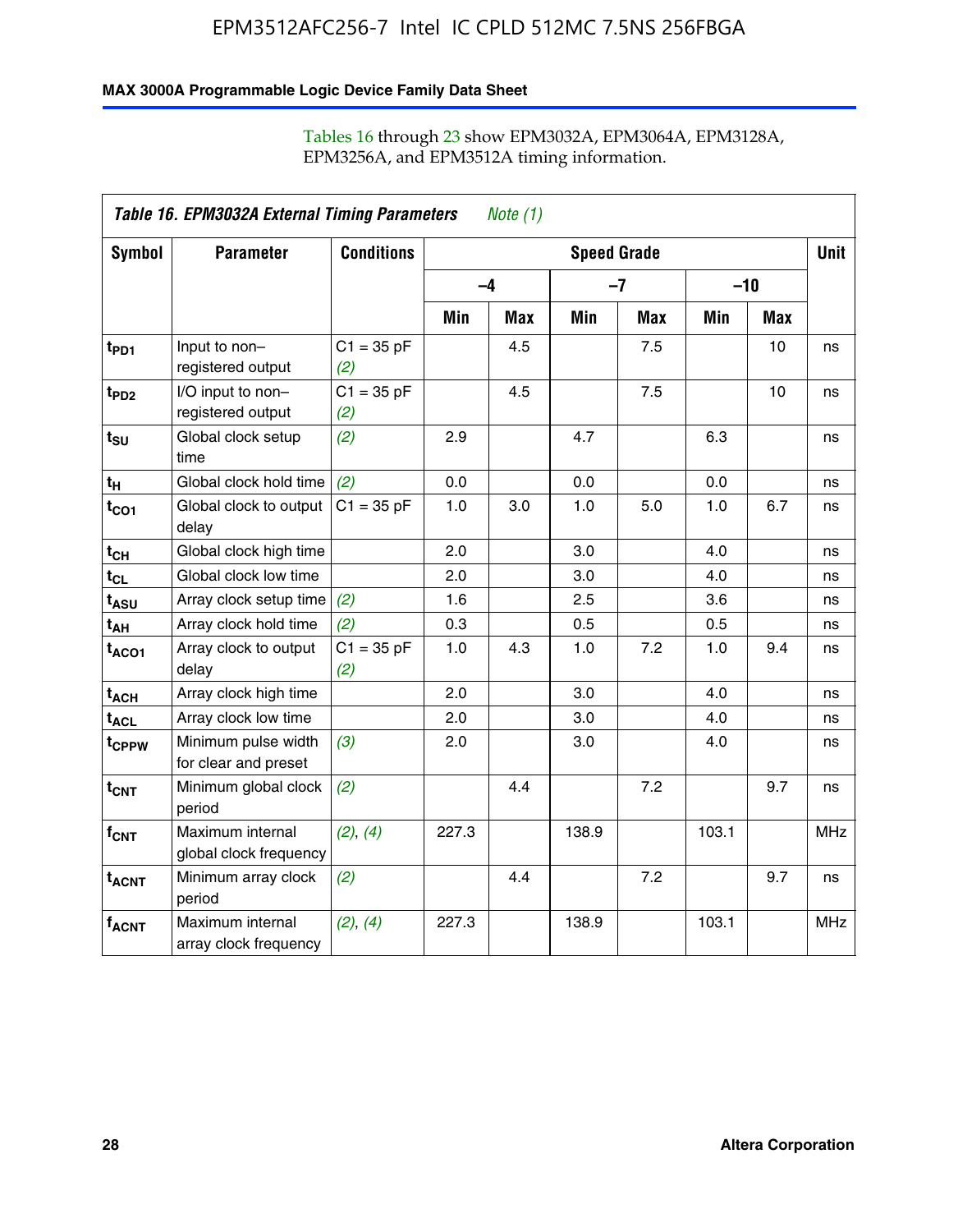| Symbol            | <b>Parameter</b>                                                                                            | <b>Conditions</b> | <b>Speed Grade</b> |      |     |     |     |      | <b>Unit</b> |
|-------------------|-------------------------------------------------------------------------------------------------------------|-------------------|--------------------|------|-----|-----|-----|------|-------------|
|                   |                                                                                                             |                   |                    | $-4$ |     | -7  | -10 |      |             |
|                   |                                                                                                             |                   | Min                | Max  | Min | Max | Min | Max  |             |
| $t_{IN}$          | Input pad and buffer delay                                                                                  |                   |                    | 0.7  |     | 1.2 |     | 1.5  | ns          |
| $t_{IO}$          | I/O input pad and buffer<br>delay                                                                           |                   |                    | 0.7  |     | 1.2 |     | 1.5  | ns          |
| t <sub>SEXP</sub> | Shared expander delay                                                                                       |                   |                    | 1.9  |     | 3.1 |     | 4.0  | ns          |
| t <sub>PEXP</sub> | Parallel expander delay                                                                                     |                   |                    | 0.5  |     | 0.8 |     | 1.0  | ns          |
| t <sub>LAD</sub>  | Logic array delay                                                                                           |                   |                    | 1.5  |     | 2.5 |     | 3.3  | ns          |
| $t_{LAC}$         | Logic control array delay                                                                                   |                   |                    | 0.6  |     | 1.0 |     | 1.2  | ns          |
| $t_{IOE}$         | Internal output enable delay                                                                                |                   |                    | 0.0  |     | 0.0 |     | 0.0  | ns          |
| $t_{OD1}$         | Output buffer and pad<br>delay, slow slew rate $=$ off<br>$V_{\text{CCIO}} = 3.3 \text{ V}$                 | $C1 = 35 pF$      |                    | 0.8  |     | 1.3 |     | 1.8  | ns          |
| $t_{OD2}$         | Output buffer and pad<br>delay, slow slew rate $=$ off<br>$V_{\text{CCIO}} = 2.5 V$                         | $C1 = 35 pF$      |                    | 1.3  |     | 1.8 |     | 2.3  | ns          |
| $t_{OD3}$         | Output buffer and pad<br>delay, slow slew rate $=$ on<br>$V_{\text{CCIO}}$ = 2.5 V or 3.3 V                 | $C1 = 35 pF$      |                    | 5.8  |     | 6.3 |     | 6.8  | ns          |
| t <sub>ZX1</sub>  | Output buffer enable delay,<br>slow slew rate $=$ off<br>$V_{\text{CCIO}} = 3.3$ V                          | $C1 = 35 pF$      |                    | 4.0  |     | 4.0 |     | 5.0  | ns          |
| t <sub>ZX2</sub>  | Output buffer enable delay,<br>slow slew rate $=$ off<br>$V_{\text{CCIO}} = 2.5 V$                          | $C1 = 35 pF$      |                    | 4.5  |     | 4.5 |     | 5.5  | ns          |
| $t_{ZX3}$         | Output buffer enable delay,<br>slow slew rate $=$ on<br>$V_{\text{CCIO}} = 2.5 \text{ V or } 3.3 \text{ V}$ | $C1 = 35 pF$      |                    | 9.0  |     | 9.0 |     | 10.0 | ns          |
| $t_{XZ}$          | Output buffer disable delay                                                                                 | $C1 = 5 pF$       |                    | 4.0  |     | 4.0 |     | 5.0  | ns          |
| t <sub>SU</sub>   | Register setup time                                                                                         |                   | 1.3                |      | 2.0 |     | 2.8 |      | ns          |
| t <sub>Η</sub>    | Register hold time                                                                                          |                   | 0.6                |      | 1.0 |     | 1.3 |      | ns          |
| t <sub>RD</sub>   | Register delay                                                                                              |                   |                    | 0.7  |     | 1.2 |     | 1.5  | ns          |
| $t_{COMB}$        | Combinatorial delay                                                                                         |                   |                    | 0.6  |     | 1.0 |     | 1.3  | ns          |
| $t_{IC}$          | Array clock delay                                                                                           |                   |                    | 1.2  |     | 2.0 |     | 2.5  | ns          |
| $t_{EN}$          | Register enable time                                                                                        |                   |                    | 0.6  |     | 1.0 |     | 1.2  | ns          |
| t <sub>GLOB</sub> | Global control delay                                                                                        |                   |                    | 0.8  |     | 1.3 |     | 1.9  | ns          |
| t <sub>PRE</sub>  | Register preset time                                                                                        |                   |                    | 1.2  |     | 1.9 |     | 2.6  | ns          |
| $t_{CLR}$         | Register clear time                                                                                         |                   |                    | 1.2  |     | 1.9 |     | 2.6  | ns          |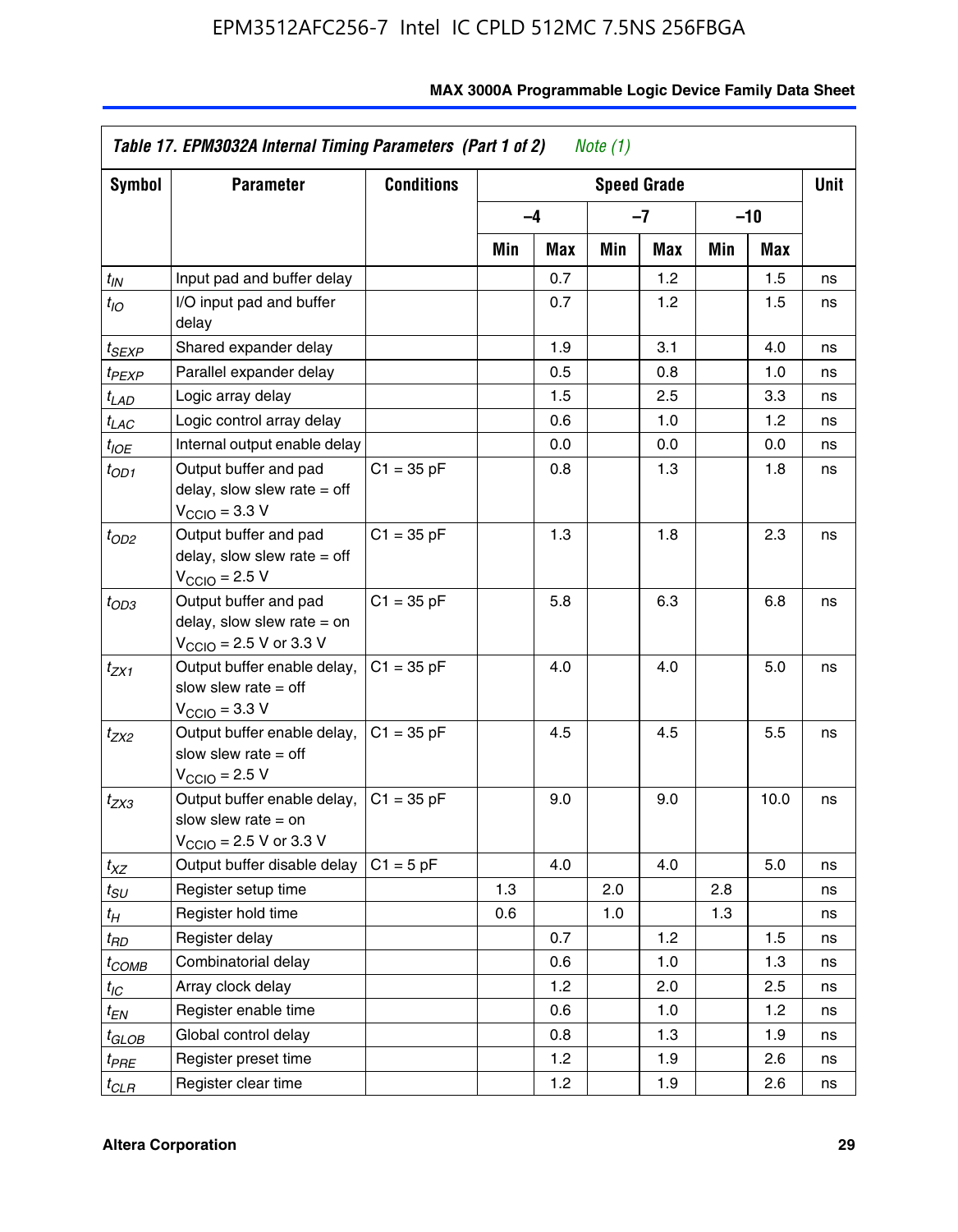| Table 17. EPM3032A Internal Timing Parameters (Part 2 of 2)<br>Note (1) |                  |                   |     |                                   |     |     |       |     |    |  |  |
|-------------------------------------------------------------------------|------------------|-------------------|-----|-----------------------------------|-----|-----|-------|-----|----|--|--|
| Symbol                                                                  | <b>Parameter</b> | <b>Conditions</b> |     | <b>Unit</b><br><b>Speed Grade</b> |     |     |       |     |    |  |  |
|                                                                         |                  |                   | -4  |                                   | -7  |     | $-10$ |     |    |  |  |
|                                                                         |                  |                   | Min | <b>Max</b>                        | Min | Max | Min   | Max |    |  |  |
| $t_{PIA}$                                                               | PIA delay        | (2)               |     | 0.9                               |     | 1.5 |       | 2.1 | ns |  |  |
| $t_{LPA}$                                                               | Low-power adder  | (5)               |     | 2.5                               |     | 4.0 |       | 5.0 | ns |  |  |

| Table 18. EPM3064A External Timing Parameters<br>Note $(1)$ |                                             |                    |       |     |                    |      |       |      |             |  |  |
|-------------------------------------------------------------|---------------------------------------------|--------------------|-------|-----|--------------------|------|-------|------|-------------|--|--|
| Symbol                                                      | <b>Parameter</b>                            | <b>Conditions</b>  |       |     | <b>Speed Grade</b> |      |       |      | <b>Unit</b> |  |  |
|                                                             |                                             |                    |       | -4  |                    | $-7$ | $-10$ |      |             |  |  |
|                                                             |                                             |                    | Min   | Max | Min                | Max  | Min   | Max  |             |  |  |
| $t_{PD1}$                                                   | Input to non-registered<br>output           | $C1 = 35$ pF $(2)$ |       | 4.5 |                    | 7.5  |       | 10.0 | ns          |  |  |
| t <sub>PD2</sub>                                            | I/O input to non-registered<br>output       | $C1 = 35 pF(2)$    |       | 4.5 |                    | 7.5  |       | 10.0 | ns          |  |  |
| t <sub>SU</sub>                                             | Global clock setup time                     | (2)                | 2.8   |     | 4.7                |      | 6.2   |      | ns          |  |  |
| $t_H$                                                       | Global clock hold time                      | (2)                | 0.0   |     | 0.0                |      | 0.0   |      | ns          |  |  |
| $t_{CO1}$                                                   | Global clock to output delay                | $C1 = 35 pF$       | 1.0   | 3.1 | 1.0                | 5.1  | 1.0   | 7.0  | ns          |  |  |
| $t_{CL}$                                                    | Global clock high time                      |                    | 2.0   |     | 3.0                |      | 4.0   |      | ns          |  |  |
| $t_{CL}$                                                    | Global clock low time                       |                    | 2.0   |     | 3.0                |      | 4.0   |      | ns          |  |  |
| t <sub>ASU</sub>                                            | Array clock setup time                      | (2)                | 1.6   |     | 2.6                |      | 3.6   |      | ns          |  |  |
| $t_{AH}$                                                    | Array clock hold time                       | (2)                | 0.3   |     | 0.4                |      | 0.6   |      | ns          |  |  |
| $t_{ACO1}$                                                  | Array clock to output delay                 | $C1 = 35$ pF $(2)$ | 1.0   | 4.3 | 1.0                | 7.2  | 1.0   | 9.6  | ns          |  |  |
| $t_{ACH}$                                                   | Array clock high time                       |                    | 2.0   |     | 3.0                |      | 4.0   |      | ns          |  |  |
| <b>t<sub>ACL</sub></b>                                      | Array clock low time                        |                    | 2.0   |     | 3.0                |      | 4.0   |      | ns          |  |  |
| t <sub>CPPW</sub>                                           | Minimum pulse width for<br>clear and preset | (3)                | 2.0   |     | 3.0                |      | 4.0   |      | ns          |  |  |
| $t_{\text{CNT}}$                                            | Minimum global clock<br>period              | (2)                |       | 4.5 |                    | 7.4  |       | 10.0 | ns          |  |  |
| $f_{\text{CNT}}$                                            | Maximum internal global<br>clock frequency  | (2), (4)           | 222.2 |     | 135.1              |      | 100.0 |      | <b>MHz</b>  |  |  |
| <b>t<sub>ACNT</sub></b>                                     | Minimum array clock period                  | (2)                |       | 4.5 |                    | 7.4  |       | 10.0 | ns          |  |  |
| <b>fACNT</b>                                                | Maximum internal array<br>clock frequency   | (2), (4)           | 222.2 |     | 135.1              |      | 100.0 |      | <b>MHz</b>  |  |  |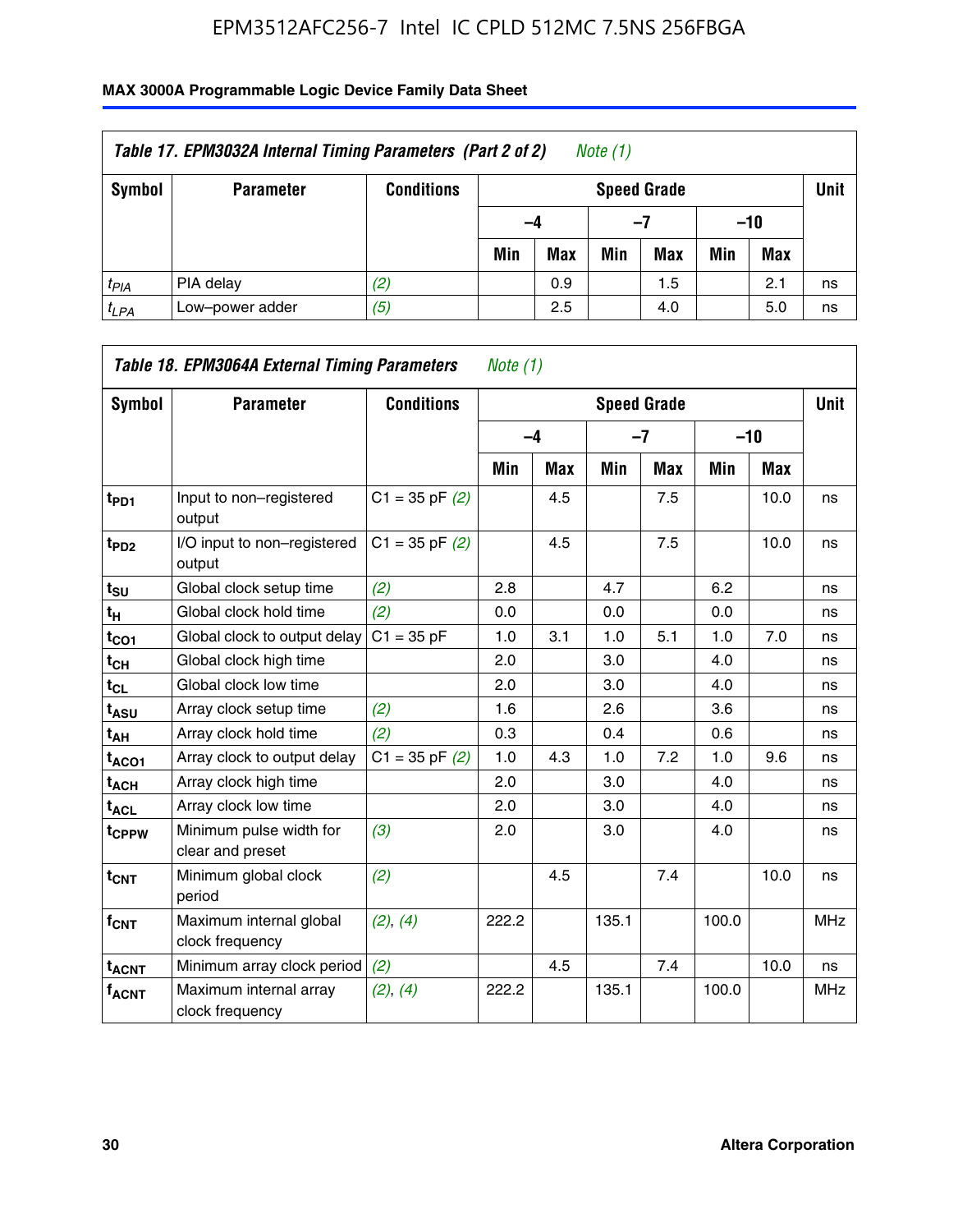| Symbol                | <b>Parameter</b>                                                                                             | <b>Conditions</b> |     |      |     | <b>Speed Grade</b> |     |            | Unit |
|-----------------------|--------------------------------------------------------------------------------------------------------------|-------------------|-----|------|-----|--------------------|-----|------------|------|
|                       |                                                                                                              |                   |     | $-4$ |     | $-7$               |     | -10        |      |
|                       |                                                                                                              |                   | Min | Max  | Min | Max                | Min | <b>Max</b> |      |
| $t_{\mathsf{IN}}$     | Input pad and buffer delay                                                                                   |                   |     | 0.6  |     | 1.1                |     | 1.4        | ns   |
| $t_{IO}$              | I/O input pad and buffer<br>delay                                                                            |                   |     | 0.6  |     | 1.1                |     | 1.4        | ns   |
| t <sub>SEXP</sub>     | Shared expander delay                                                                                        |                   |     | 1.8  |     | 3.0                |     | 3.9        | ns   |
| t <sub>PEXP</sub>     | Parallel expander delay                                                                                      |                   |     | 0.4  |     | 0.7                |     | 0.9        | ns   |
| $t_{LAD}$             | Logic array delay                                                                                            |                   |     | 1.5  |     | 2.5                |     | 3.2        | ns   |
| $t_{LAC}$             | Logic control array delay                                                                                    |                   |     | 0.6  |     | 1.0                |     | 1.2        | ns   |
| $t_{IOE}$             | Internal output enable delay                                                                                 |                   |     | 0.0  |     | 0.0                |     | 0.0        | ns   |
| $t_{OD1}$             | Output buffer and pad<br>delay, slow slew rate $=$ off<br>$V_{\text{CCIO}} = 3.3 \text{ V}$                  | $C1 = 35 pF$      |     | 0.8  |     | 1.3                |     | 1.8        | ns   |
| $t_{OD2}$             | Output buffer and pad<br>delay, slow slew rate $=$ off<br>$V_{\rm CClO}$ = 2.5 V                             | $C1 = 35 pF$      |     | 1.3  |     | 1.8                |     | 2.3        | ns   |
| $t_{OD3}$             | Output buffer and pad<br>delay, slow slew rate $=$ on<br>$V_{\text{CGIO}} = 2.5 \text{ V or } 3.3 \text{ V}$ | $C1 = 35 pF$      |     | 5.8  |     | 6.3                |     | 6.8        | ns   |
| $t_{ZX1}$             | Output buffer enable delay,<br>slow slew rate $=$ off<br>$V_{\text{CCIO}} = 3.3 V$                           | $C1 = 35 pF$      |     | 4.0  |     | 4.0                |     | 5.0        | ns   |
| t <sub>ZX2</sub>      | Output buffer enable delay,<br>slow slew rate $=$ off<br>$V_{\rm CClO}$ = 2.5 V                              | $C1 = 35 pF$      |     | 4.5  |     | 4.5                |     | 5.5        | ns   |
| t <sub>ZX3</sub>      | Output buffer enable delay,<br>slow slew rate $=$ on<br>$V_{\text{CCIO}} = 2.5 \text{ V or } 3.3 \text{ V}$  | $C1 = 35 pF$      |     | 9.0  |     | 9.0                |     | 10.0       | ns   |
| $t_{XZ}$              | Output buffer disable delay                                                                                  | $C1 = 5 pF$       |     | 4.0  |     | 4.0                |     | 5.0        | ns   |
| $t_{\scriptstyle SU}$ | Register setup time                                                                                          |                   | 1.3 |      | 2.0 |                    | 2.9 |            | ns   |
| $t_H$                 | Register hold time                                                                                           |                   | 0.6 |      | 1.0 |                    | 1.3 |            | ns   |
| t <sub>RD</sub>       | Register delay                                                                                               |                   |     | 0.7  |     | 1.2                |     | 1.6        | ns   |
| t <sub>COMB</sub>     | Combinatorial delay                                                                                          |                   |     | 0.6  |     | 0.9                |     | 1.3        | ns   |
| $t_{IC}$              | Array clock delay                                                                                            |                   |     | 1.2  |     | 1.9                |     | 2.5        | ns   |
| $t_{EN}$              | Register enable time                                                                                         |                   |     | 0.6  |     | 1.0                |     | 1.2        | ns   |
| t <sub>GLOB</sub>     | Global control delay                                                                                         |                   |     | 1.0  |     | 1.5                |     | 2.2        | ns   |
| t <sub>PRE</sub>      | Register preset time                                                                                         |                   |     | 1.3  |     | 2.1                |     | 2.9        | ns   |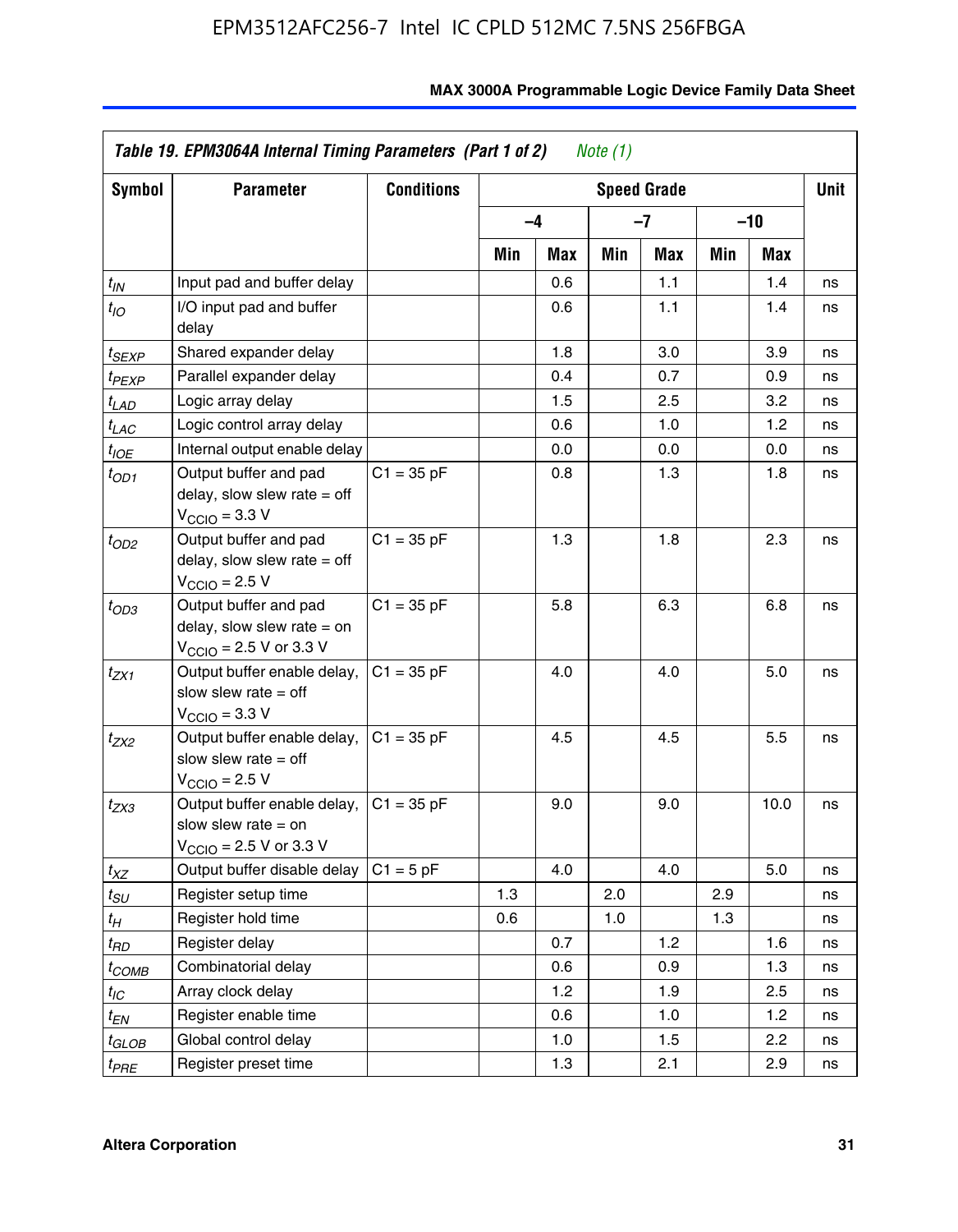| Table 19. EPM3064A Internal Timing Parameters (Part 2 of 2)<br>Note $(1)$ |                     |                   |     |                    |     |            |       |            |    |  |  |
|---------------------------------------------------------------------------|---------------------|-------------------|-----|--------------------|-----|------------|-------|------------|----|--|--|
| Symbol                                                                    | <b>Parameter</b>    | <b>Conditions</b> |     | <b>Speed Grade</b> |     |            |       |            |    |  |  |
|                                                                           |                     |                   | -4  |                    |     | -7         | $-10$ |            |    |  |  |
|                                                                           |                     |                   | Min | <b>Max</b>         | Min | <b>Max</b> | Min   | <b>Max</b> |    |  |  |
| $t_{CLR}$                                                                 | Register clear time |                   |     | 1.3                |     | 2.1        |       | 2.9        | ns |  |  |
| $t_{PIA}$                                                                 | PIA delay           | (2)               |     | 1.0                |     | 1.7        |       | 2.3        | ns |  |  |
| $t_{LPA}$                                                                 | Low-power adder     | (5)               |     | 3.5                |     | 4.0        |       | 5.0        | ns |  |  |

| Symbol                  | <b>Parameter</b>                            | <b>Conditions</b>   |       |            | <b>Speed Grade</b> |            |       |            | <b>Unit</b> |
|-------------------------|---------------------------------------------|---------------------|-------|------------|--------------------|------------|-------|------------|-------------|
|                         |                                             |                     | $-5$  |            | $-7$               |            | $-10$ |            |             |
|                         |                                             |                     | Min   | <b>Max</b> | Min                | <b>Max</b> | Min   | <b>Max</b> |             |
| $t_{PD1}$               | Input to non-<br>registered output          | $C1 = 35 pF$<br>(2) |       | 5.0        |                    | 7.5        |       | 10         | ns          |
| $t_{PD2}$               | I/O input to non-<br>registered output      | $C1 = 35 pF$<br>(2) |       | 5.0        |                    | 7.5        |       | 10         | ns          |
| $t_{\text{SU}}$         | Global clock setup<br>time                  | (2)                 | 3.3   |            | 4.9                |            | 6.6   |            | ns          |
| $t_H$                   | Global clock hold time                      | (2)                 | 0.0   |            | 0.0                |            | 0.0   |            | ns          |
| $t_{CO1}$               | Global clock to output<br>delay             | $C1 = 35 pF$        | 1.0   | 3.4        | 1.0                | 5.0        | 1.0   | 6.6        | ns          |
| $t_{CH}$                | Global clock high time                      |                     | 2.0   |            | 3.0                |            | 4.0   |            | ns          |
| $t_{CL}$                | Global clock low time                       |                     | 2.0   |            | 3.0                |            | 4.0   |            | ns          |
| $t_{\mathsf{ASU}}$      | Array clock setup time                      | (2)                 | 1.8   |            | 2.8                |            | 3.8   |            | ns          |
| t <sub>АН</sub>         | Array clock hold time                       | (2)                 | 0.2   |            | 0.3                |            | 0.4   |            | ns          |
| $t_{ACO1}$              | Array clock to output<br>delay              | $C1 = 35 pF$<br>(2) | 1.0   | 4.9        | 1.0                | 7.1        | 1.0   | 9.4        | ns          |
| $t_{ACH}$               | Array clock high time                       |                     | 2.0   |            | 3.0                |            | 4.0   |            | ns          |
| t <sub>ACL</sub>        | Array clock low time                        |                     | 2.0   |            | 3.0                |            | 4.0   |            | ns          |
| t <sub>CPPW</sub>       | Minimum pulse width<br>for clear and preset | (3)                 | 2.0   |            | 3.0                |            | 4.0   |            | ns          |
| $t_{CNT}$               | Minimum global clock<br>period              | (2)                 |       | 5.2        |                    | 7.7        |       | 10.2       | ns          |
| f <sub>CNT</sub>        | Maximum internal<br>global clock frequency  | (2), (4)            | 192.3 |            | 129.9              |            | 98.0  |            | <b>MHz</b>  |
| <b>t<sub>ACNT</sub></b> | Minimum array clock<br>period               | (2)                 |       | 5.2        |                    | 7.7        |       | 10.2       | ns          |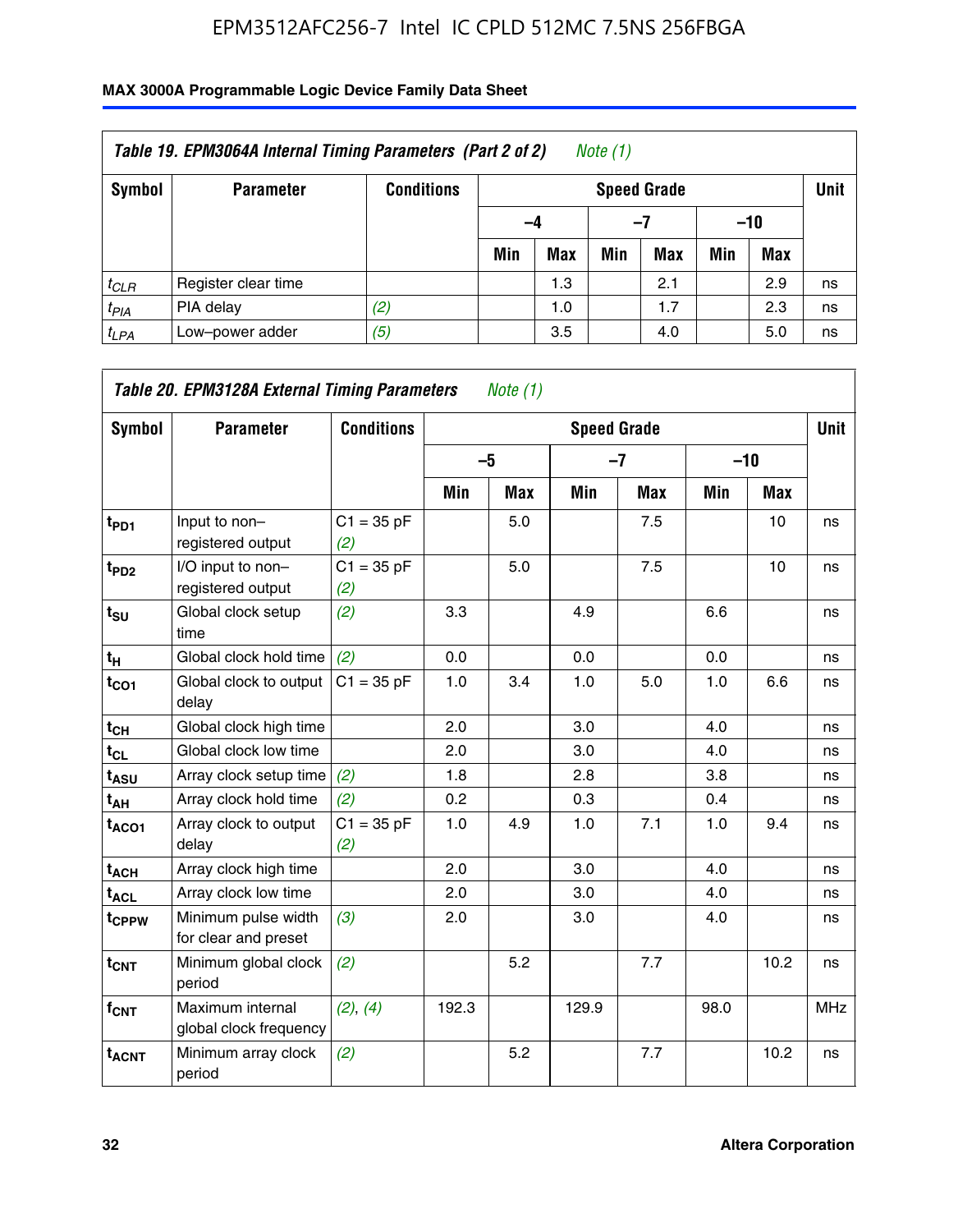| Table 20. EPM3128A External Timing Parameters<br>Note (1) |                                           |                   |       |            |                    |     |       |     |             |  |
|-----------------------------------------------------------|-------------------------------------------|-------------------|-------|------------|--------------------|-----|-------|-----|-------------|--|
| Symbol                                                    | <b>Parameter</b>                          | <b>Conditions</b> |       |            | <b>Speed Grade</b> |     |       |     | <b>Unit</b> |  |
|                                                           |                                           |                   | -5    |            | -7                 |     | $-10$ |     |             |  |
|                                                           |                                           |                   | Min   | <b>Max</b> | Min                | Max | Min   | Max |             |  |
| <sup>T</sup> ACNT                                         | Maximum internal<br>array clock frequency | (2), (4)          | 192.3 |            | 129.9              |     | 98.0  |     | <b>MHz</b>  |  |

| Symbol            | <b>Parameter</b>                                                                                             | <b>Conditions</b> |     |      |     | <b>Speed Grade</b> |     |            | <b>Unit</b> |
|-------------------|--------------------------------------------------------------------------------------------------------------|-------------------|-----|------|-----|--------------------|-----|------------|-------------|
|                   |                                                                                                              |                   |     | $-5$ |     | $-7$               |     | $-10$      |             |
|                   |                                                                                                              |                   | Min | Max  | Min | <b>Max</b>         | Min | <b>Max</b> |             |
| $t_{IN}$          | Input pad and buffer delay                                                                                   |                   |     | 0.7  |     | 1.0                |     | 1.4        | ns          |
| $t_{IO}$          | I/O input pad and buffer<br>delay                                                                            |                   |     | 0.7  |     | 1.0                |     | 1.4        | ns          |
| t <sub>SEXP</sub> | Shared expander delay                                                                                        |                   |     | 2.0  |     | 2.9                |     | 3.8        | ns          |
| t <sub>PEXP</sub> | Parallel expander delay                                                                                      |                   |     | 0.4  |     | 0.7                |     | 0.9        | ns          |
| $t_{LAD}$         | Logic array delay                                                                                            |                   |     | 1.6  |     | 2.4                |     | 3.1        | ns          |
| t <sub>LAC</sub>  | Logic control array delay                                                                                    |                   |     | 0.7  |     | 1.0                |     | 1.3        | ns          |
| t <sub>IOE</sub>  | Internal output enable delay                                                                                 |                   |     | 0.0  |     | 0.0                |     | 0.0        | ns          |
| $t_{OD1}$         | Output buffer and pad<br>delay, slow slew rate $=$ off<br>$V_{\text{CCIO}} = 3.3 \text{ V}$                  | $C1 = 35 pF$      |     | 0.8  |     | 1.2                |     | 1.6        | ns          |
| $t_{OD2}$         | Output buffer and pad<br>delay, slow slew rate $=$ off<br>$VCCIO = 2.5 V$                                    | $C1 = 35 pF$      |     | 1.3  |     | 1.7                |     | 2.1        | ns          |
| $t_{OD3}$         | Output buffer and pad<br>delay, slow slew rate $=$ on<br>$V_{\text{CCIO}} = 2.5 \text{ V or } 3.3 \text{ V}$ | $C1 = 35 pF$      |     | 5.8  |     | 6.2                |     | 6.6        | ns          |
| t <sub>ZX1</sub>  | Output buffer enable delay,<br>slow slew rate $=$ off<br>$V_{\text{CCIO}} = 3.3 V$                           | $C1 = 35 pF$      |     | 4.0  |     | 4.0                |     | 5.0        | ns          |
| $t_{ZX2}$         | Output buffer enable delay,<br>slow slew rate $=$ off<br>$VCCIO = 2.5 V$                                     | $C1 = 35 pF$      |     | 4.5  |     | 4.5                |     | 5.5        | ns          |
| t <sub>ZX3</sub>  | Output buffer enable delay,<br>slow slew rate $=$ on<br>$V_{\text{CCIO}} = 2.5 \text{ V or } 3.3 \text{ V}$  | $C1 = 35 pF$      |     | 9.0  |     | 9.0                |     | 10.0       | ns          |
| $t_{XZ}$          | Output buffer disable delay                                                                                  | $C1 = 5 pF$       |     | 4.0  |     | 4.0                |     | 5.0        | ns          |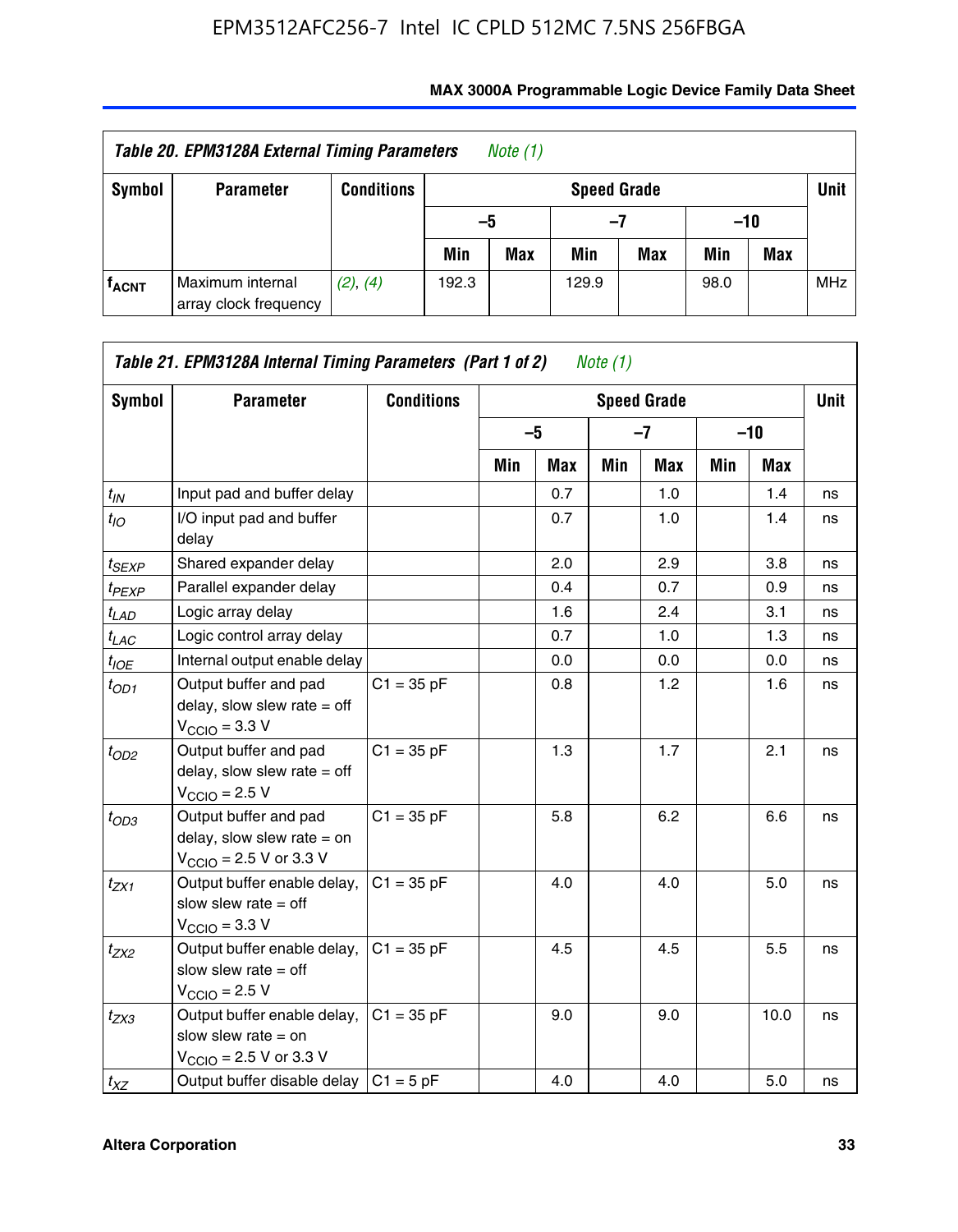|                  | Table 21. EPM3128A Internal Timing Parameters (Part 2 of 2)<br>Note $(1)$ |                   |                    |      |     |     |     |       |    |  |  |
|------------------|---------------------------------------------------------------------------|-------------------|--------------------|------|-----|-----|-----|-------|----|--|--|
| Symbol           | <b>Parameter</b>                                                          | <b>Conditions</b> | <b>Speed Grade</b> |      |     |     |     |       |    |  |  |
|                  |                                                                           |                   |                    | $-5$ |     | -7  |     | $-10$ |    |  |  |
|                  |                                                                           |                   | Min                | Max  | Min | Max | Min | Max   |    |  |  |
| $t_{SU}$         | Register setup time                                                       |                   | 1.4                |      | 2.1 |     | 2.9 |       | ns |  |  |
| $t_H$            | Register hold time                                                        |                   | 0.6                |      | 1.0 |     | 1.3 |       | ns |  |  |
| $t_{RD}$         | Register delay                                                            |                   |                    | 0.8  |     | 1.2 |     | 1.6   | ns |  |  |
| $t_{COMB}$       | Combinatorial delay                                                       |                   |                    | 0.5  |     | 0.9 |     | 1.3   | ns |  |  |
| $t_{IC}$         | Array clock delay                                                         |                   |                    | 1.2  |     | 1.7 |     | 2.2   | ns |  |  |
| $t_{EN}$         | Register enable time                                                      |                   |                    | 0.7  |     | 1.0 |     | 1.3   | ns |  |  |
| $t_{GLOB}$       | Global control delay                                                      |                   |                    | 1.1  |     | 1.6 |     | 2.0   | ns |  |  |
| $t_{PRE}$        | Register preset time                                                      |                   |                    | 1.4  |     | 2.0 |     | 2.7   | ns |  |  |
| ${}^t$ CLR       | Register clear time                                                       |                   |                    | 1.4  |     | 2.0 |     | 2.7   | ns |  |  |
| t <sub>PIA</sub> | PIA delay                                                                 | (2)               |                    | 1.4  |     | 2.0 |     | 2.6   | ns |  |  |
| ${}^tLPA$        | Low-power adder                                                           | (5)               |                    | 4.0  |     | 4.0 |     | 5.0   | ns |  |  |

| Table 22. EPM3256A External Timing Parameters<br>Note $(1)$ |                                             |                    |     |                    |     |     |             |  |  |  |  |
|-------------------------------------------------------------|---------------------------------------------|--------------------|-----|--------------------|-----|-----|-------------|--|--|--|--|
| Symbol                                                      | <b>Parameter</b>                            | <b>Conditions</b>  |     | <b>Speed Grade</b> |     |     | <b>Unit</b> |  |  |  |  |
|                                                             |                                             |                    |     | $-10$<br>$-7$      |     |     |             |  |  |  |  |
|                                                             |                                             |                    | Min | Max                | Min | Max |             |  |  |  |  |
| t <sub>PD1</sub>                                            | Input to non-registered<br>output           | $C1 = 35$ pF $(2)$ |     | 7.5                |     | 10  | ns          |  |  |  |  |
| t <sub>PD2</sub>                                            | I/O input to non-registered<br>output       | $C1 = 35$ pF $(2)$ |     | 7.5                |     | 10  | ns          |  |  |  |  |
| $t_{\text{SU}}$                                             | Global clock setup time                     | (2)                | 5.2 |                    | 6.9 |     | ns          |  |  |  |  |
| $t_H$                                                       | Global clock hold time                      | (2)                | 0.0 |                    | 0.0 |     | ns          |  |  |  |  |
| $t_{CO1}$                                                   | Global clock to output<br>delay             | $C1 = 35 pF$       | 1.0 | 4.8                | 1.0 | 6.4 | ns          |  |  |  |  |
| $t_{CH}$                                                    | Global clock high time                      |                    | 3.0 |                    | 4.0 |     | ns          |  |  |  |  |
| $t_{CL}$                                                    | Global clock low time                       |                    | 3.0 |                    | 4.0 |     | ns          |  |  |  |  |
| t <sub>ASU</sub>                                            | Array clock setup time                      | (2)                | 2.7 |                    | 3.6 |     | ns          |  |  |  |  |
| $t_{AH}$                                                    | Array clock hold time                       | (2)                | 0.3 |                    | 0.5 |     | ns          |  |  |  |  |
| t <sub>ACO1</sub>                                           | Array clock to output delay                 | $C1 = 35$ pF $(2)$ | 1.0 | 7.3                | 1.0 | 9.7 | ns          |  |  |  |  |
| $t_{ACH}$                                                   | Array clock high time                       |                    | 3.0 |                    | 4.0 |     | ns          |  |  |  |  |
| $t_{\sf ACL}$                                               | Array clock low time                        |                    | 3.0 |                    | 4.0 |     | ns          |  |  |  |  |
| t <sub>CPPW</sub>                                           | Minimum pulse width for<br>clear and preset | (3)                | 3.0 |                    | 4.0 |     | ns          |  |  |  |  |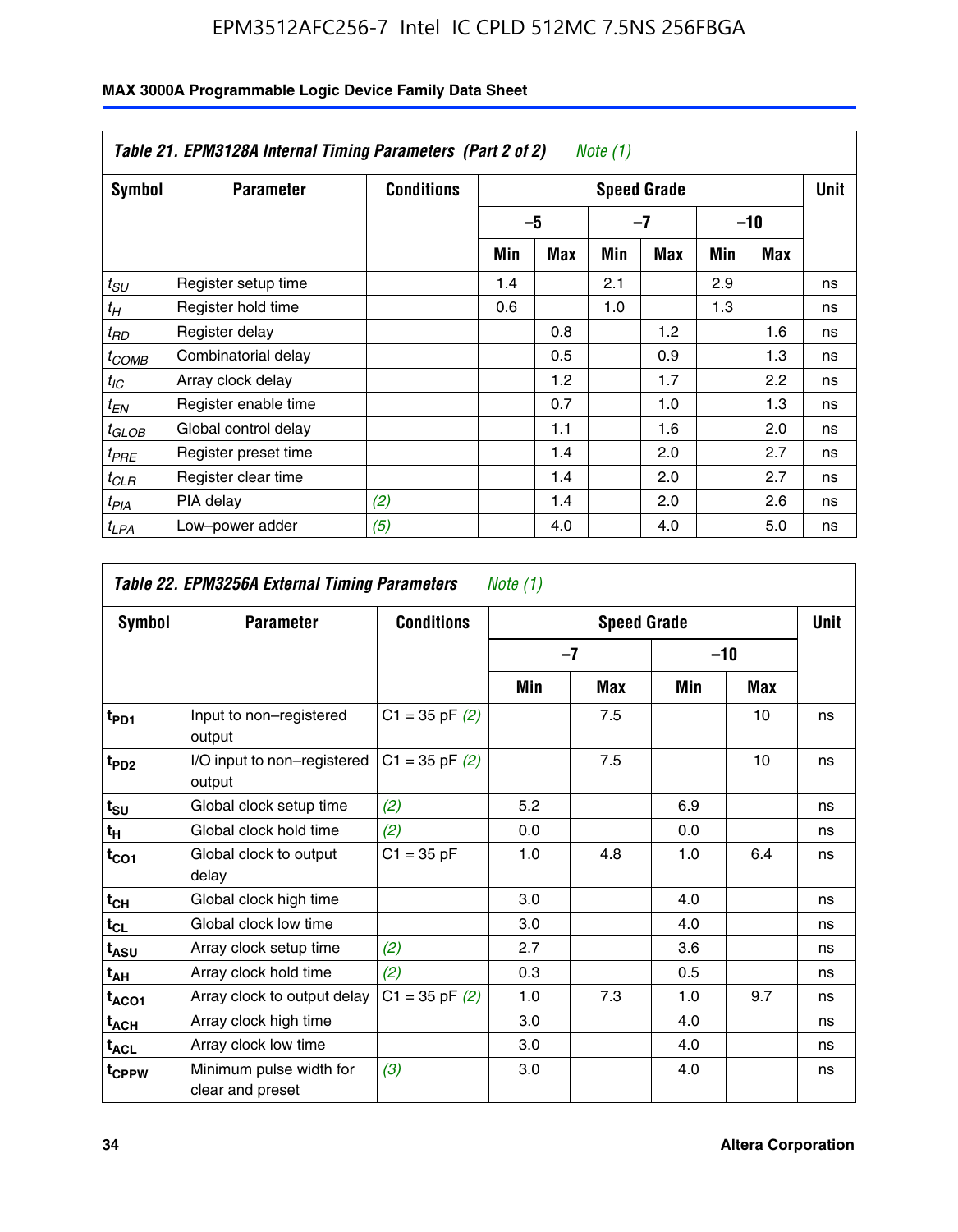| <b>Symbol</b>           | <b>Parameter</b>                           | <b>Conditions</b> |       |     | Unit  |      |            |
|-------------------------|--------------------------------------------|-------------------|-------|-----|-------|------|------------|
|                         |                                            |                   | -7    |     | $-10$ |      |            |
|                         |                                            |                   | Min   | Max | Min   | Max  |            |
| $t_{CNT}$               | Minimum global clock<br>period             | (2)               |       | 7.9 |       | 10.5 | ns         |
| $f_{CNT}$               | Maximum internal global<br>clock frequency | (2), (4)          | 126.6 |     | 95.2  |      | <b>MHz</b> |
| <b>t<sub>ACNT</sub></b> | Minimum array clock<br>period              | (2)               |       | 7.9 |       | 10.5 | ns         |
| <b>f<sub>ACNT</sub></b> | Maximum internal array<br>clock frequency  | (2), (4)          | 126.6 |     | 95.2  |      | <b>MHz</b> |

| Table 23. EPM3256A Internal Timing Parameters (Part 1 of 2)<br>Note (1) |                                                                                                              |                   |     |      |                    |       |             |  |  |  |
|-------------------------------------------------------------------------|--------------------------------------------------------------------------------------------------------------|-------------------|-----|------|--------------------|-------|-------------|--|--|--|
| Symbol                                                                  | <b>Parameter</b>                                                                                             | <b>Conditions</b> |     |      | <b>Speed Grade</b> |       | <b>Unit</b> |  |  |  |
|                                                                         |                                                                                                              |                   |     | $-7$ |                    | $-10$ |             |  |  |  |
|                                                                         |                                                                                                              |                   | Min | Max  | Min                | Max   |             |  |  |  |
| $t_{IN}$                                                                | Input pad and buffer delay                                                                                   |                   |     | 0.9  |                    | 1.2   | ns          |  |  |  |
| $t_{IO}$                                                                | I/O input pad and buffer delay                                                                               |                   |     | 0.9  |                    | 1.2   | ns          |  |  |  |
| $t_{SEXP}$                                                              | Shared expander delay                                                                                        |                   |     | 2.8  |                    | 3.7   | ns          |  |  |  |
| $t_{PEXP}$                                                              | Parallel expander delay                                                                                      |                   |     | 0.5  |                    | 0.6   | ns          |  |  |  |
| $t_{LAD}$                                                               | Logic array delay                                                                                            |                   |     | 2.2  |                    | 2.8   | ns          |  |  |  |
| $t_{LAC}$                                                               | Logic control array delay                                                                                    |                   |     | 1.0  |                    | 1.3   | ns          |  |  |  |
| $t_{IOE}$                                                               | Internal output enable delay                                                                                 |                   |     | 0.0  |                    | 0.0   | ns          |  |  |  |
| $t_{OD1}$                                                               | Output buffer and pad delay,<br>slow slew rate $=$ off<br>$V_{\text{CCIO}} = 3.3 V$                          | $C1 = 35 pF$      |     | 1.2  |                    | 1.6   | ns          |  |  |  |
| $t_{OD2}$                                                               | Output buffer and pad delay,<br>slow slew rate $=$ off<br>$V_{\text{CCIO}} = 2.5 V$                          | $C1 = 35 pF$      |     | 1.7  |                    | 2.1   | ns          |  |  |  |
| $t_{OD3}$                                                               | Output buffer and pad delay,<br>slow slew rate $=$ on<br>$V_{\text{CCIO}} = 2.5 \text{ V or } 3.3 \text{ V}$ | $C1 = 35 pF$      |     | 6.2  |                    | 6.6   | ns          |  |  |  |
| $t_{ZX1}$                                                               | Output buffer enable delay, slow<br>slew rate = off $V_{\text{CCIO}} = 3.3 V$                                | $C1 = 35 pF$      |     | 4.0  |                    | 5.0   | ns          |  |  |  |
| $t_{ZX2}$                                                               | Output buffer enable delay, slow<br>slew rate = off $V_{\text{CCIO}} = 2.5 V$                                | $C1 = 35 pF$      |     | 4.5  |                    | 5.5   | ns          |  |  |  |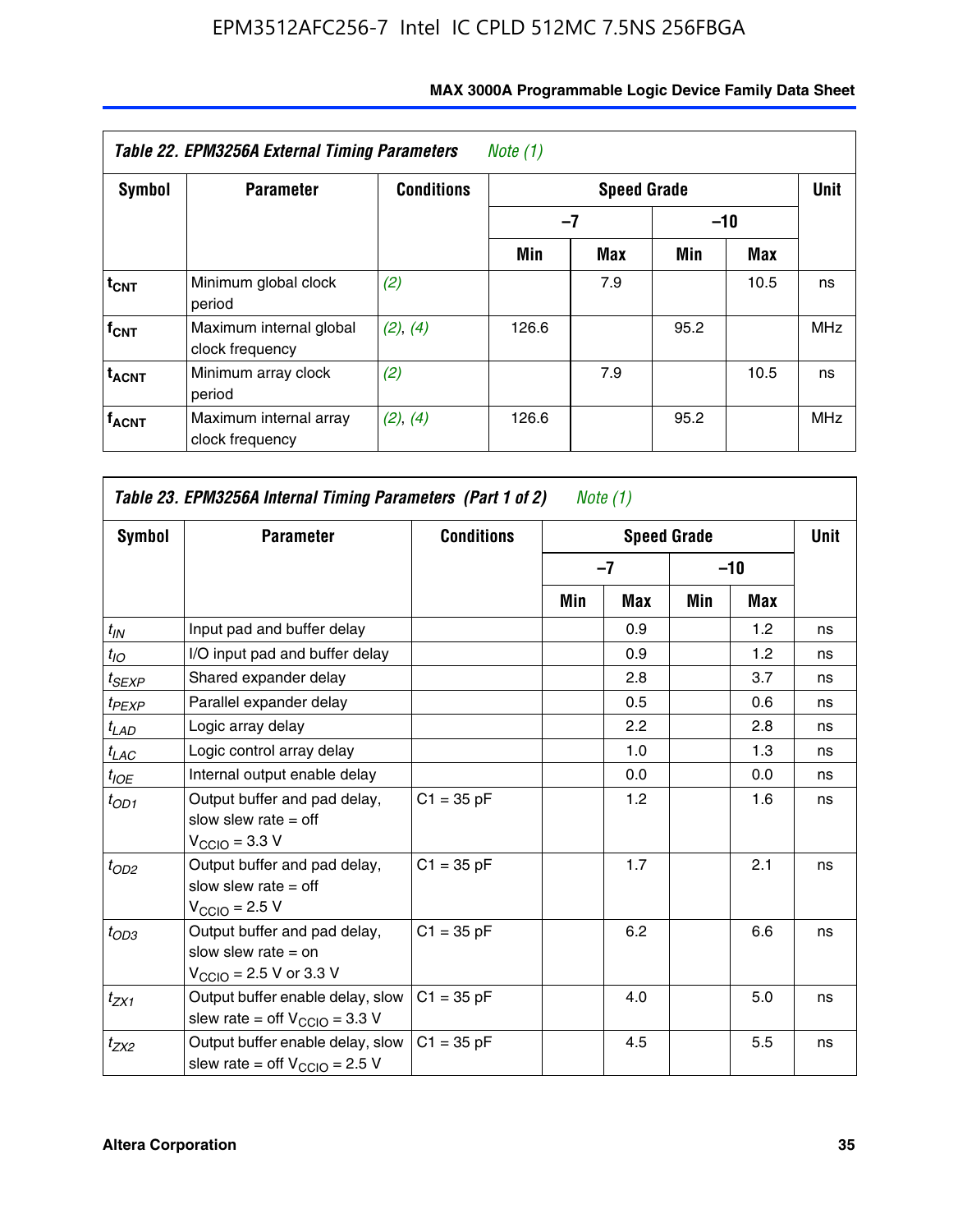|                       | Table 23. EPM3256A Internal Timing Parameters (Part 2 of 2)                                                 |                   |     | Note (1) |                    |      |             |
|-----------------------|-------------------------------------------------------------------------------------------------------------|-------------------|-----|----------|--------------------|------|-------------|
| <b>Symbol</b>         | <b>Parameter</b>                                                                                            | <b>Conditions</b> |     |          | <b>Speed Grade</b> |      | <b>Unit</b> |
|                       |                                                                                                             |                   |     | -7       | $-10$              |      |             |
|                       |                                                                                                             |                   | Min | Max      | Min                | Max  |             |
| $t_{ZX3}$             | Output buffer enable delay, slow<br>slew rate $=$ on<br>$V_{\text{CCIO}} = 2.5 \text{ V or } 3.3 \text{ V}$ | $C1 = 35 pF$      |     | 9.0      |                    | 10.0 | ns          |
| $t_{XZ}$              | Output buffer disable delay                                                                                 | $C1 = 5$ pF       |     | 4.0      |                    | 5.0  | ns          |
| $t_{\scriptstyle SU}$ | Register setup time                                                                                         |                   | 2.1 |          | 2.9                |      | ns          |
| $t_H$                 | Register hold time                                                                                          |                   | 0.9 |          | 1.2                |      | ns          |
| $t_{RD}$              | Register delay                                                                                              |                   |     | 1.2      |                    | 1.6  | ns          |
| t <sub>COMB</sub>     | Combinatorial delay                                                                                         |                   |     | 0.8      |                    | 1.2  | ns          |
| $t_{IC}$              | Array clock delay                                                                                           |                   |     | 1.6      |                    | 2.1  | ns          |
| $t_{EN}$              | Register enable time                                                                                        |                   |     | 1.0      |                    | 1.3  | ns          |
| $t_{GLOB}$            | Global control delay                                                                                        |                   |     | 1.5      |                    | 2.0  | ns          |
| $t_{PRE}$             | Register preset time                                                                                        |                   |     | 2.3      |                    | 3.0  | ns          |
| $t_{CLR}$             | Register clear time                                                                                         |                   |     | 2.3      |                    | 3.0  | ns          |
| t <sub>PIA</sub>      | PIA delay                                                                                                   | (2)               |     | 2.4      |                    | 3.2  | ns          |
| $t_{LPA}$             | Low-power adder                                                                                             | (5)               |     | 4.0      |                    | 5.0  | ns          |

| Table 24. EPM3512A External Timing Parameters<br>Note $(1)$ |                                          |                    |                    |     |       |      |    |
|-------------------------------------------------------------|------------------------------------------|--------------------|--------------------|-----|-------|------|----|
| Symbol                                                      | <b>Parameter</b>                         | <b>Conditions</b>  | <b>Speed Grade</b> |     |       | Unit |    |
|                                                             |                                          |                    | -7                 |     | $-10$ |      |    |
|                                                             |                                          |                    | Min                | Max | Min   | Max  |    |
| t <sub>PD1</sub>                                            | Input to non-registered output           | $C1 = 35$ pF $(2)$ |                    | 7.5 |       | 10.0 | ns |
| $t_{PD2}$                                                   | I/O input to non-registered<br>output    | $C1 = 35 pF(2)$    |                    | 7.5 |       | 10.0 | ns |
| $t_{\text{SU}}$                                             | Global clock setup time                  | (2)                | 5.6                |     | 7.6   |      | ns |
| $t_H$                                                       | Global clock hold time                   | (2)                | 0.0                |     | 0.0   |      | ns |
| $t_{FSU}$                                                   | Global clock setup time of fast<br>input |                    | 3.0                |     | 3.0   |      | ns |
| t <sub>FH</sub>                                             | Global clock hold time of fast<br>input  |                    | 0.0                |     | 0.0   |      | ns |
| $t_{CO1}$                                                   | Global clock to output delay             | $C1 = 35 pF$       | 1.0                | 4.7 | 1.0   | 6.3  | ns |
| $t_{CH}$                                                    | Global clock high time                   |                    | 3.0                |     | 4.0   |      | ns |
| $t_{CL}$                                                    | Global clock low time                    |                    | 3.0                |     | 4.0   |      | ns |
| t <sub>ASU</sub>                                            | Array clock setup time                   | (2)                | 2.5                |     | 3.5   |      | ns |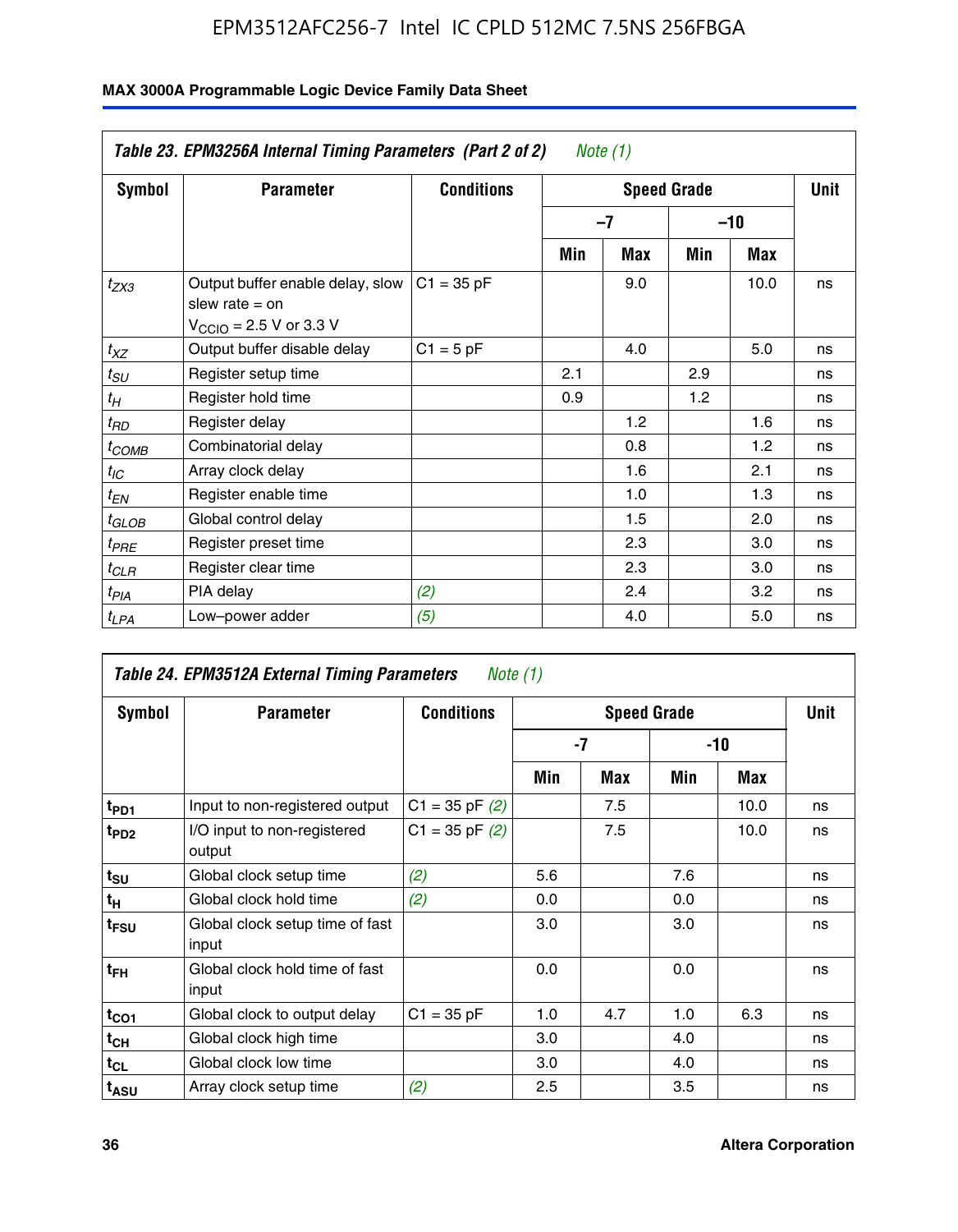| Table 24. EPM3512A External Timing Parameters<br>Note $(1)$ |                                             |                    |                    |     |       |      |            |  |
|-------------------------------------------------------------|---------------------------------------------|--------------------|--------------------|-----|-------|------|------------|--|
| Symbol                                                      | <b>Parameter</b>                            | <b>Conditions</b>  | <b>Speed Grade</b> |     |       |      | Unit       |  |
|                                                             |                                             |                    | -7                 |     | $-10$ |      |            |  |
|                                                             |                                             |                    | Min                | Max | Min   | Max  |            |  |
| t <sub>АН</sub>                                             | Array clock hold time                       | (2)                | 0.2                |     | 0.3   |      | ns         |  |
| t <sub>ACO1</sub>                                           | Array clock to output delay                 | $C1 = 35$ pF $(2)$ | 1.0                | 7.8 | 1.0   | 10.4 | ns         |  |
| $t_{\sf ACH}$                                               | Array clock high time                       |                    | 3.0                |     | 4.0   |      | ns         |  |
| $t_{\sf ACL}$                                               | Array clock low time                        |                    | 3.0                |     | 4.0   |      | ns         |  |
| t <sub>CPPW</sub>                                           | Minimum pulse width for clear<br>and preset | (3)                | 3.0                |     | 4.0   |      | ns         |  |
| $t_{\text{CNT}}$                                            | Minimum global clock period                 | (2)                |                    | 8.6 |       | 11.5 | ns         |  |
| $f_{CNT}$                                                   | Maximum internal global clock<br>frequency  | (2), (4)           | 116.3              |     | 87.0  |      | <b>MHz</b> |  |
| <sup>t</sup> acnt                                           | Minimum array clock period                  | (2)                |                    | 8.6 |       | 11.5 | ns         |  |
| <sup>T</sup> ACNT                                           | Maximum internal array clock<br>frequency   | (2), (4)           | 116.3              |     | 87.0  |      | <b>MHz</b> |  |

| Table 25. EPM3512A Internal Timing Parameters (Part 1 of 2) Note $(1)$ |                                                                                     |                   |     |      |       |     |    |
|------------------------------------------------------------------------|-------------------------------------------------------------------------------------|-------------------|-----|------|-------|-----|----|
| Symbol                                                                 | <b>Parameter</b>                                                                    | <b>Conditions</b> |     | Unit |       |     |    |
|                                                                        |                                                                                     |                   | -7  |      | $-10$ |     |    |
|                                                                        |                                                                                     |                   | Min | Max  | Min   | Max |    |
| $t_{IN}$                                                               | Input pad and buffer delay                                                          |                   |     | 0.7  |       | 0.9 | ns |
| $t_{IO}$                                                               | I/O input pad and buffer delay                                                      |                   |     | 0.7  |       | 0.9 | ns |
| $t_{FIN}$                                                              | Fast input delay                                                                    |                   |     | 3.1  |       | 3.6 | ns |
| $t_{SEXP}$                                                             | Shared expander delay                                                               |                   |     | 2.7  |       | 3.5 | ns |
| $t_{PEXP}$                                                             | Parallel expander delay                                                             |                   |     | 0.4  |       | 0.5 | ns |
| $t_{LAD}$                                                              | Logic array delay                                                                   |                   |     | 2.2  |       | 2.8 | ns |
| $t_{LAC}$                                                              | Logic control array delay                                                           |                   |     | 1.0  |       | 1.3 | ns |
| $t_{IOE}$                                                              | Internal output enable delay                                                        |                   |     | 0.0  |       | 0.0 | ns |
| $t_{OD1}$                                                              | Output buffer and pad delay,<br>slow slew rate $=$ off<br>$V_{\rm CClO}$ = 3.3 V    | $C1 = 35 pF$      |     | 1.0  |       | 1.5 | ns |
| $t_{OD2}$                                                              | Output buffer and pad delay,<br>slow slew rate $=$ off<br>$V_{\text{CCIO}} = 2.5 V$ | $C1 = 35 pF$      |     | 1.5  |       | 2.0 | ns |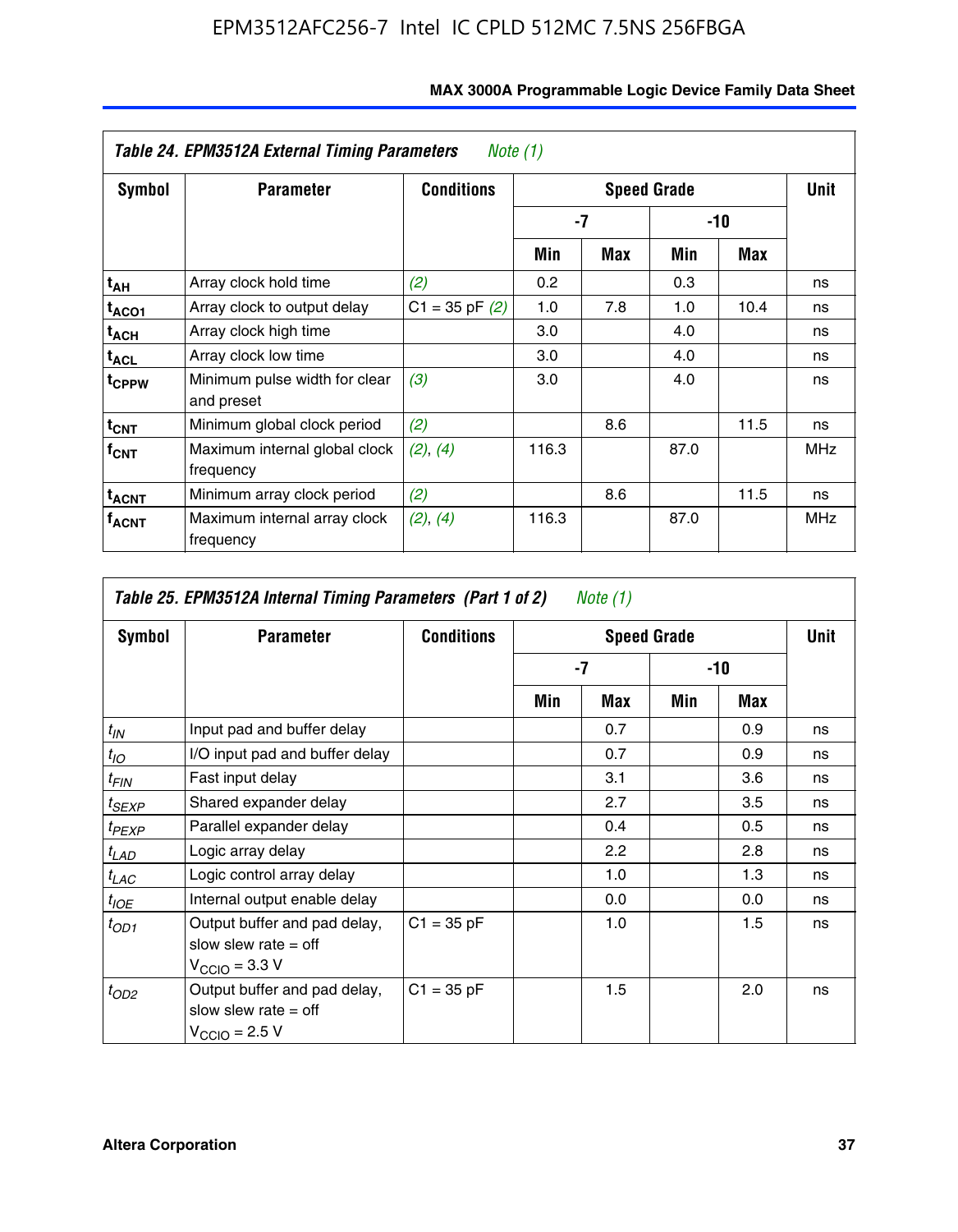#### **MAX 3000A Programmable Logic Device Family Data Sheet**

| Table 25. EPM3512A Internal Timing Parameters (Part 2 of 2)<br>Note $(1)$ |                                                                                                              |                   |      |             |       |      |    |
|---------------------------------------------------------------------------|--------------------------------------------------------------------------------------------------------------|-------------------|------|-------------|-------|------|----|
| <b>Symbol</b>                                                             | <b>Parameter</b>                                                                                             | <b>Conditions</b> |      | <b>Unit</b> |       |      |    |
|                                                                           |                                                                                                              |                   | $-7$ |             | $-10$ |      |    |
|                                                                           |                                                                                                              |                   | Min  | Max         | Min   | Max  |    |
| $t_{OD3}$                                                                 | Output buffer and pad delay,<br>slow slew rate $=$ on<br>$V_{\text{CCIO}} = 2.5 \text{ V or } 3.3 \text{ V}$ | $C1 = 35 pF$      |      | 6.0         |       | 6.5  | ns |
| $t_{ZX1}$                                                                 | Output buffer enable delay,<br>slow slew rate $=$ off<br>$V_{\text{CCIO}} = 3.3 \text{ V}$                   | $C1 = 35 pF$      |      | 4.0         |       | 5.0  | ns |
| $t_{ZX2}$                                                                 | Output buffer enable delay,<br>slow slew rate $=$ off<br>$V_{\text{CCIO}} = 2.5 V$                           | $C1 = 35 pF$      |      | 4.5         |       | 5.5  | ns |
| $t_{ZX3}$                                                                 | Output buffer enable delay,<br>slow slew rate $=$ on<br>$V_{\text{CCIO}} = 3.3 V$                            | $C1 = 35 pF$      |      | 9.0         |       | 10.0 | ns |
| $t_{XZ}$                                                                  | Output buffer disable delay                                                                                  | $C1 = 5pF$        |      | 4.0         |       | 5.0  | ns |
| $t_{SU}$                                                                  | Register setup time                                                                                          |                   | 2.1  |             | 3.0   |      | ns |
| $t_H$                                                                     | Register hold time                                                                                           |                   | 0.6  |             | 0.8   |      | ns |
| $t_{\textit{FSU}}$                                                        | Register setup time of fast input                                                                            |                   | 1.6  |             | 1.6   |      | ns |
| $t_{FH}$                                                                  | Register hold time of fast input                                                                             |                   | 1.4  |             | 1.4   |      | ns |
| $t_{RD}$                                                                  | Register delay                                                                                               |                   |      | 1.3         |       | 1.7  | ns |
| $t_{COMB}$                                                                | Combinatorial delay                                                                                          |                   |      | 0.6         |       | 0.8  | ns |
| $t_{IC}$                                                                  | Array clock delay                                                                                            |                   |      | 1.8         |       | 2.3  | ns |
| $t_{EN}$                                                                  | Register enable time                                                                                         |                   |      | 1.0         |       | 1.3  | ns |
| $t_{\scriptstyle\rm GLOB}$                                                | Global control delay                                                                                         |                   |      | 1.7         |       | 2.2  | ns |
| $t_{PRE}$                                                                 | Register preset time                                                                                         |                   |      | 1.0         |       | 1.4  | ns |
| $t_{CLR}$                                                                 | Register clear time                                                                                          |                   |      | 1.0         |       | 1.4  | ns |
| $t_{PIA}$                                                                 | PIA delay                                                                                                    | (2)               |      | 3.0         |       | 4.0  | ns |
| $t_{LPA}$                                                                 | Low-power adder                                                                                              | (5)               |      | 4.5         |       | 5.0  | ns |

*Notes to tables:*

(1) These values are specified under the recommended operating conditions, as shown in Table 13 on page 23. See Figure 11 on page 27 for more information on switching waveforms.

(2) These values are specified for a PIA fan–out of one LAB (16 macrocells). For each additional LAB fan–out in these devices, add an additional 0.1 ns to the PIA timing value.

(3) This minimum pulse width for preset and clear applies for both global clear and array controls. The *tLPA* parameter must be added to this minimum width if the clear or reset signal incorporates the *tLAD* parameter into the signal path.

(4) These parameters are measured with a 16–bit loadable, enabled, up/down counter programmed into each LAB.

(5) The  $t_{LPA}$  parameter must be added to the  $t_{LAD}$ ,  $t_{LAC}$ ,  $t_{IC}$ ,  $t_{EN}$ ,  $t_{SEXP}$ ,  $t_{ACL}$ , and  $t_{CPPW}$  parameters for macrocells running in low–power mode.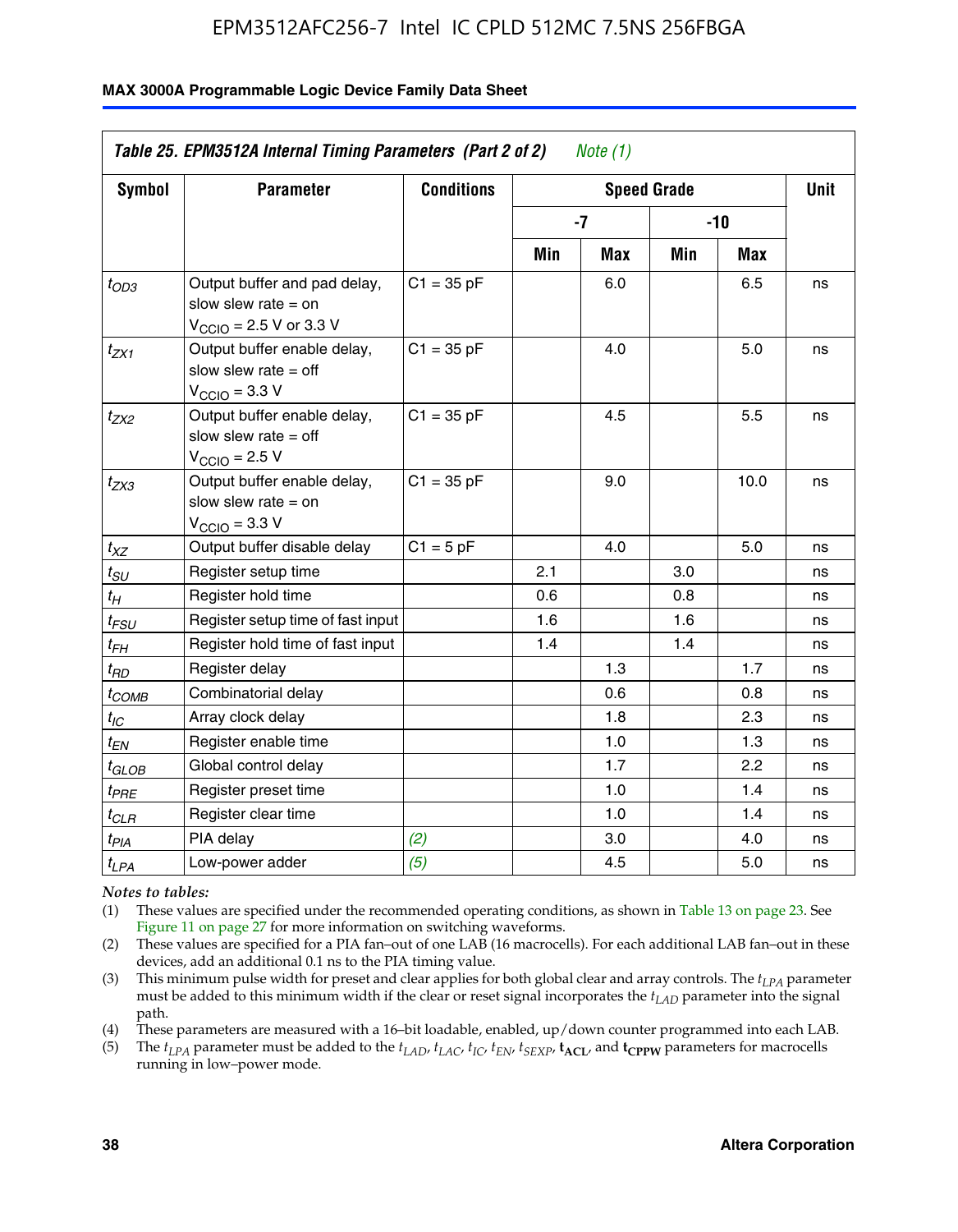|                      | MAX 3000A Programmable Logic Device Family Data Sheet                                                                       |                                                                                                                                                                                                                       |              |      |       |  |  |  |
|----------------------|-----------------------------------------------------------------------------------------------------------------------------|-----------------------------------------------------------------------------------------------------------------------------------------------------------------------------------------------------------------------|--------------|------|-------|--|--|--|
| Power<br>Consumption | Supply power (P) versus frequency ( $f_{MAX}$ , in MHz) for MAX 3000A<br>devices is calculated with the following equation: |                                                                                                                                                                                                                       |              |      |       |  |  |  |
|                      | $P = P_{INT} + P_{IO} = I_{CCINT} \times V_{CC} + P_{IO}$                                                                   |                                                                                                                                                                                                                       |              |      |       |  |  |  |
|                      |                                                                                                                             | The $P_{IO}$ value, which depends on the device output load characteristics<br>and switching frequency, can be calculated using the guidelines given in<br>Application Note 74 (Evaluating Power for Altera Devices). |              |      |       |  |  |  |
|                      |                                                                                                                             | The $I_{\text{CCINT}}$ value depends on the switching frequency and the application<br>logic. The I <sub>CCINT</sub> value is calculated with the following equation:                                                 |              |      |       |  |  |  |
|                      | $I_{\text{CCINT}}$ =                                                                                                        |                                                                                                                                                                                                                       |              |      |       |  |  |  |
|                      |                                                                                                                             | $(A \times MC_{TON}) + [B \times (MC_{DEV} - MC_{TON})] + (C \times MC_{USED} \times f_{MAX} \times tog_{LC})$                                                                                                        |              |      |       |  |  |  |
|                      |                                                                                                                             | The parameters in the $I_{\text{CCINT}}$ equation are:                                                                                                                                                                |              |      |       |  |  |  |
|                      | $MC$ <sub>TON</sub>                                                                                                         | $=$ Number of macrocells with the Turbo Bit <sup>TM</sup> option turned<br>on, as reported in the Quartus II or MAX+PLUS II Report<br>File (.rpt)                                                                     |              |      |       |  |  |  |
|                      | $MC$ <sub>DEV</sub>                                                                                                         | = Number of macrocells in the device                                                                                                                                                                                  |              |      |       |  |  |  |
|                      | $MC_{\rm{LISED}}$                                                                                                           | = Total number of macrocells in the design, as reported in<br>the RPT File                                                                                                                                            |              |      |       |  |  |  |
|                      | $f_{MAX}$                                                                                                                   | = Highest clock frequency to the device                                                                                                                                                                               |              |      |       |  |  |  |
|                      | $\log_{LC}$                                                                                                                 | = Average percentage of logic cells toggling at each clock                                                                                                                                                            |              |      |       |  |  |  |
|                      | (typically 12.5%)<br>A, B, C<br>= Constants (shown in Table 26)                                                             |                                                                                                                                                                                                                       |              |      |       |  |  |  |
|                      |                                                                                                                             | Table 26. MAX 3000A I <sub>CC</sub> Equation Constants                                                                                                                                                                |              |      |       |  |  |  |
|                      |                                                                                                                             | B<br><b>Device</b><br>A                                                                                                                                                                                               |              |      | C     |  |  |  |
|                      |                                                                                                                             | EPM3032A                                                                                                                                                                                                              |              | 0.30 | 0.014 |  |  |  |
|                      |                                                                                                                             | EPM3064A                                                                                                                                                                                                              | 0.71<br>0.71 | 0.30 | 0.014 |  |  |  |
|                      |                                                                                                                             | EPM3128A                                                                                                                                                                                                              | 0.71         | 0.30 | 0.014 |  |  |  |
|                      |                                                                                                                             | FPM3256A                                                                                                                                                                                                              | 0.71         | 0.30 | 0.014 |  |  |  |

The  $I_{\text{CCINT}}$  calculation provides an  $I_{\text{CC}}$  estimate based on typical conditions using a pattern of a 16–bit, loadable, enabled, up/down counter in each LAB with no output load. Actual  $I_{CC}$  should be verified during operation because this measurement is sensitive to the actual pattern in the device and the environmental operating conditions.

EPM3512A 0.71 0.30 0.014

Figures 12 and 13 show the typical supply current versus frequency for MAX 3000A devices.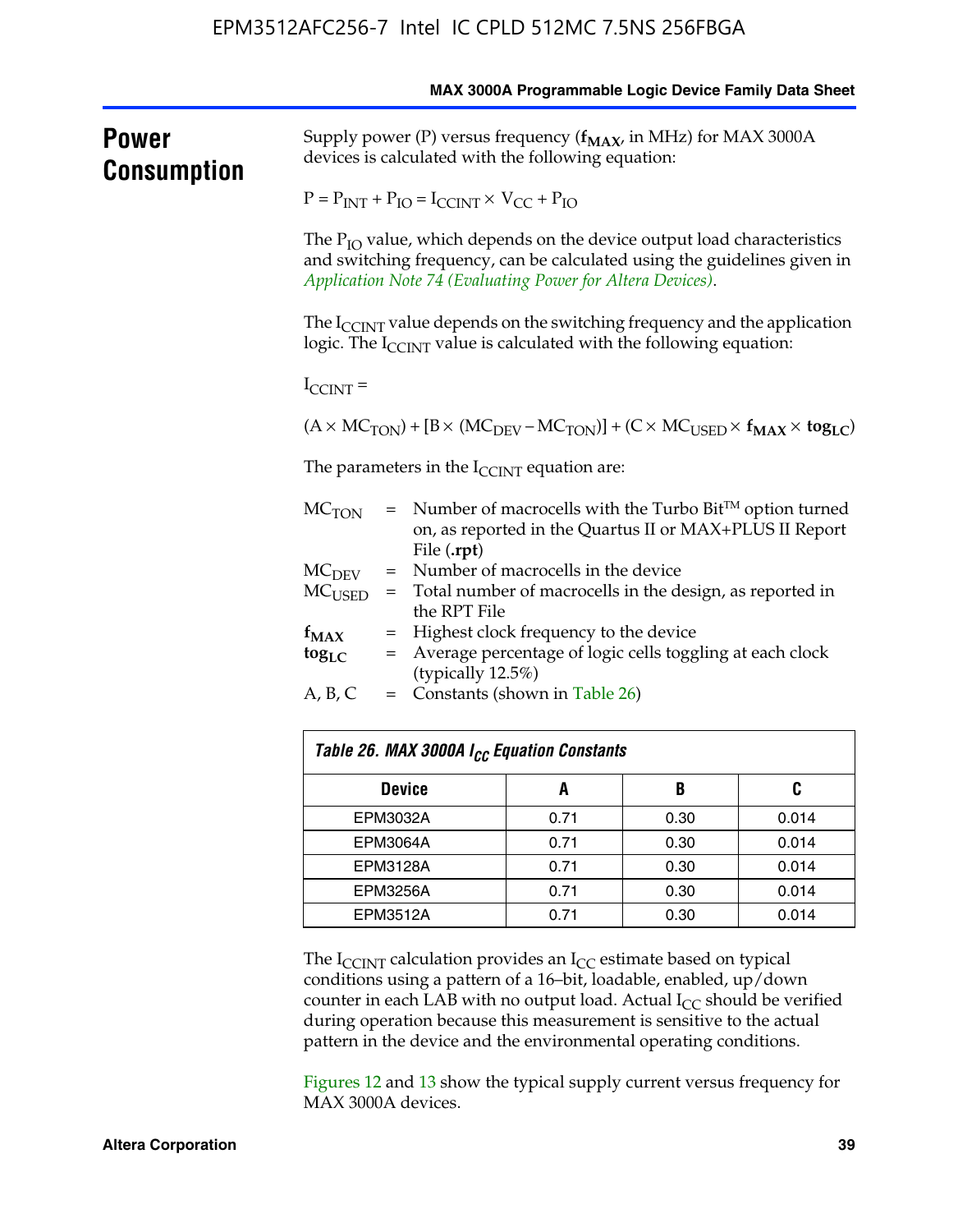



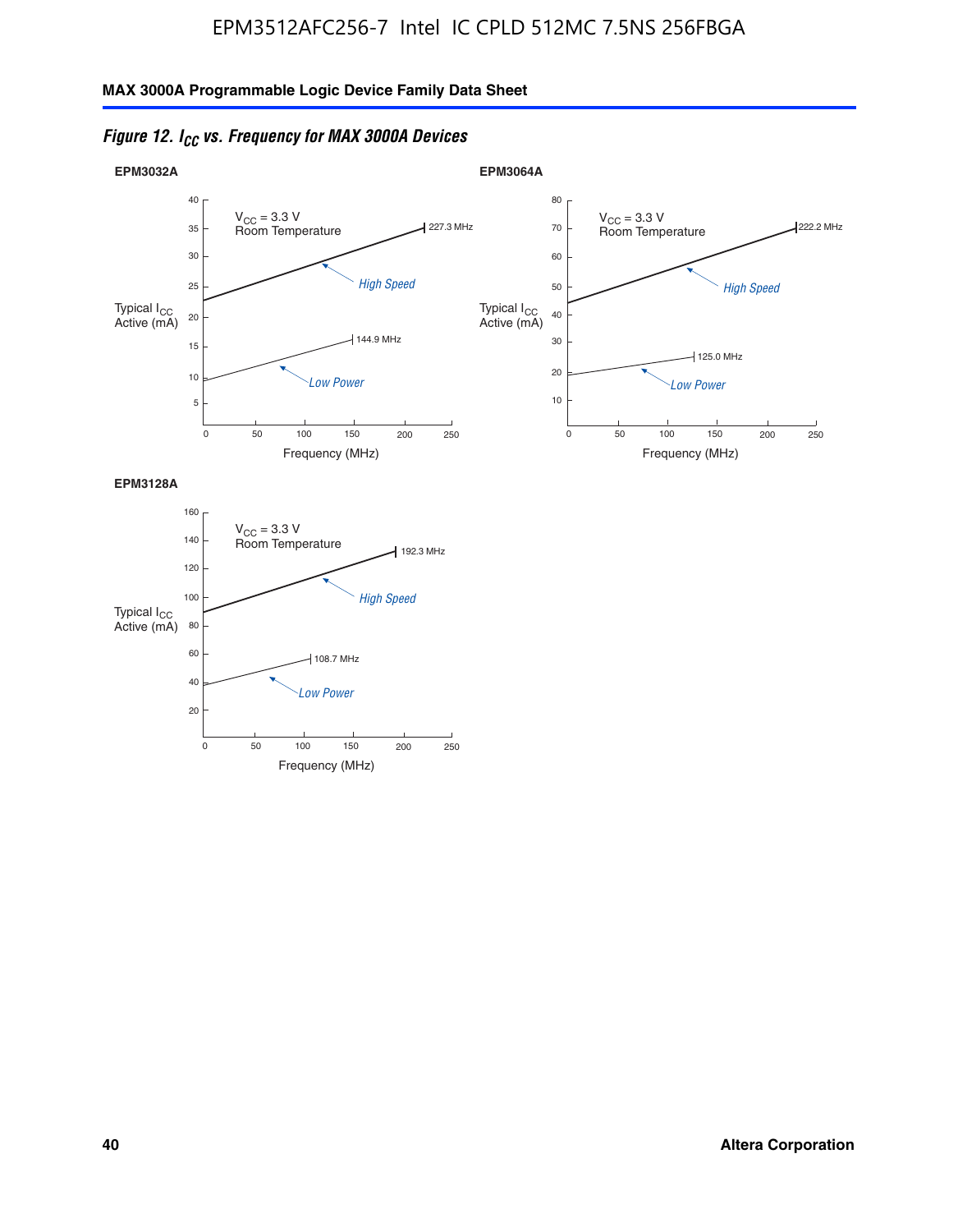

*Figure 13. ICC vs. Frequency for MAX 3000A Devices*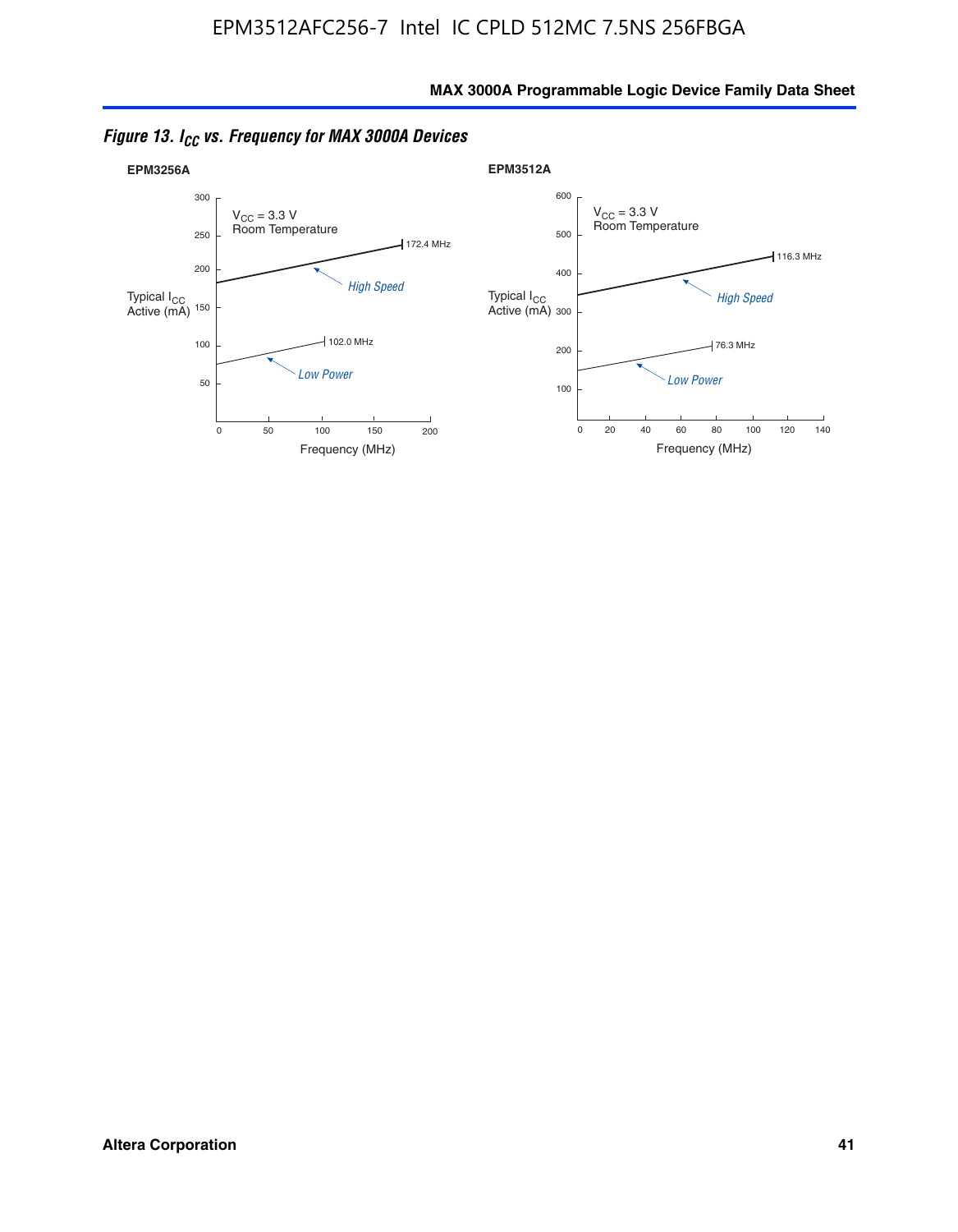#### **MAX 3000A Programmable Logic Device Family Data Sheet**

# **Device Pin–Outs**

See the Altera web site (**http://www.altera.com**) or the *Altera Digital Library* for pin–out information.

Figures 14 through 18 show the package pin–out diagrams for MAX 3000A devices.

#### *Figure 14. 44–Pin PLCC/TQFP Package Pin–Out Diagram*



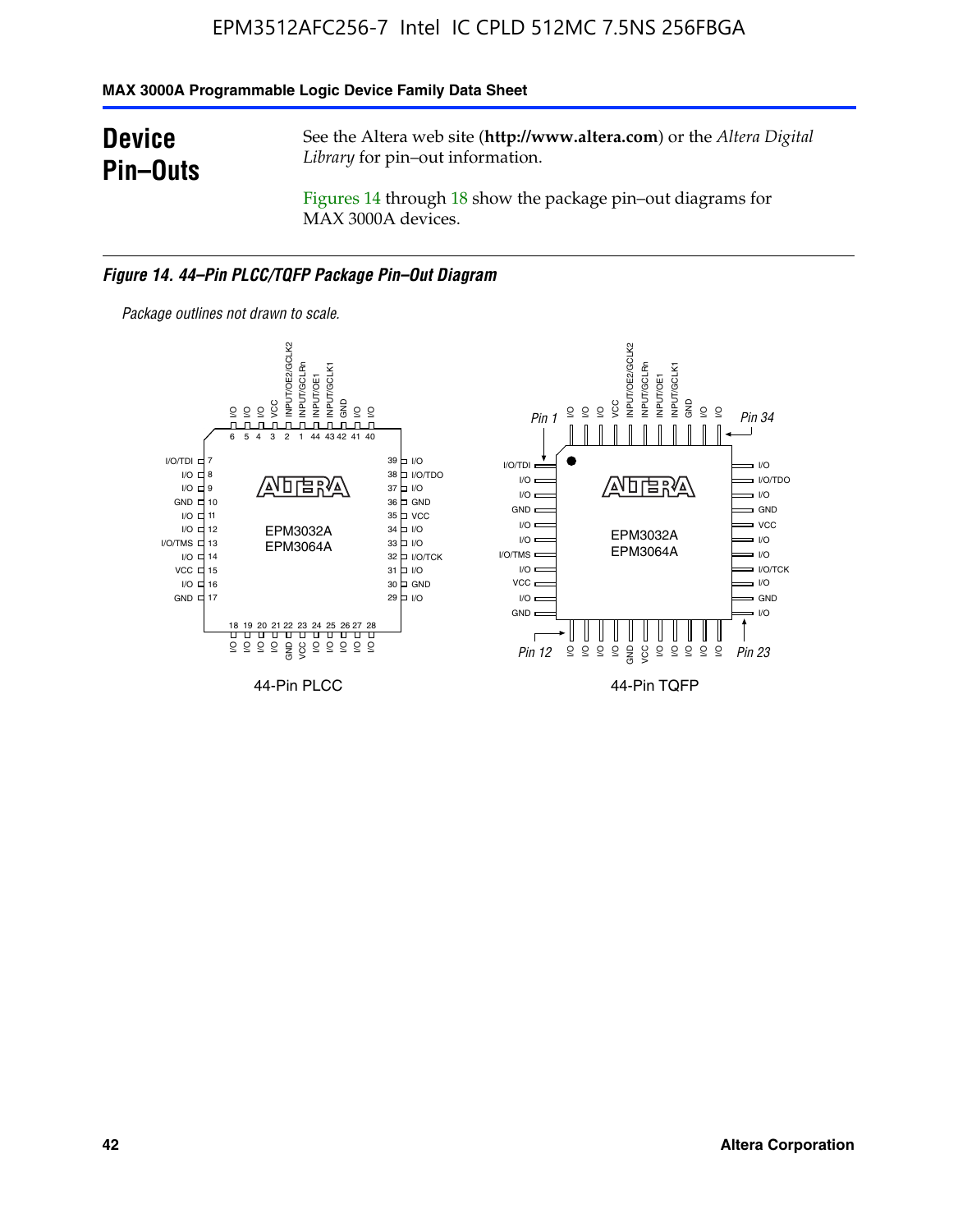#### *Figure 15. 100–Pin TQFP Package Pin–Out Diagram*

*Package outline not drawn to scale.*



*Figure 16. 144–Pin TQFP Package Pin–Out Diagram*

*Package outline not drawn to scale*.

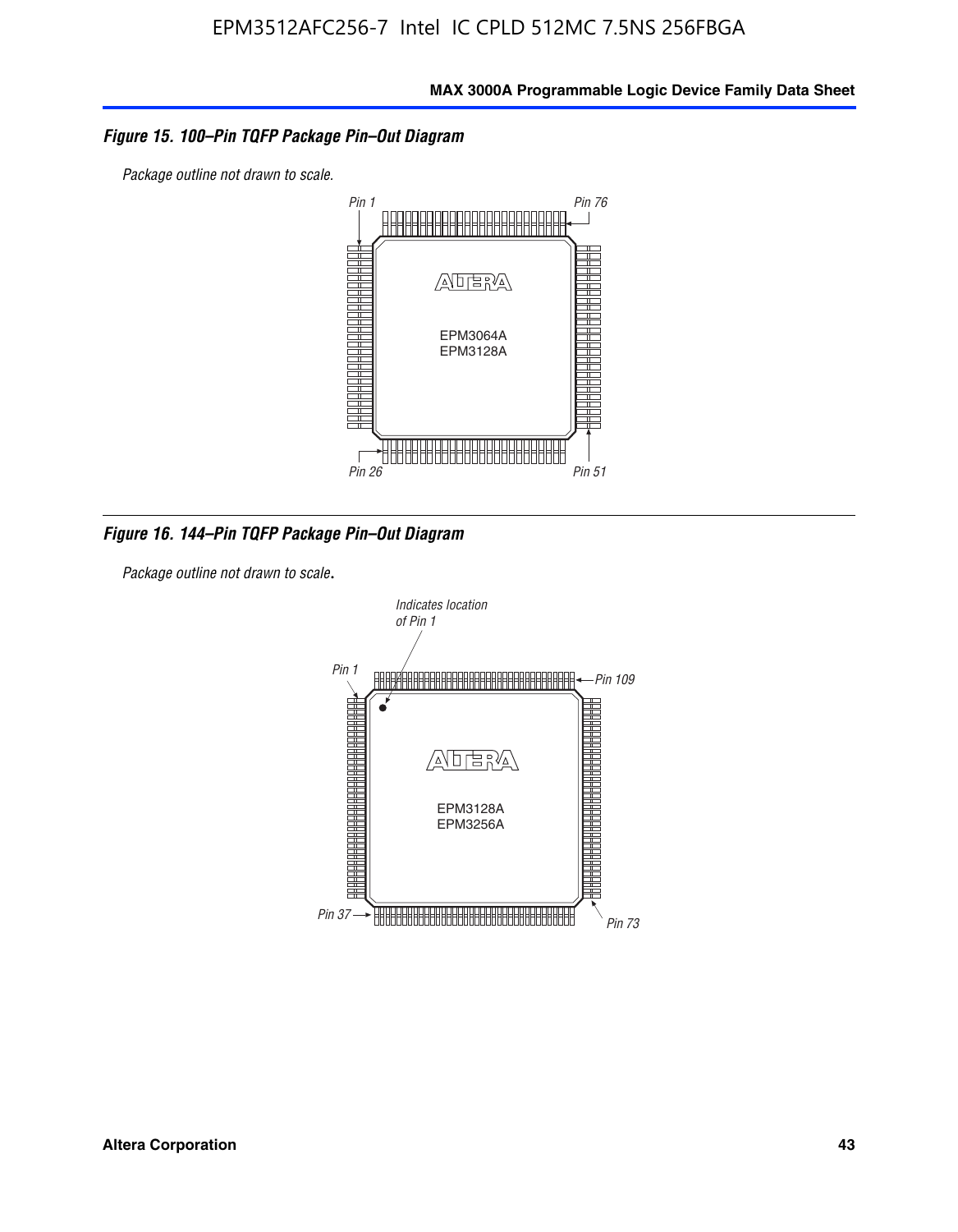# *Figure 17. 208–Pin PQFP Package Pin–Out Diagram*

*Package outline not drawn to scale*.

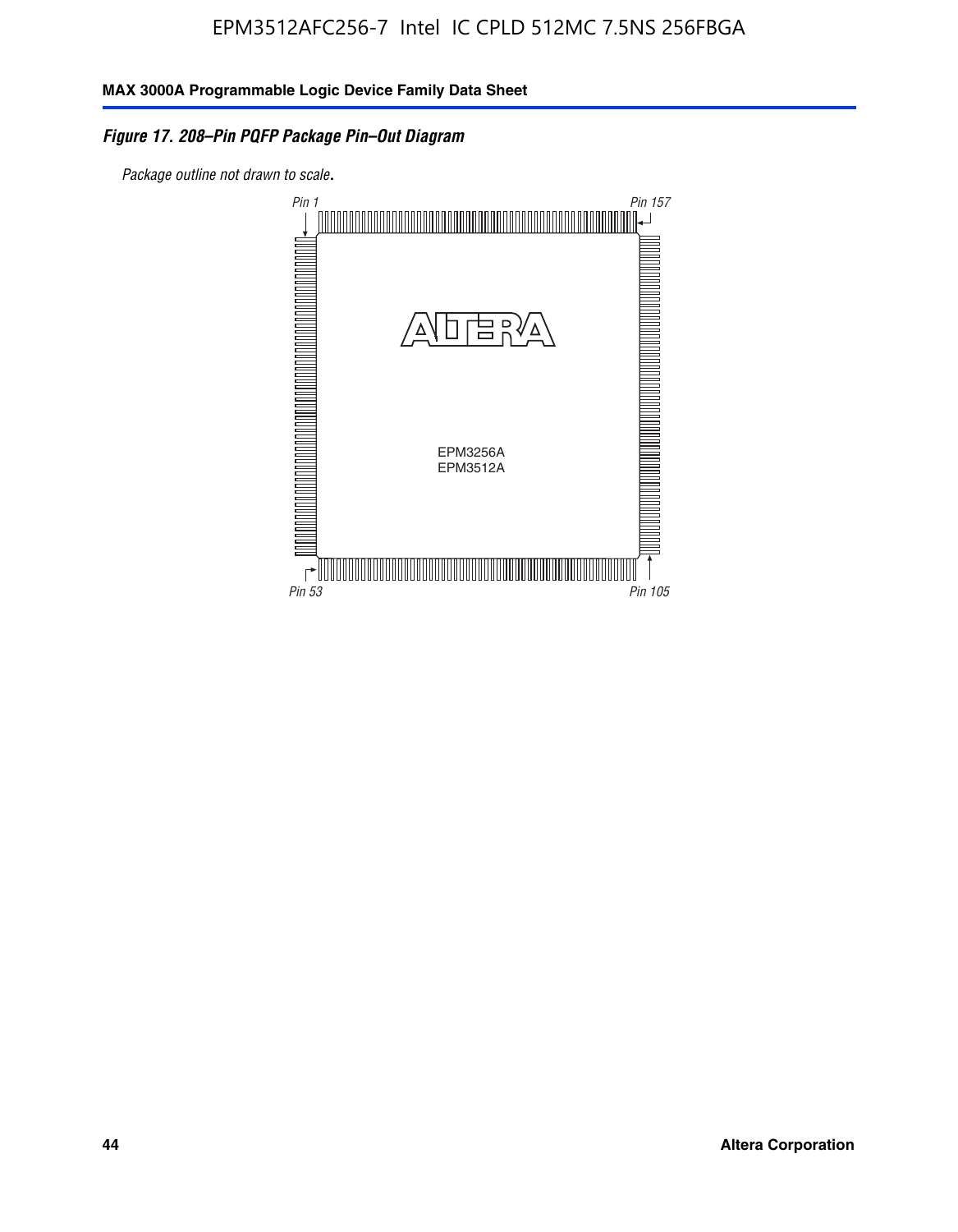#### **MAX 3000A Programmable Logic Device Family Data Sheet**

#### *Figure 18. 256-Pin FineLine BGA Package Pin-Out Diagram*

*Package outline not drawn to scale*.



# **Revision History**

The information contained in the *MAX 3000A Programmable Logic Device Data Sheet* version 3.5 supersedes information published in previous versions. The following changes were made in the *MAX 3000A Programmable Logic Device Data Sheet* version 3.5:

#### **Version 3.5**

The following changes were made in the *MAX 3000A Programmable Logic Device Data Sheet* version 3.5:

New paragraph added before "Expander Product Terms".

# **Version 3.4**

The following changes were made in the *MAX 3000A Programmable Logic Device Data Sheet* version 3.4:

Updated Table 1.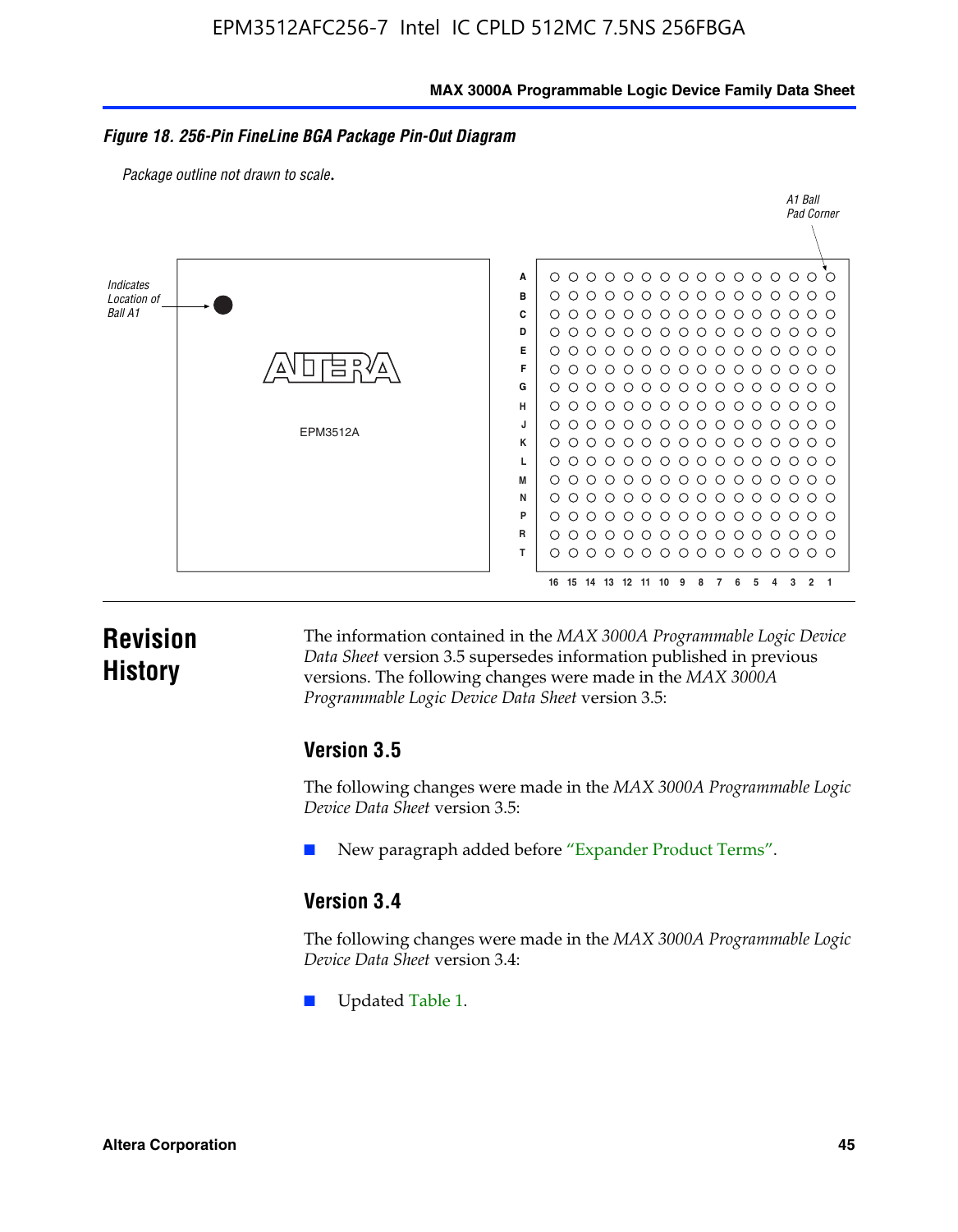#### **MAX 3000A Programmable Logic Device Family Data Sheet**

#### **Version 3.3**

The following changes were made in the *MAX 3000A Programmable Logic Device Data Sheet* version 3.3:

- Updated Tables 3, 13, and 26.
- Added Tables 4 through 6.
- Updated Figures 12 and 13.
- Added "Programming Sequence" on page 14 and "Programming Times" on page 14

### **Version 3.2**

The following change were made in the *MAX 3000A Programmable Logic Device Data Sheet* version 3.2:

Updated the EPM3512 I<sub>CC</sub> versus frequency graph in Figure 13.

#### **Version 3.1**

The following changes were made in the *MAX 3000A Programmable Logic Device Data Sheet* version 3.1:

- Updated timing information in Table 1 for the EPM3256A device.
- Updated *Note* (10) of Table 15.

#### **Version 3.0**

The following changes were made in the *MAX 3000A Programmable Logic Device Data Sheet* version 3.0:

- Added EPM3512A device.
- Updated Tables 2 and 3.



101 Innovation Drive San Jose, CA 95134 (408) 544-7000 http://www.altera.com Applications Hotline: (800) 800-EPLD Customer Marketing: (408) 544-7104 Literature Services: lit\_req@altera.com

Copyright © 2006 Altera Corporation. All rights reserved. Altera, The Programmable Solutions Company, the stylized Altera logo, specific device designations, and all other words and logos that are identified as trademarks and/or service marks are, unless noted otherwise, the trademarks and service marks of Altera Corporation in the U.S. and other countries. All other product or service names are the property of their respective holders. Altera products are protected under numerous U.S. and foreign patents and pending applications, maskwork rights, and copyrights. Altera warrants performance of its semiconductor products to current specifications in accordance with Altera's standard warranty, but reserves the right **NSAI** to make changes to any products and services at any time without notice. Altera assumes no responsibility or liability arising out of the application or use of any information, product, or

service described herein except as expressly agreed to in writing by Altera Corporation. Altera customers are advised to obtain the latest version of device specifications before relying on any published information and before placing orders for products or services